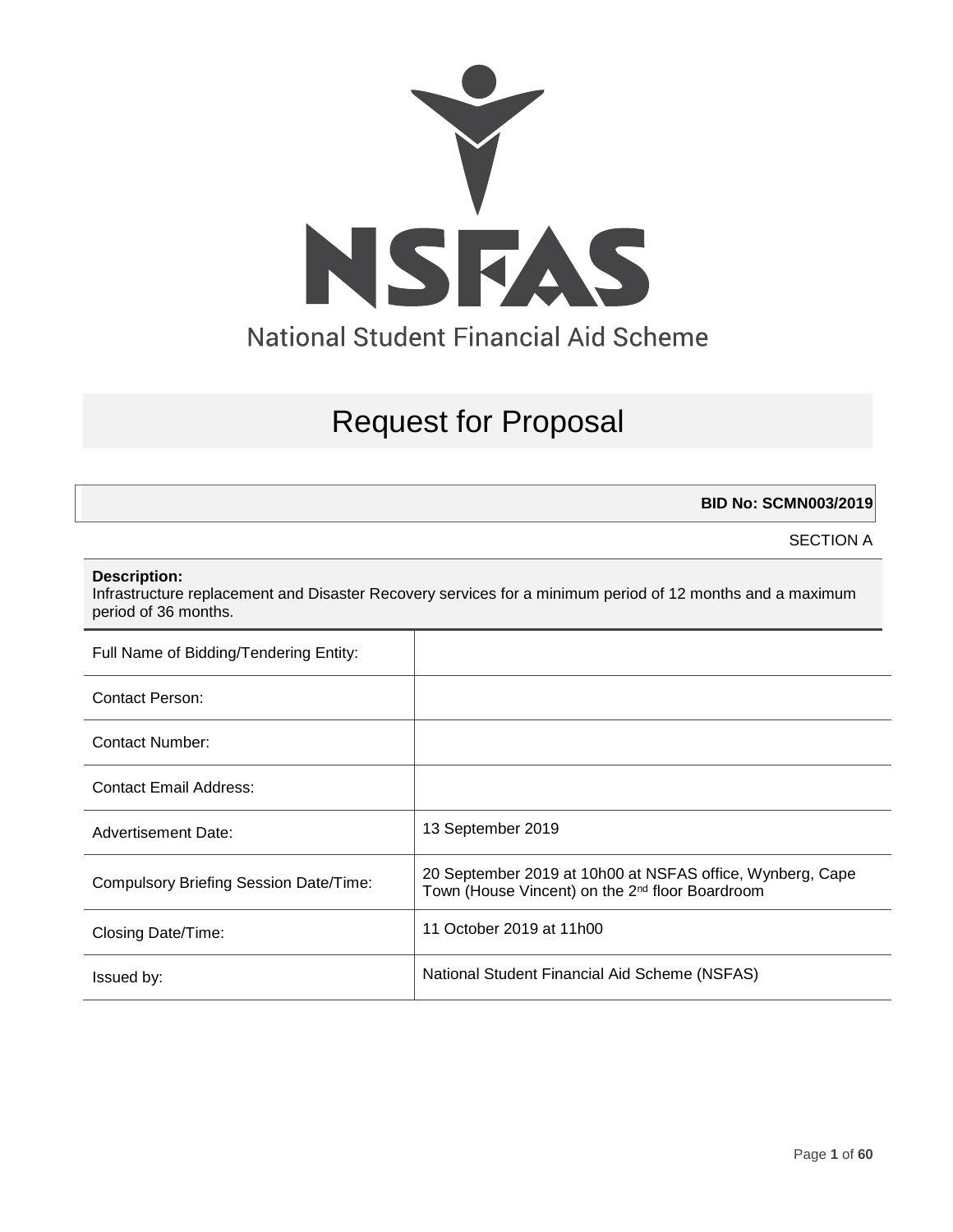

# **Bidder's Authorised Signatory:**

Initials and Surname: Signature: Signature:

..…………………………………………… ..……………………………………………

| Please indicate whether it is the original or copy, tick the applicable block |  |             |  |                          |  |
|-------------------------------------------------------------------------------|--|-------------|--|--------------------------|--|
| <b>ORIGINAL</b>                                                               |  | <b>COPY</b> |  | <b>NUMBER SUBMITTED:</b> |  |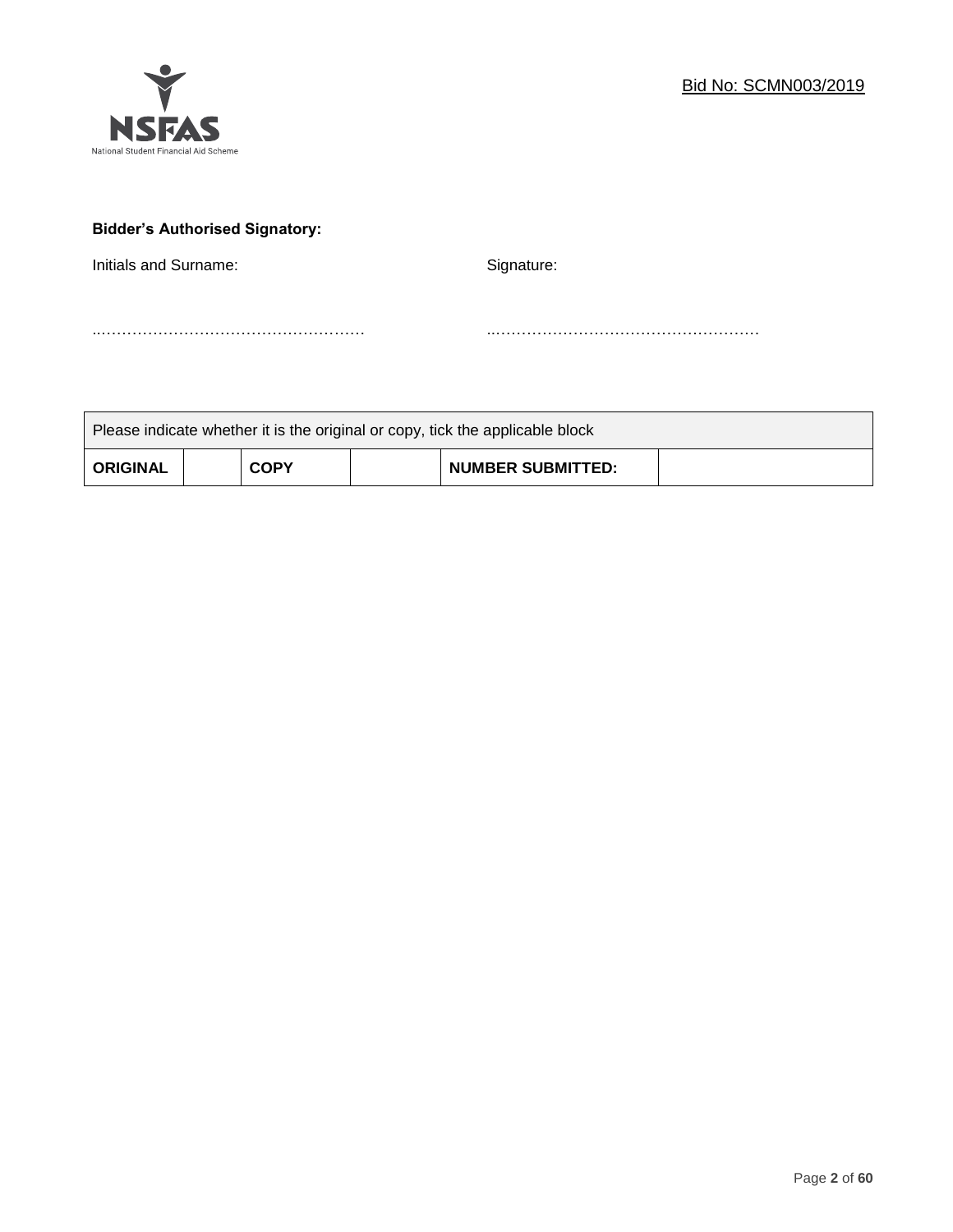

# **Glossary**

| Award                   | Conclusion of the procurement process and final notification to the successful bidder                                                                                                                                               |
|-------------------------|-------------------------------------------------------------------------------------------------------------------------------------------------------------------------------------------------------------------------------------|
| <b>B-BBEE</b>           | Broad-based Black Economic Empowerment (BBBEE) Act, 2003 (Act No. 53 of 2003) and BBBEE<br>Amended Act, 2013 (Act No. 46 of 2013) and the Codes of Good Practice issued thereunder by the<br>Department of Trade and Industry (DTI) |
| <b>Bid</b>              | Written offer in a prescribed or stipulated form in response to an invitation by NSFAS for the<br>provision of goods, works or services                                                                                             |
| Contractor              | Organization with whom NSFAS will conclude a contract and potential service level agreement<br>subsequent to the final award of the contract based on this Request for Bid                                                          |
| Core Team               | Team members who fill the non-administrative positions against which the experience will be<br>measured.                                                                                                                            |
| DTI                     | Department of Trade and Industry                                                                                                                                                                                                    |
| EME                     | <b>Exempted Micro Enterprise</b>                                                                                                                                                                                                    |
| QSE                     | <b>Qualifying Small Enterprise</b>                                                                                                                                                                                                  |
| <b>NSFAS</b>            | National Student Financial Aid Scheme                                                                                                                                                                                               |
| <b>GCC</b>              | <b>General Conditions of Contract</b>                                                                                                                                                                                               |
|                         | Original Bid Original document signed in ink, or Copy of original document signed in ink                                                                                                                                            |
| Originally<br>certified | To comply with the principle of originally certified, a document must be both stamped and signed in<br>original ink by a commissioner of oaths.                                                                                     |
| <b>SCM</b>              | Supply Chain Management                                                                                                                                                                                                             |
| <b>SLA</b>              | Service Level Agreement                                                                                                                                                                                                             |
| <b>TOR</b>              | <b>Terms of Reference</b>                                                                                                                                                                                                           |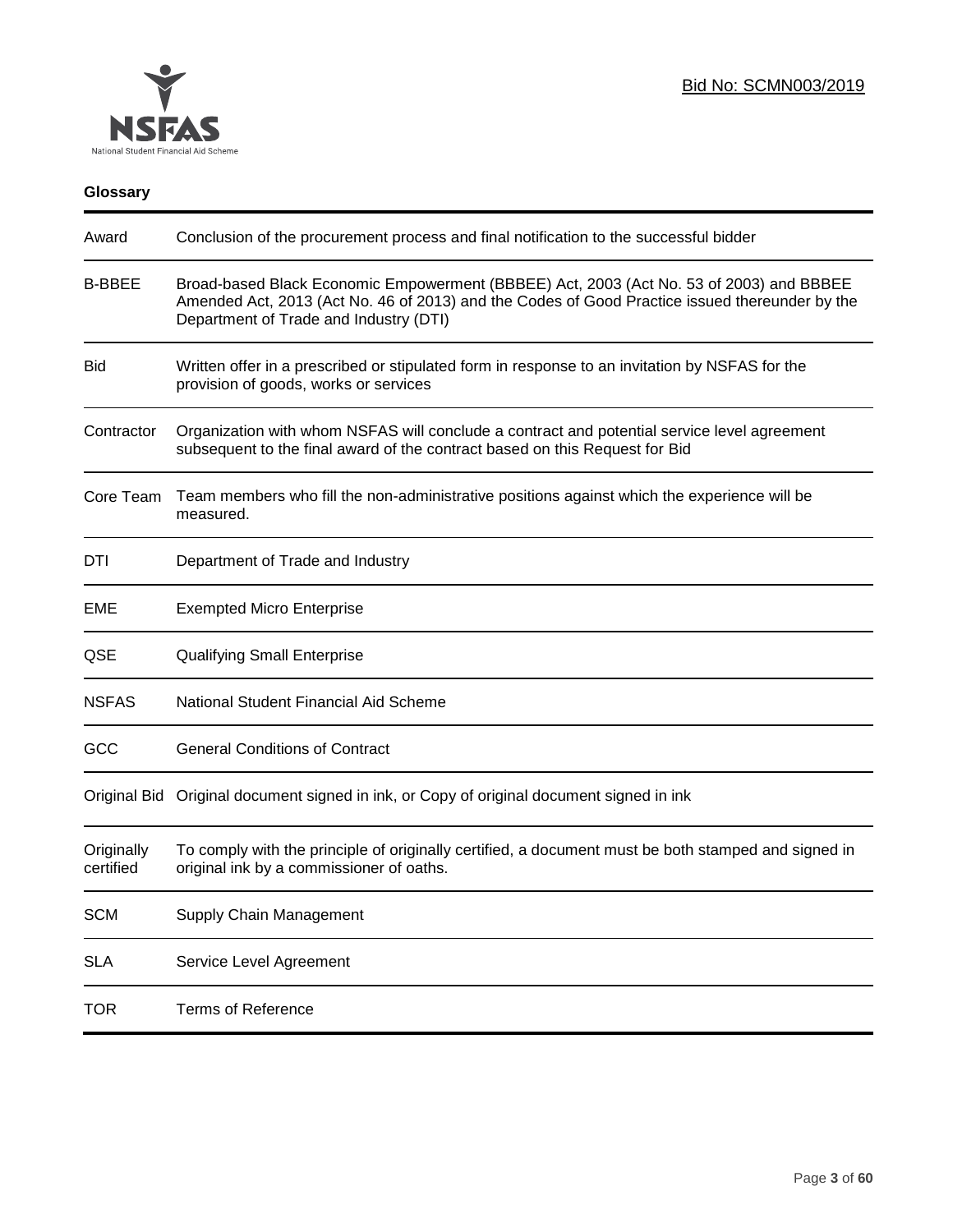

## **Documents in this Bid Document Pack**

Bidders are to ensure that they have received all pages 1 to 60 of this document, which consist of the following sections:

## **SECTION A**

#### **Note: Documents in this section must be completed and returned or supplied with bids as prescribed.**

- □ Section A1: SBD1: Invitation to Bid
- Section A2: Executive Summary and Bid submission conditions and Instructions
- □ Section A3: Terms of Reference

#### **SECTION B**

**Note: Documents in this section must be completed and returned or supplied with bids as prescribed.**

- □ Section B1: Pricing schedule (SBD 3)
- □ Section B2: Declaration of Interest (SBD 4)
- Section B3: Preference Points Claim form in terms of the PPFA 2017 regulations (SBD 6.1)
- □ Section B4: Declaration of bidder's past SCM practices (SBD 8)
- □ Section B5: Certificate of Independent Bid Determination (SBD 9)
- **I** Section B6: General Conditions of Contract
- □ Section B7: Local content requirements (SBD 6.2) (where applicable)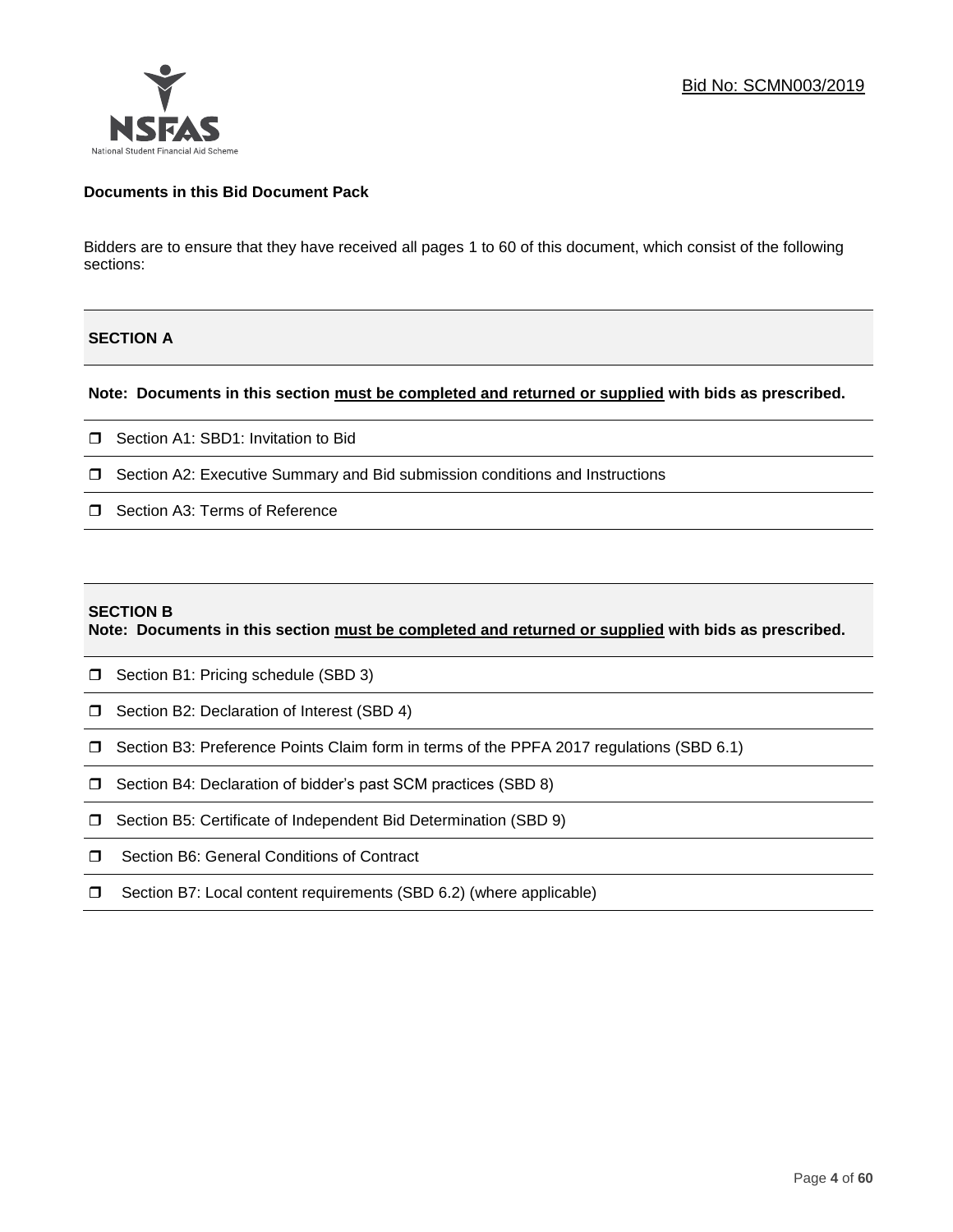

## **SECTION A 1 INVITATION TO BID (PART A)**

| You are Hereby Invited to Bid for Requirement of the National Student Financial Aid Scheme (NSFAS)                                                                 |                                                                                                                                       |               |                      |  |                            |                 |                     |                                                                     |
|--------------------------------------------------------------------------------------------------------------------------------------------------------------------|---------------------------------------------------------------------------------------------------------------------------------------|---------------|----------------------|--|----------------------------|-----------------|---------------------|---------------------------------------------------------------------|
| <b>Bid Number:</b>                                                                                                                                                 | SCMN003/2019                                                                                                                          | Closing date: |                      |  | 11 October 2019            |                 | <b>Closing Time</b> | 11H00                                                               |
|                                                                                                                                                                    | Infrastructure replacement and Disaster Recovery services for a minimum period of 12 months and a                                     |               |                      |  |                            |                 |                     |                                                                     |
| Description                                                                                                                                                        | maximum period of 36 months.                                                                                                          |               |                      |  |                            |                 |                     |                                                                     |
|                                                                                                                                                                    | The successful bidder will be required to fill and sign a written contract form (SBD) 7.                                              |               |                      |  |                            |                 |                     |                                                                     |
| Situated at street                                                                                                                                                 | Bid Respond Documents may be Deposited in the Bid Box                                                                                 |               |                      |  |                            |                 |                     |                                                                     |
|                                                                                                                                                                    | <b>NSFAS Building, 1st Floor House Vincent</b>                                                                                        |               |                      |  |                            |                 |                     |                                                                     |
| 10 Brodie Road                                                                                                                                                     |                                                                                                                                       |               |                      |  |                            |                 |                     |                                                                     |
| Wynberg                                                                                                                                                            |                                                                                                                                       |               |                      |  |                            |                 |                     |                                                                     |
| 7700                                                                                                                                                               |                                                                                                                                       |               |                      |  |                            |                 |                     |                                                                     |
| <b>Supplier Information</b>                                                                                                                                        |                                                                                                                                       |               |                      |  |                            |                 |                     |                                                                     |
| Name of Bidder                                                                                                                                                     |                                                                                                                                       |               |                      |  |                            |                 |                     |                                                                     |
| <b>Postal Address</b>                                                                                                                                              |                                                                                                                                       |               |                      |  |                            |                 |                     |                                                                     |
| <b>Street Address</b>                                                                                                                                              |                                                                                                                                       |               |                      |  |                            |                 |                     |                                                                     |
| <b>Telephone Number</b>                                                                                                                                            |                                                                                                                                       | Code          |                      |  |                            | Number          |                     |                                                                     |
| Cell phone number                                                                                                                                                  |                                                                                                                                       |               |                      |  |                            |                 |                     |                                                                     |
| Facsimile Number                                                                                                                                                   |                                                                                                                                       | Code          |                      |  |                            | Number          |                     |                                                                     |
| E-mail Address                                                                                                                                                     |                                                                                                                                       |               |                      |  |                            |                 |                     |                                                                     |
| Vat Registration number                                                                                                                                            |                                                                                                                                       |               |                      |  |                            |                 |                     |                                                                     |
|                                                                                                                                                                    |                                                                                                                                       |               |                      |  |                            |                 |                     |                                                                     |
|                                                                                                                                                                    |                                                                                                                                       | TCS PIN:      |                      |  | <b>OR</b>                  | CSD No:         |                     |                                                                     |
|                                                                                                                                                                    |                                                                                                                                       | $\Box$ Yes    |                      |  |                            |                 | $\Box$ Yes          |                                                                     |
|                                                                                                                                                                    | <b>B-BBEE</b> status level verification                                                                                               |               |                      |  | <b>B-BBEE Status Level</b> |                 |                     |                                                                     |
| [Tick applicate box]                                                                                                                                               | If Yes, who was the certificated                                                                                                      | <b>No</b>     |                      |  |                            | Sworn Affidavit | No                  |                                                                     |
| issued by?                                                                                                                                                         |                                                                                                                                       |               |                      |  |                            |                 |                     |                                                                     |
|                                                                                                                                                                    | An Accounting Officer as Contemplated in the Close Corporation Act<br>An Accounting Official as<br>(CCA)<br>Complemented in the Close |               |                      |  |                            |                 |                     |                                                                     |
| Corporation ACT (CCA) and                                                                                                                                          | Name the, Applicable in the Tick                                                                                                      | $\Box$        | System (SANAS)       |  |                            |                 |                     | A Verification Agency Accredited by the South African Accreditation |
| Box                                                                                                                                                                |                                                                                                                                       | $\Box$        | A Registered Auditor |  |                            |                 |                     |                                                                     |
|                                                                                                                                                                    |                                                                                                                                       |               | Name:                |  |                            |                 |                     |                                                                     |
| [A B-BBEE STATUS LEVEL VERIFICATION CERTIFICATE/SWORN AFFIDAVIT (FOR EMEs& QSEs) MUST BE<br><b>SUBMITTED IN ORDER TO QUALIFY FOR PREFERENCE POINTS FOR B-BBEET</b> |                                                                                                                                       |               |                      |  |                            |                 |                     |                                                                     |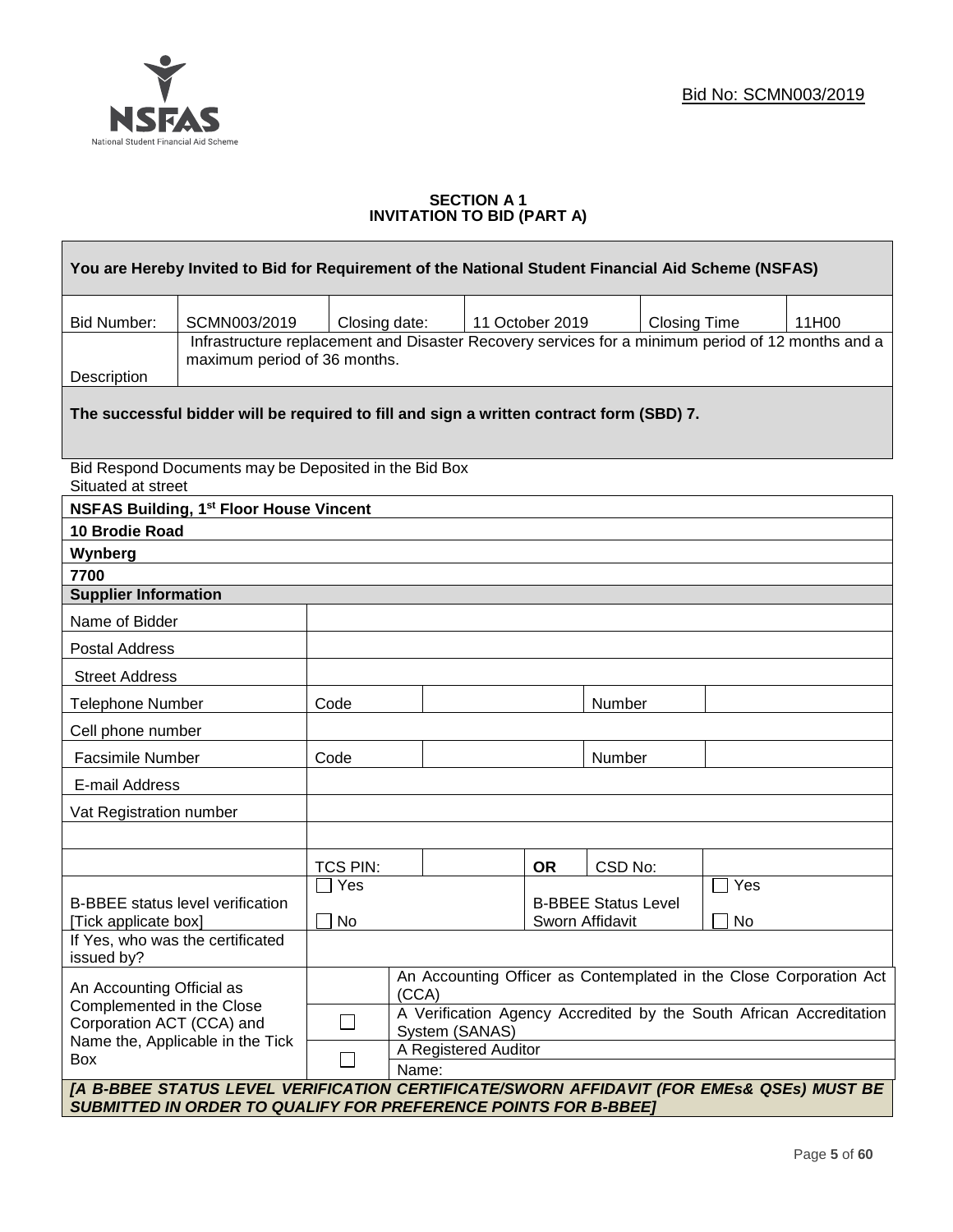

| Are you the accredited<br>representative in South Africa<br>for the goods and<br>services/works offered?                          | $\Box$ Yes<br>No<br><b>IF YES ENCLOSE</b><br>PROOF] | Are you a foreign based<br>supplier for the goods and<br>services/works offered | $\Box$ Yes<br>$\Box$ No<br><b>IF YES ANSWER</b><br>PART B:3 BELOW] |
|-----------------------------------------------------------------------------------------------------------------------------------|-----------------------------------------------------|---------------------------------------------------------------------------------|--------------------------------------------------------------------|
| <b>Signature of Bidders</b>                                                                                                       |                                                     | <b>DATE</b>                                                                     |                                                                    |
| Capacity under which this bid is<br>signed (Attach proof of authority<br>to sign this bid; e.g. resolution of<br>directors, etc.) |                                                     |                                                                                 |                                                                    |
| TOTAL NUMBER OF ITEMS<br><b>OFFERED</b>                                                                                           |                                                     | <b>TOTAL BID PRICE (ALL</b><br>INCLUSIVE)                                       |                                                                    |
| <b>PROCEDURE</b><br><b>BIDDING</b><br><b>DIRECTED TO:</b>                                                                         | <b>ENQUIRIES</b><br><b>BE</b><br><b>MAY</b>         | TECHNICAL INFORMATION MAY BE DIRECTED TO:                                       |                                                                    |
| DEPARTMENT/<br><b>PUBLIC</b>                                                                                                      |                                                     |                                                                                 |                                                                    |
| <b>ENTITY</b>                                                                                                                     | <b>NSFAS</b>                                        | <b>CONTACT PERSON</b>                                                           | <b>SCM UNIT</b>                                                    |
| <b>CONTACT PERSON</b>                                                                                                             | <b>SCM UNIT</b>                                     | <b>TELEPHONE NUMBER</b>                                                         | 021 763 3200                                                       |
| <b>TELEPHONE NUMBER</b>                                                                                                           | 021 763 3200                                        | <b>FACSIMILE NUMBER</b>                                                         | N/A                                                                |
| <b>FACSIMILE NUMBER</b>                                                                                                           | N/A                                                 | <b>E-MAIL ADDRESS</b>                                                           | scm@nsfas.org.za                                                   |
| E-MAIL ADDRESS                                                                                                                    | scm@nsfas.org.za                                    |                                                                                 |                                                                    |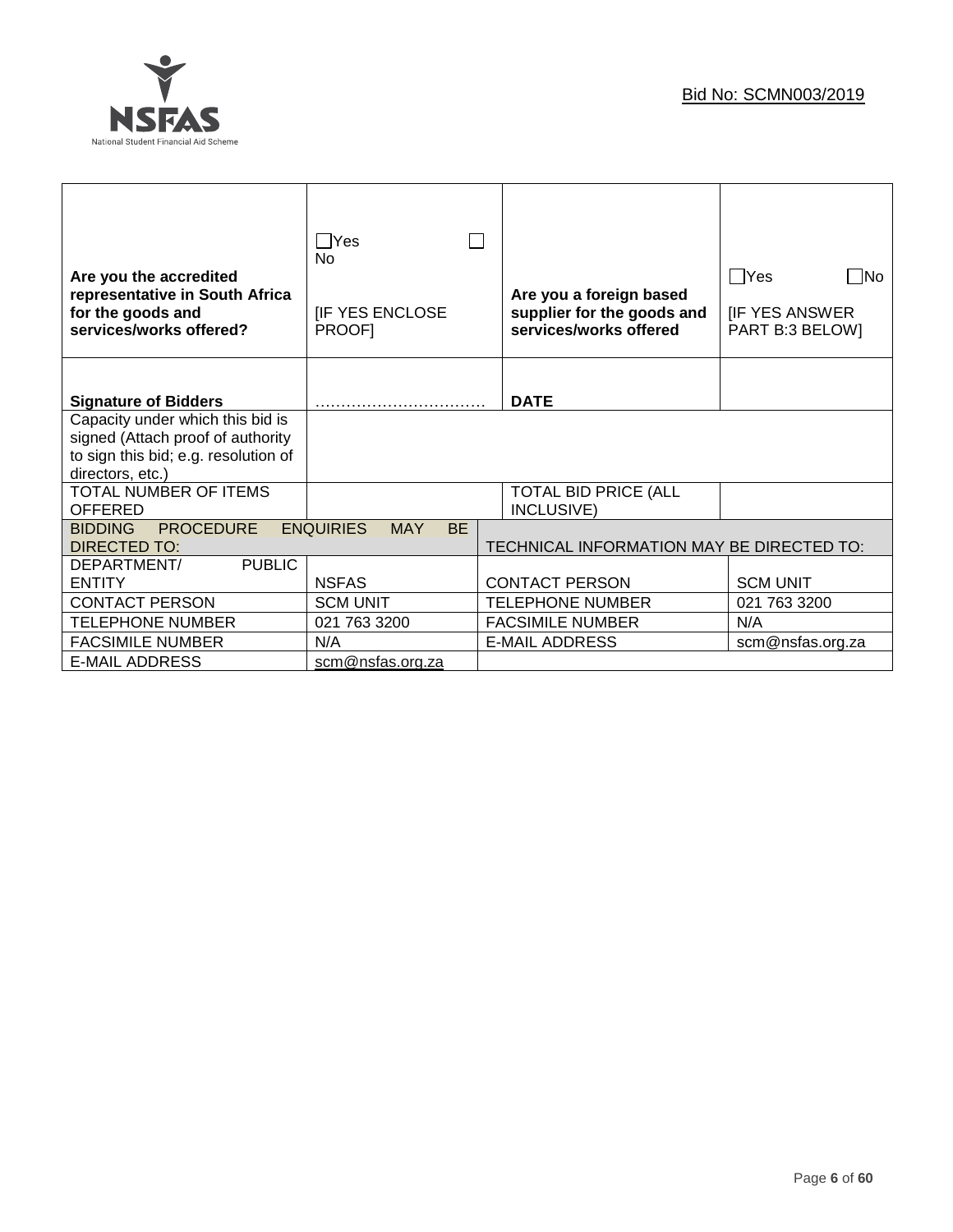

#### **PART B TERMS AND CONDITIONS FOR BIDDING**

## **1. BID SUBMISSION:**

- 1.1. BIDS MUST BE DELIVERED BY THE STIPULATED TIME TO THE CORRECT ADDRESS. LATE BIDS WILL NOT BE ACCEPTED FOR CONSIDERATION.
- **1.2. ALL BIDS MUST BE SUBMITTED ON THE OFFICIAL FORMS PROVIDED– (NOT TO BE RE-TYPED) OR ONLINE**
- **1.3. BIDDERS MUST REGISTER ON THE CENTRAL SUPPLIER DATABASE (CSD) TO UPLOAD MANDATORY INFORMATION NAMELY: (BUSINESS REGISTRATION/ DIRECTORSHIP/ MEMBERSHIP/IDENTITY NUMBERS; TAX COMPLIANCE STATUS; AND BANKING INFORMATION FOR VERIFICATION PURPOSES). B-BBEE CERTIFICATE OR SWORN AFFIDAVIT FOR B-BBEE MUST BE SUBMITTED TO BIDDING INSTITUTION.**
- **1.4. WHERE A BIDDER IS NOT REGISTERED ON THE CSD, MANDATORY INFORMATION NAMELY: (BUSINESS REGISTRATION/ DIRECTORSHIP/ MEMBERSHIP/IDENTITY NUMBERS; TAX COMPLIANCE STATUS MAY NOT BE SUBMITTED WITH THE BID DOCUMENTATION. B-BBEE CERTIFICATE OR SWORN AFFIDAVIT FOR B-BBEE MUST BE SUBMITTED TO BIDDING INSTITUTION.**
- 1.5. THIS BID IS SUBJECT TO THE PREFERENTIAL PROCUREMENT POLICY FRAMEWORK ACT 2000 AND THE PREFERENTIAL PROCUREMENT REGULATIONS, 2017, THE GENERAL CONDITIONS OF CONTRACT (GCC) AND, IF APPLICABLE, ANY OTHER LEGISLATION OR SPECIAL CONDITIONS OF **CONTRACT**

# **2. TAX COMPLIANCE REQUIREMENTS**

- 2.1 BIDDERS MUST ENSURE COMPLIANCE WITH THEIR TAX OBLIGATIONS.
- 2.2 BIDDERS ARE REQUIRED TO SUBMIT THEIR UNIQUE PERSONAL IDENTIFICATION NUMBER (PIN) ISSUED BY SARS TO ENABLE THE ORGAN OF STATE TO VIEW THE TAXPAYER'S PROFILE AND TAX STATUS.
- 2.3 APPLICATION FOR TAX COMPLIANCE STATUS (TCS) OR PIN MAY ALSO BE MADE VIA E-FILING. IN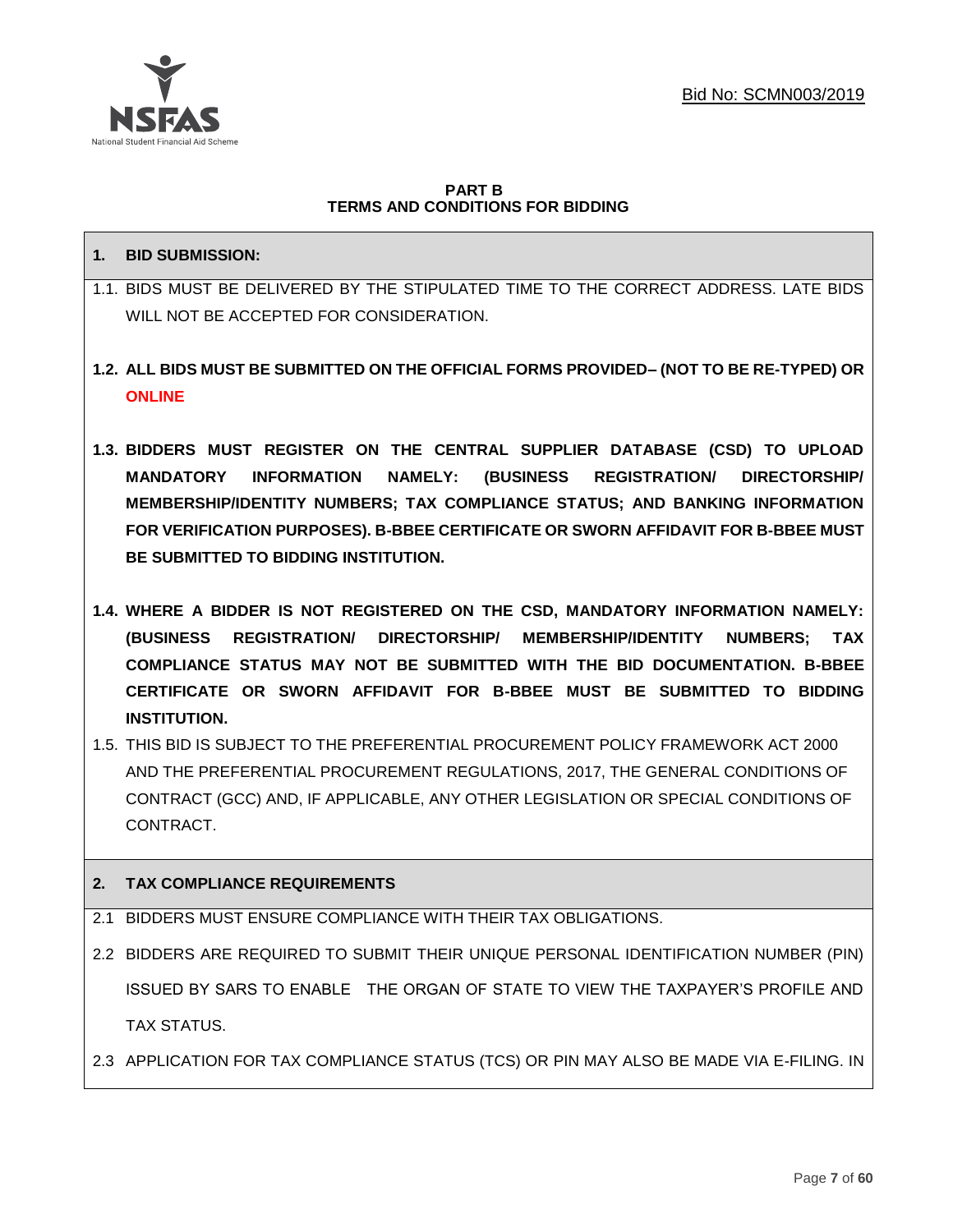

ORDER TO USE THIS PROVISION, TAXPAYERS WILL NEED TO REGISTER WITH SARS AS E-FILERS THROUGH THE WEBSIT[E WWW.SARS.GOV.ZA.](http://www.sars.gov.za/)

- 2.4 BIDDERS MAY ALSO SUBMIT A PRINTED TCS TOGETHER WITH THE BID.
- 2.5 IN BIDS WHERE CONSORTIA / JOINT VENTURES / SUB-CONTRACTORS ARE INVOLVED; EACH PARTY MUST SUBMIT A SEPARATE PROOF OF TCS / PIN / CSD NUMBER.
- 2.6 WHERE NO TCS IS AVAILABLE BUT THE BIDDER IS REGISTERED ON THE CENTRAL SUPPLIER DATABASE (CSD), A CSD NUMBER MUST BE PROVIDED.

| $\mathbf{3}$ | <b>QUESTIONNARE TO BIDDING FOREIGN SUPPLIER</b>                                          |                      |
|--------------|------------------------------------------------------------------------------------------|----------------------|
|              | 3.1. IS THE BIDDER A RESIDENT OF THE REPUBLIC OF SOUTH AFRICA (RSA)?                     | YES     NO           |
|              | 3.2. DOES THE BIDDER HAVE A BRANCH IN THE RSA?                                           | YES   NO             |
|              | 3.3. DOES THE BIDDER HAVE A PERMANENT ESTABLISHMENT IN THE RSA?                          | $\Box$ Yes $\Box$ No |
|              | 3.4. DOES THE BIDDER HAVE ANY SOURCE OF INCOME IN THE RSA?                               | YES □ NO             |
|              | IF THE ANSWER IS "NO" TO ALL OF THE ABOVE, THEN, IT IS NOT A REQUIREMENT TO OBTAIN A TAX |                      |
|              | <b>COMPLIANCE STATUS / TAX COMPLIANCE SYSTEM PIN CODE FROM THE SOUTH AFRICAN REVENUE</b> |                      |
|              | SERVICE (SARS) AND IF NOT REGISTER AS PER 2.3 ABOVE.                                     |                      |
|              |                                                                                          |                      |

*NB: FAILURE TO PROVIDE ANY OF THE ABOVE PARTICULARS MAY RENDER THE BID INVALID.*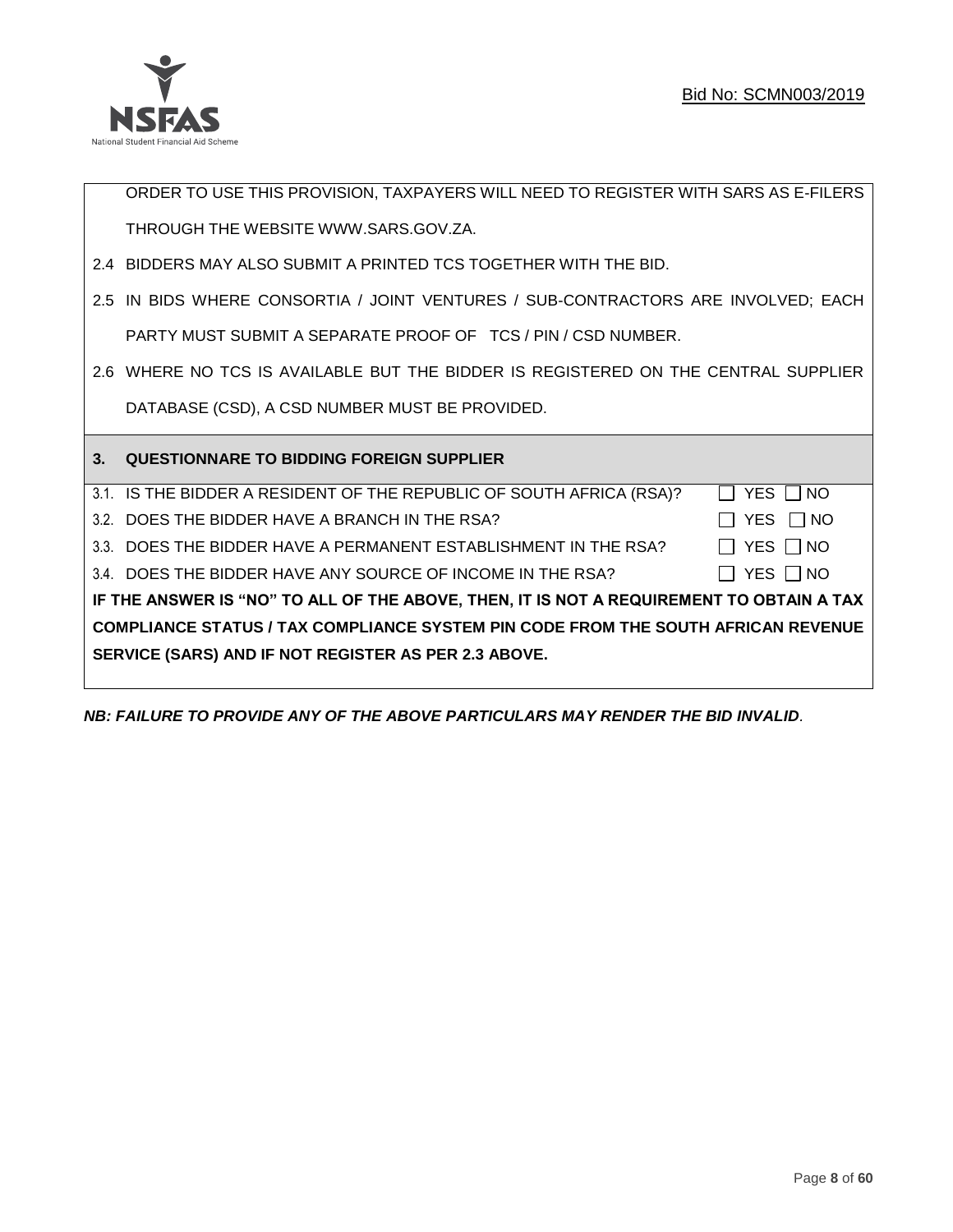

## **Executive Summary**

The National Student Financial Aid Scheme (NSFAS) is a statutory body providing financial aid to eligible students who wish to study at public universities and Technical Vocational Education and Training (TVET) colleges. NSFAS is mandated to manage and distribute funds in accordance with the provisions of the NSFAS Act (Act 56 of 1999).

## **Fraud and Corruption**

All providers are to take note of the implications of contravening the Prevention and Combating of Corrupt Activities Act, Act No 12 of 2004 and any other Act applicable.

## **Clarifications / Additional information / Rights / Appeals**

## **Clarification**

Any clarification required by a bidder regarding the meaning or interpretation of the TOR, or any other aspect concerning the bid, are to be requested in writing by email from scm@nsfas.org.za. The bid number should be mentioned in all correspondence. Telephonic requests for clarification will not be accepted. If appropriate, the clarifying information will be made available to all bidders by e-mail only.

## **Additional Information**

During the evaluation of the bids, additional information may be requested in writing from bidders, for clarity. Replies to such requests must be submitted, within 5 (five) working days from the date of request, or as otherwise indicated. Failure to comply, may lead to your bid being disregarded.

#### **Rights**

NSFAS reserves the right to appoint more than one (1) service provider. NSFAS further reserves the right to engage with the short-listed bidders for price negotiation and a site inspection where necessary. NSFAS in addition reserves the right to invite the shortlisted for a presentation as part of the bid process.

NSFAS reserves the right to retain 10% (ten percent) of the Contract Value / PO awarded to the Service Provider, subject to the NSFAS Representative receiving a mutually agreeable close our report from the Service Provider, confirming that all Services and / or Scope of Work have been delivered / executed / implemented satisfactorily and within the pricing and timeframe requested.

## **Appeals**

The unsuccessful bidder (s) has a period of fourteen (14) working days following the date of the letter of regret to formally lodge an appeal. The appeal should include the reasons of the appeal, the way in which the bidder's rights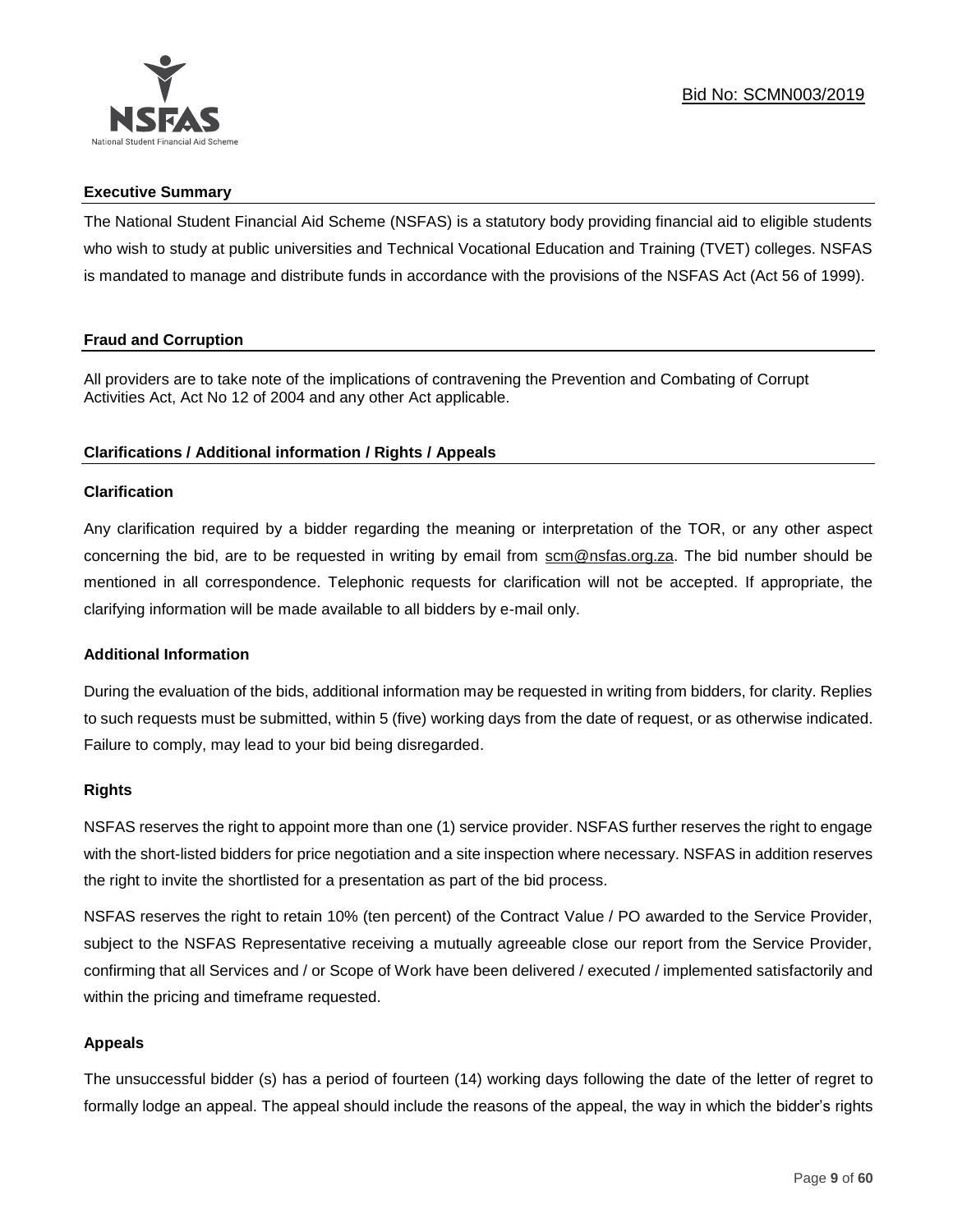

have been affected, and how the bidder would like the matter to be fixed. All formal appeals should be forwarded to [scm@nsfas.org.za](mailto:scm@nsfas.org.za)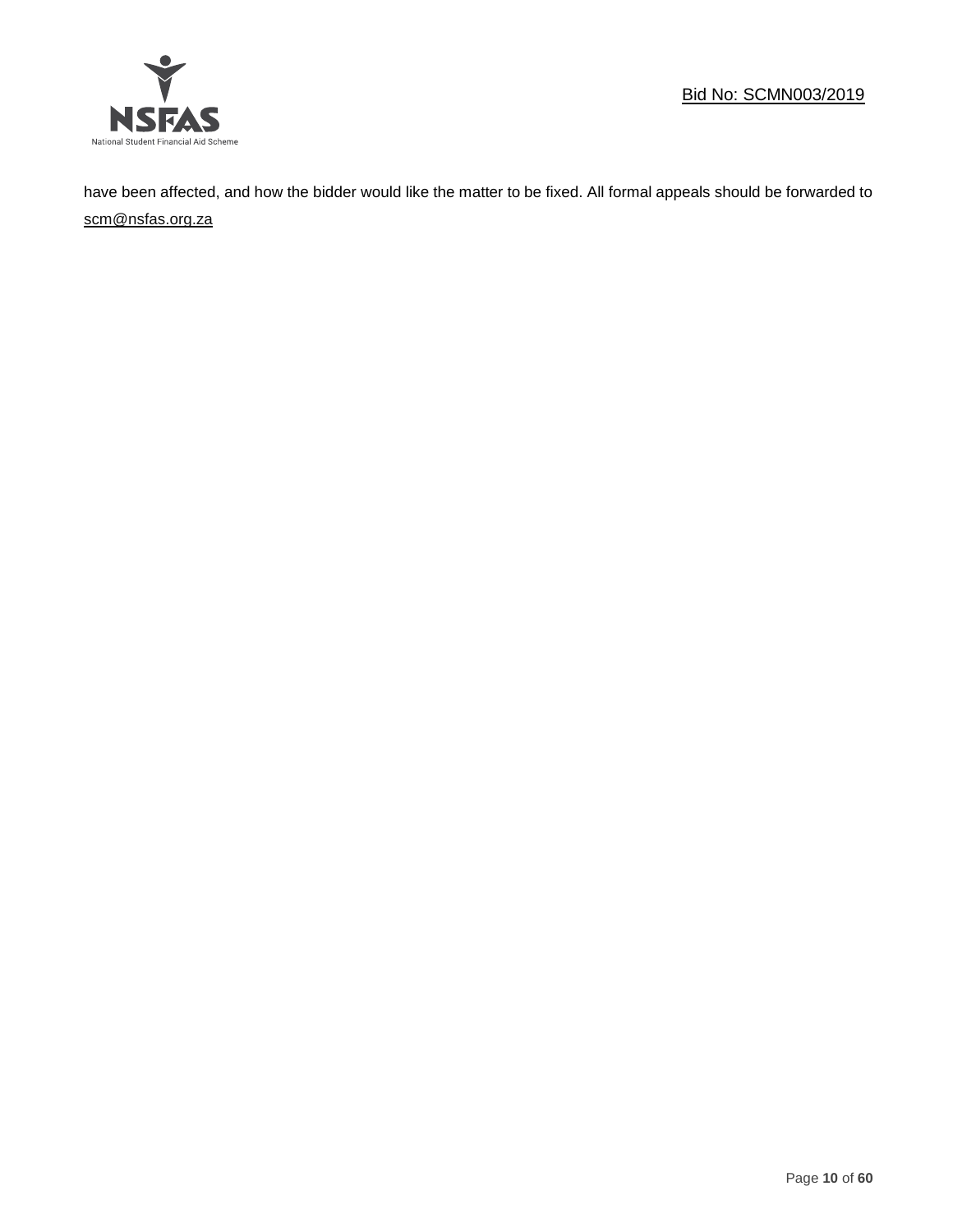

## **Submitting Bids**

**One (1) original and one (1) hard copy**, i.e. two documents must be handed in/delivered to:

The deposit box situated at: 1st Floor, House Vincent Brodie Road Wynberg 7801

Tenders can be delivered and deposited into the tender box between 08:30 and 17:00, Mondays to Fridays and, prior to the closing date, and between 08:30 and 11:00 on the closing date.

No faxed or e-mailed quotations will be accepted. All tenders must be submitted on the official forms (not to be re typed).

## **Only bids that are submitted as one (1) original and one (1) copy will be accepted as valid and responsive.**

The original and copies will be distributed to the bid evaluation committee and must contain the same information; and must all be neatly marked and professionally presented. All bid documents should be referenced.

Respondents should ensure that tender documents are delivered to NSFAS before the closing date and time to the correct physical address. If the tender document is late, it will not be accepted and will be disregarded.

Any tender submitted shall remain valid, irrevocable and open for written acceptance by NSFAS for a period of 120 (one hundred and twenty) days. A tender submitted shall further be deemed to remain valid after the expiry of the above mentioned 120-day period until formal acceptance by NSFAS, unless NSFAS is notified in writing by the tenderer of anything to the contrary (including any further conditions the tender may introduce). Any further conditions that the tenderer may introduce will be considered at the sole discretion of NSFAS.

Bidders must indicate on the cover of each document whether it is the original or a copy. Copies must be numbered, e.g. Copy 1. Bids should be submitted in a sealed envelope, marked with:

- Bid number (**SCMN003/2019**)
- Closing date and time **(11 October 2019 at 11:H00)**
- Compulsory briefing session **(20 September 2019 at 10H00 at NSFAS offices, Wynberg Cape Town at House Vincent, 2nd floor Boardroom)**
- The name and address of the bidder

Documents submitted on time by bidders shall not be returned.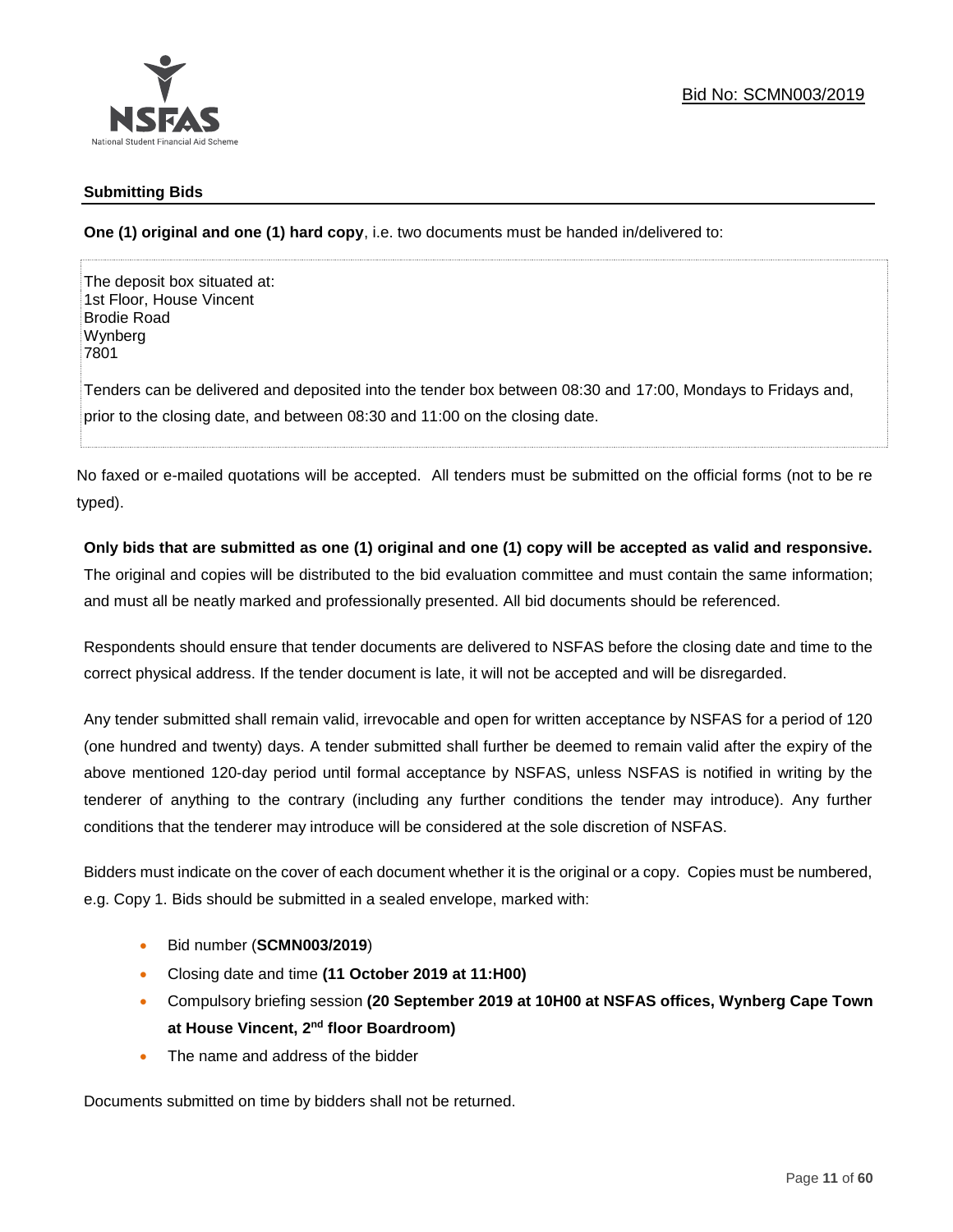

# **LATE BIDS**

Bids received late will not be considered for evaluation purposes. A bid will be considered late if it arrived even one second after 11:00 am or any time thereafter. The tender (bid) box shall be locked at exactly 11:00 am and bids arriving late will not be considered under any circumstances. Bidders are therefore strongly advised to ensure that bids be dispatched allowing enough time for any unforeseen events that may delay the delivery of the bid.

Bids sent to the NSFAS via courier shall be deemed to be received at the date and time of arrival at the NSFAS premises (tender/bid box or reception). Bids received at the physical address after the closing date and time of the bid, shall therefore be deemed to be received late. **Bidders should allow time to access the premises due to security arrangements that need to be observed.**

## **Response Structure:**

The contents of the **BID/TENDER** document must be as follows, and numbering below, with each schedule punched, placed in a file and separated from the next schedule with a file divider.

Please complete the checklist below to verify your submission of the relevant documents:

| <b>Schedules</b>  | Description                                                                                                  |     | Submitted<br>(tick box below): |  |  |
|-------------------|--------------------------------------------------------------------------------------------------------------|-----|--------------------------------|--|--|
|                   |                                                                                                              | Yes | N <sub>0</sub>                 |  |  |
| Schedule 1        | Certified Copies of Company Registration Documents                                                           |     |                                |  |  |
| <b>Schedule 2</b> | Original Valid Tax Clearance Certificate                                                                     |     |                                |  |  |
| Schedule 3        | BBB-EE Certificate / or BBBEE Sworn Affidavit for EME/QSE signed by<br><b>Commissioner of Oaths</b>          |     |                                |  |  |
| Schedule 4        | National Treasury Central Supplier Database proof of registration<br>(Mandatory requirement)                 |     |                                |  |  |
| Schedule 5        | Letter from Bank confirming banking details (not older than 3 months from<br>date of closing date of tender) |     |                                |  |  |
| Schedule 6        | Completed and signed Tender Documents: including the following;                                              |     |                                |  |  |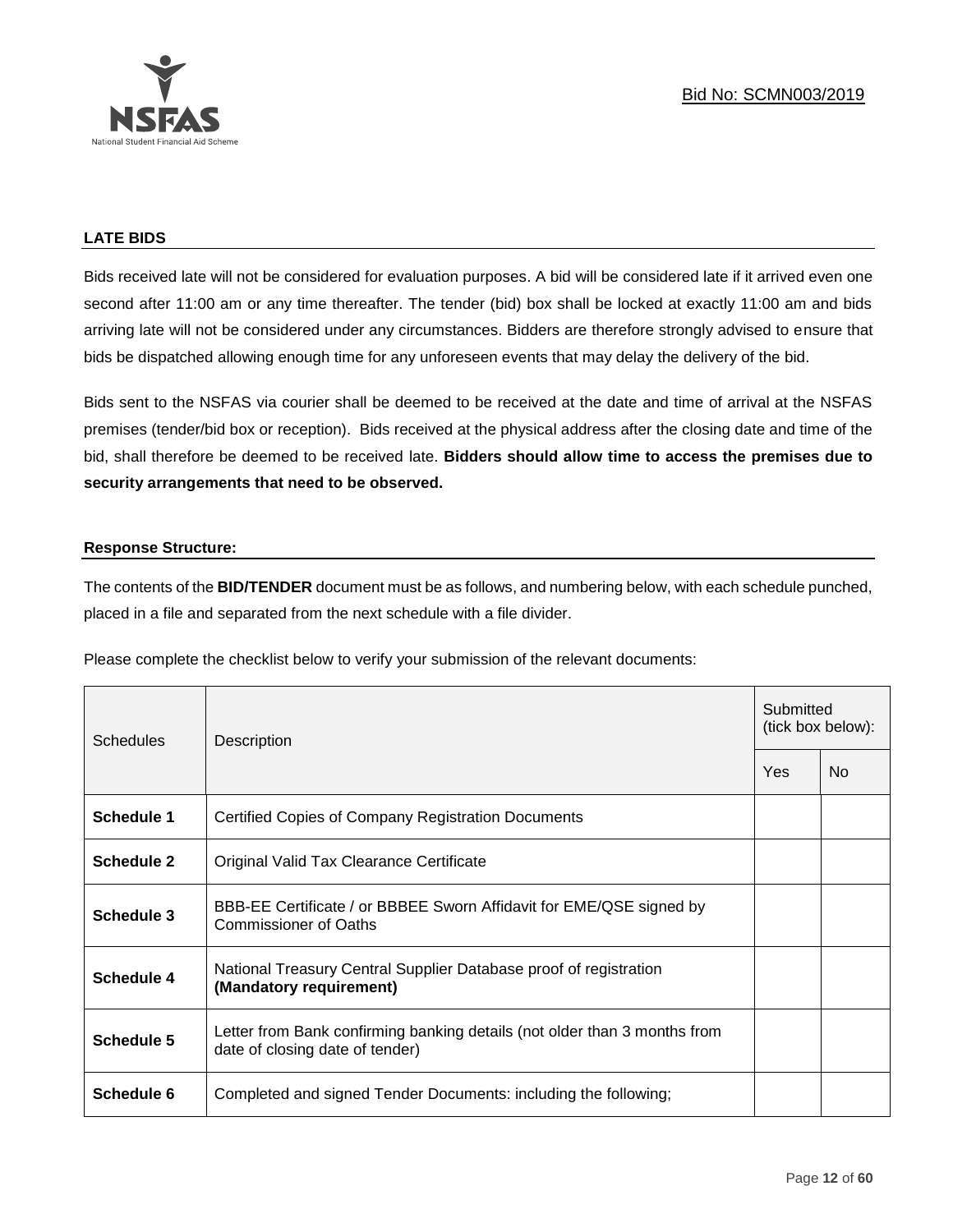

| <b>Schedules</b> | Description                                                                                                                                                                                              |     | Submitted<br>(tick box below): |  |  |
|------------------|----------------------------------------------------------------------------------------------------------------------------------------------------------------------------------------------------------|-----|--------------------------------|--|--|
|                  |                                                                                                                                                                                                          | Yes | <b>No</b>                      |  |  |
|                  | SBD <sub>1</sub><br>SBD <sub>3</sub><br>SBD <sub>4</sub><br>SBD 6.1<br>SDB 6.2 (where applicable)<br>SBD <sub>8</sub><br>SBD <sub>9</sub><br>General Conditions of Contracts (with every page initiated) |     |                                |  |  |
| Schedule 7       | Detailed Bid proposal in response to bid specification requirements                                                                                                                                      |     |                                |  |  |
| Schedule 8       | Name and Surname of the representative attended Compulsory Briefing<br>session for the bidding entity                                                                                                    |     |                                |  |  |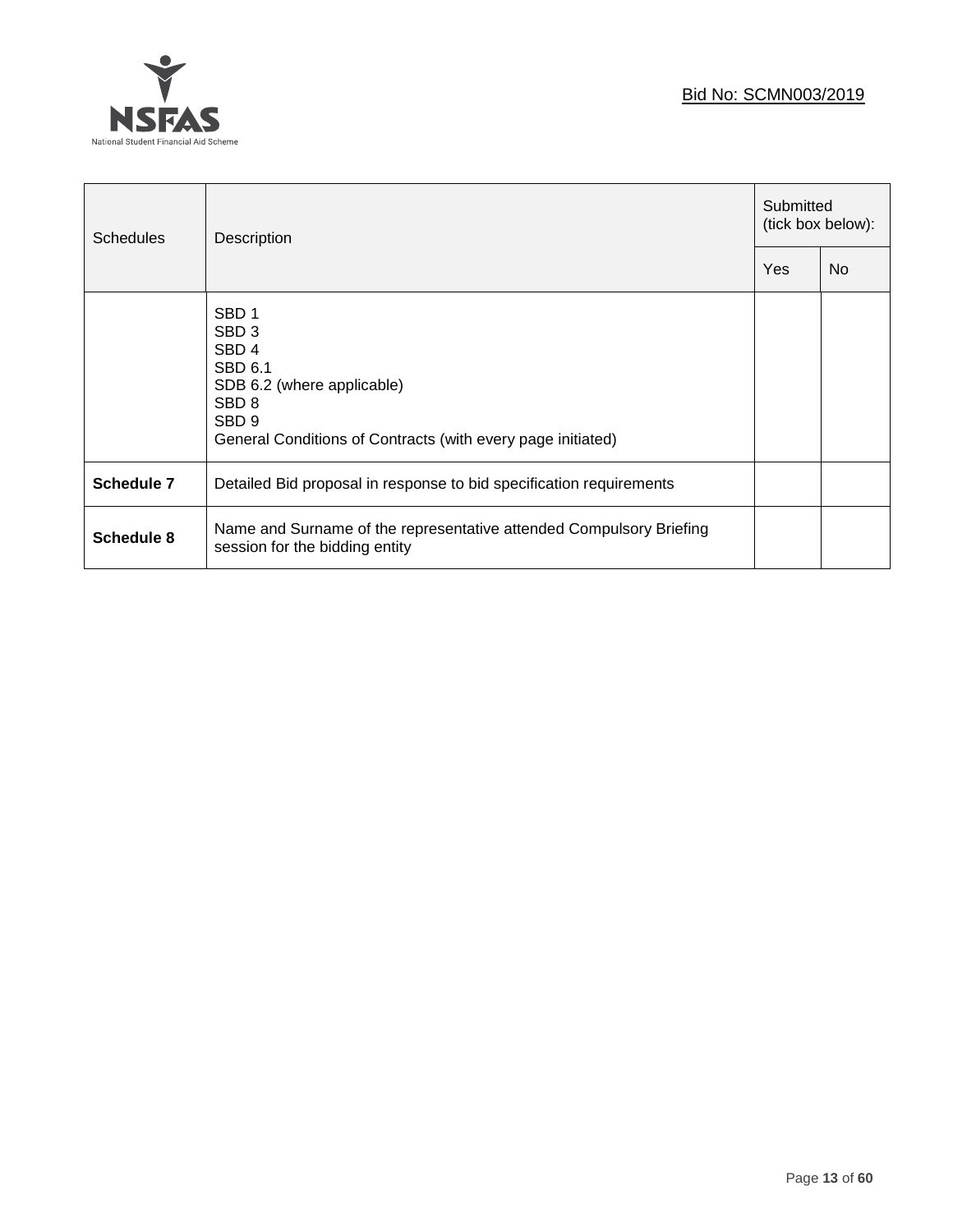

## **Contract Negotiations**

The successful bidder (s) will be required to enter into a written contract/SLA with NSFAS. The final terms and conditions will be negotiated between NSFAS and the successful bidders (s).

The **GENERAL CONDITIONS OF CONTRACT (GCC)** will form the basis of the contract; however, NSFAS reserves its rights to impose additional terms and conditions at its sole discretion. General Conditions of Contract are obtainable from [www.nsfas.org.za.](http://www.nsfas.org.za/) The General Conditions of Contract must be accepted.

## **Payments**

NSFAS will pay the successful bidder (s) the fees set out in the final contract according to the table of deliverables. No additional amounts will be payable by NSFAS to the successful bidder (s).

The successful bidder (s) shall invoice NSFAS for the services rendered in a reasonable timeframe. The invoices billed to NSFAS must be in relation to the original scope of work/terms of reference.

The invoice must be accompanied by supporting source document(s) containing detailed information, as NSFAS may reasonably require, for the purposes of establishing the specific nature, extent and quality of the services which were undertaken by the successful bidder (s).

No payment will be made to the successful bidder (s) unless an original tax invoice complying with section 20 of the VAT Act, 1991 (Act No 89 of 1991), as amended, has been submitted to NSFAS.

Payment shall be made by bank transfer into the successful bidder (s) back account normally 30 days after receipt of an acceptable, original, valid tax invoice. Money will only be transferred into a South African bank account. (Banking details on a bank letterhead must be submitted as soon as the bid is awarded).

*"NSFAS reserves the right to retain 10% (ten percent) of the Contract Value / PO awarded to the Service Provider, subject to the NSFAS Representative receiving a mutually agreeable close our report from the Service Provider, confirming that all Services and / or Scope of Work have been delivered / executed / implemented satisfactorily and within the pricing and timeframe requested."*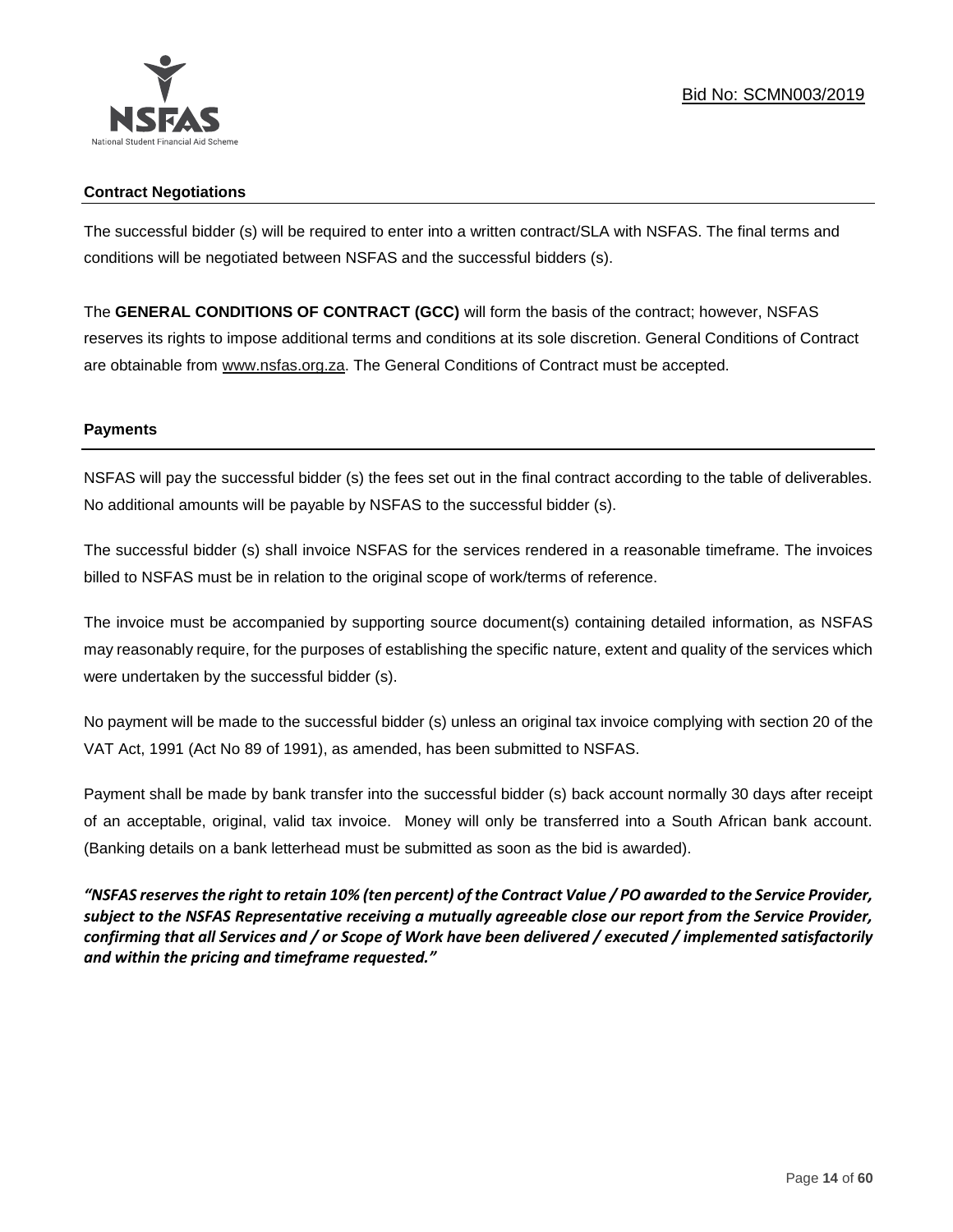

## **1. Purpose**

NSFAS's ICT Server and Storage infrastructure has reached its end of life and is also nearing maximum capacity. Additionally, the Disaster Recovery solution needs to be refreshed in order to ensure business continuity in the event of an infrastructure outage or a disaster at the production hosting site.

The purpose of this bid specification is to obtain bid proposals from prospective service providers to provide consumption-based Infrastructure and Disaster Recovery services for a minimum period of 12 months and a maximum period of thirty-six months (3 years).

The infrastructure replacement will be based on a private cloud model using hyper converged infrastructure technology and hosted within the NSFAS data centre. The current virtualized environment needs to be migrated to the new solution.

The disaster recovery will be a managed solution whereby NSFAS replicates its data offsite and the service provider manages the solution and provides the software to generate reports, alerts and provide DR testing capability.

#### **2. Background**

The National Student Financial Aid Scheme (NSFAS) provides financial assistance to eligible students, through its Bursary Scheme which it administers on behalf of the Department for Higher Education, Science and Technology, in order for its beneficiaries to pursue their selected course of studies at any Public Universities and Technical Vocational Education and Training (TVET) colleges throughout South Africa. NSFAS conducts its business from its Head Office situated in Wynberg, Cape Town.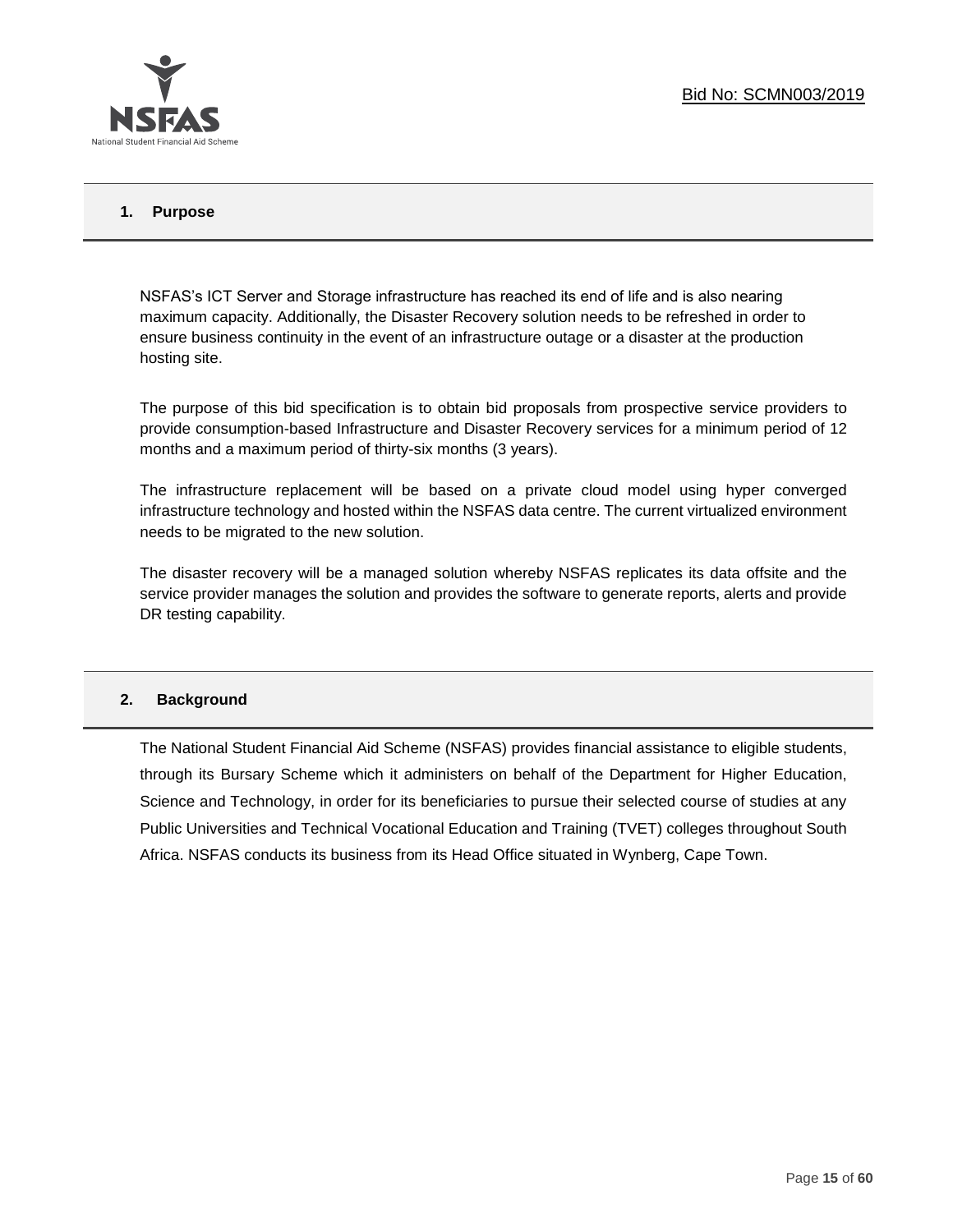

# **3. Mandatory requirements**

*All bids must comply with the mandatory requirements and failure to comply with any of these requirements will disqualify the bid.*

|     | <b>Location and Connectivity</b>                                                                                                                                                                                                                                                                                                                                                                                                                                                                                                                                                                                                                                                                                                                                                                                                                                      | Complied -<br><b>Yes</b> | Complied -<br><b>No</b> | Page<br>reference<br>per bidder<br>proposal |
|-----|-----------------------------------------------------------------------------------------------------------------------------------------------------------------------------------------------------------------------------------------------------------------------------------------------------------------------------------------------------------------------------------------------------------------------------------------------------------------------------------------------------------------------------------------------------------------------------------------------------------------------------------------------------------------------------------------------------------------------------------------------------------------------------------------------------------------------------------------------------------------------|--------------------------|-------------------------|---------------------------------------------|
| 3.1 | The disaster recovery site must be outside of the<br>City of Cape Town Metropolitan Municipality but<br>within the borders of the Republic of South Africa.<br>The physical location of the site needs to be<br>provided in the tender response. If data needs to<br>leave the borders of the country due to backups<br>or redundancy, please note the location and<br>reasons in the proposal.                                                                                                                                                                                                                                                                                                                                                                                                                                                                       |                          |                         |                                             |
| 3.2 | NSFAS wishes to leverage off its existing high-<br>speed bandwidth via the SANREN / TENET<br>network.<br>The disaster recovery site must have connectivity<br>to the South African National Research Network<br>(SANREN / TENET). The bidder will be required<br>to provide evidence of their SANREN / TENET<br>partnership or ability to partner within 30 days of<br>award of contract.<br>Partnership in this context relates to TENET<br>ability to terminate in the bidder's data centre at<br>the disaster recovery site. Evidence must be in<br>the form of a letter from TENET confirming<br>existing or pending connectivity.<br>Alternatively, the bidder will be required to provide<br>their own connectivity between the NSFAS<br>production site and the disaster recovery site, with<br>enough bandwidth to meet the service level<br>agreement (SLA). |                          |                         |                                             |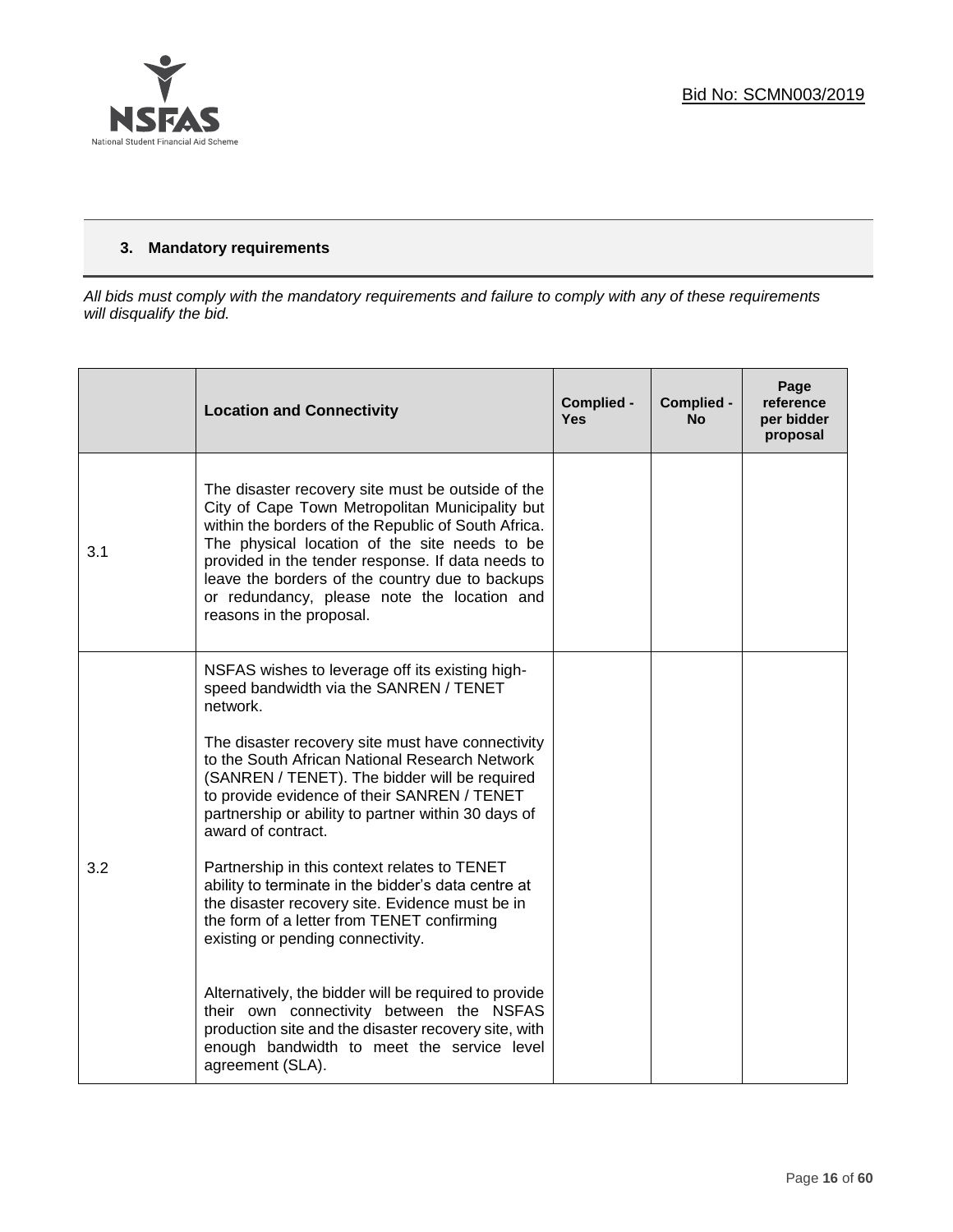

# **4. Functional specification**

**The bidder will be required to provide the following services to NSFAS:**

| 4.1   | Project timelines - Infrastructure                                                                                                                              | <b>Complied</b><br>-Yes | <b>Complied</b><br>- No | Page<br>reference<br>per<br><b>bidder</b><br>proposal |
|-------|-----------------------------------------------------------------------------------------------------------------------------------------------------------------|-------------------------|-------------------------|-------------------------------------------------------|
| 4.1.1 | The server and storage infrastructure hardware must be<br>physically installed in the Cape Town production data<br>centre within 60 days of the contract award. |                         |                         |                                                       |
| 4.1.2 | The software configuration of the infrastructure must be<br>completed within 7 days of the hardware installation.                                               |                         |                         |                                                       |
| 4.1.3 | Provision must be made for project resources to work after<br>hours if required.                                                                                |                         |                         |                                                       |
| 4.1.4 | The proposal must provide estimated project timelines.                                                                                                          |                         |                         |                                                       |
| 4.2   | <b>Project timelines - Disaster Recovery</b>                                                                                                                    | <b>Complied</b><br>-Yes | <b>Complied</b><br>- No | Page<br>reference<br>per<br>bidder<br>proposal        |
| 4.2.1 | Data replication to the disaster recovery site must start<br>within 30 days of the contract award.                                                              |                         |                         |                                                       |
| 4.2.2 | The proposal must provide estimated project timelines.                                                                                                          |                         |                         |                                                       |
| 4.3   | <b>Project Management</b>                                                                                                                                       | <b>Complied</b><br>-Yes | <b>Complied</b><br>- No | Page<br>reference<br>per<br>bidder<br>proposal        |
| 4.3.1 | The bidder must have a dedicated project manager/s to<br>manage the implementation of the infrastructure and<br>migration of the virtual machines.              |                         |                         |                                                       |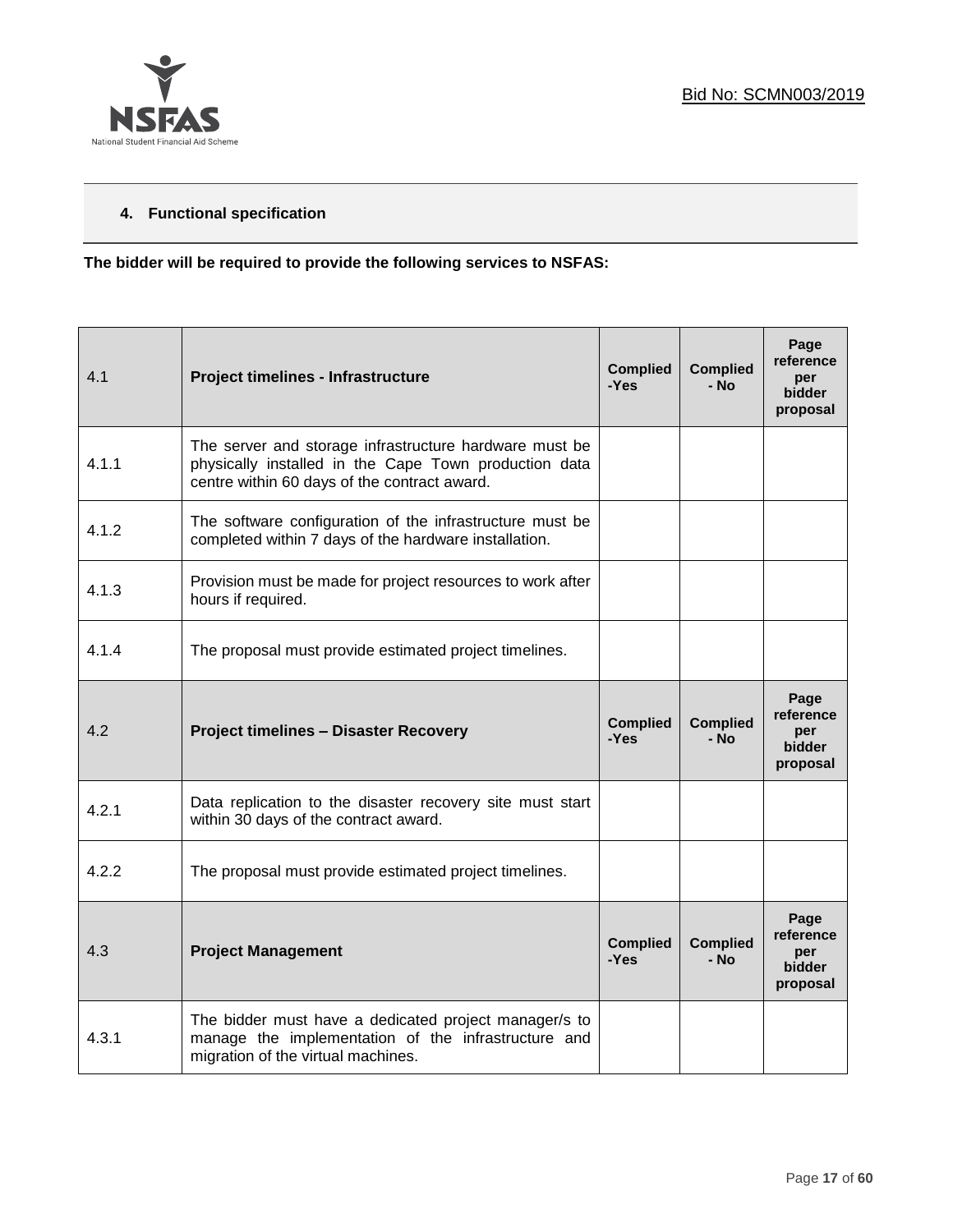

| 4.3.2 | The bidder must have a dedicated project manager/s to<br>manage the disaster recovery implementation. |  |  |  |  |
|-------|-------------------------------------------------------------------------------------------------------|--|--|--|--|
|-------|-------------------------------------------------------------------------------------------------------|--|--|--|--|

# **5. Technical Evaluation**

# **The bidder's proposal should cover the following:**

| 5.1   | Solution implementation and documentation handover<br>- Infrastructure (Production)                                                                                                                                                                                                                                                   | <b>Complied</b><br>-Yes | <b>Complied</b><br>- No | Page<br>reference<br>per<br><b>bidder</b><br>proposal |  |  |
|-------|---------------------------------------------------------------------------------------------------------------------------------------------------------------------------------------------------------------------------------------------------------------------------------------------------------------------------------------|-------------------------|-------------------------|-------------------------------------------------------|--|--|
|       | Background:<br>For the production implementation NSFAS will provide the space, power, core networking, IP<br>allocation and perimeter firewalling. The current hypervisor is VMWare 6.0. NSFAS IT staff<br>will migrate the majority of the virtual machines to the new environment once the bidder hands<br>over a working solution. |                         |                         |                                                       |  |  |
|       | The bidder / solution will be required to provide the following:                                                                                                                                                                                                                                                                      |                         |                         |                                                       |  |  |
| 5.1.1 | The production equipment must be delivered to the Cape<br>Town data centre site and racked in the cage area as<br>specified by NSFAS.                                                                                                                                                                                                 |                         |                         |                                                       |  |  |
| 5.1.2 | Setup of the virtualization layer, virtual networking, HCI<br>software configuration and ensure production readiness of<br>the environment.                                                                                                                                                                                           |                         |                         |                                                       |  |  |
| 5.1.3 | Migration of at least 3 virtual machines per environment<br>(dev, test, pre-production, production) in conjuncture with<br>the NSFAS IT resources.                                                                                                                                                                                    |                         |                         |                                                       |  |  |
| 5.1.4 | Handover and documentation to the NSFAS IT resources.                                                                                                                                                                                                                                                                                 |                         |                         |                                                       |  |  |
| 5.1.5 | Additional support if required for the remainder of the virtual<br>machine migration.                                                                                                                                                                                                                                                 |                         |                         |                                                       |  |  |
| 5.1.6 | The solution diagram for the Infrastructure solution must be<br>provided.                                                                                                                                                                                                                                                             |                         |                         |                                                       |  |  |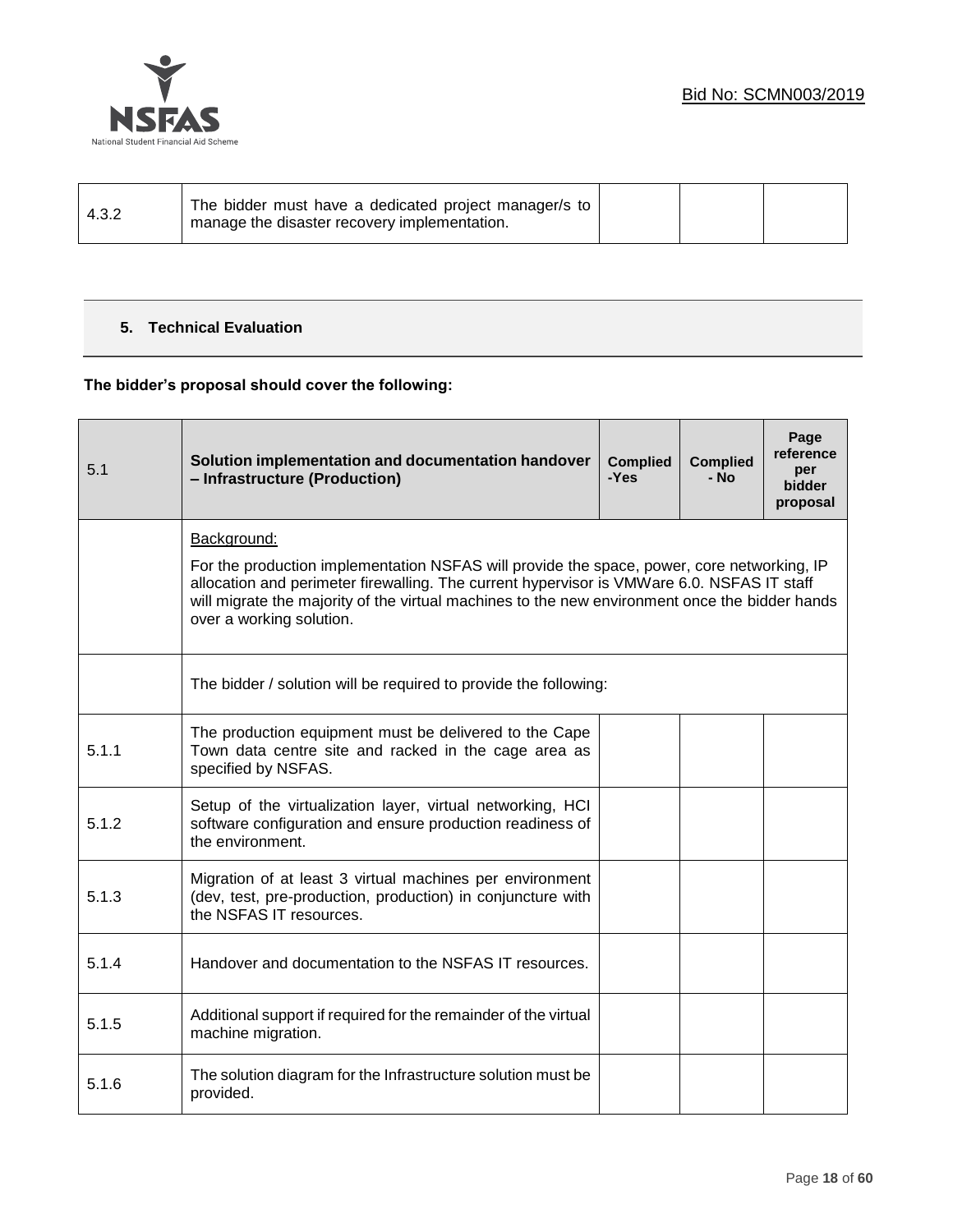

| 5.1.7 | The call logging procedure and incident escalation process<br>must be provided at completion of the implementation.                                                                        |                         |                         |                                                |
|-------|--------------------------------------------------------------------------------------------------------------------------------------------------------------------------------------------|-------------------------|-------------------------|------------------------------------------------|
| 5.1.8 | Operational hand-over, skills transfer and documentation<br>to NSFAS ICT staff must take place within 7 days of<br>implementation.                                                         |                         |                         |                                                |
| 5.2   | Solution implementation and handover documentation<br>- Disaster Recovery                                                                                                                  | <b>Complied</b><br>-Yes | <b>Complied</b><br>- No | Page<br>reference<br>per<br>bidder<br>proposal |
|       | Background:                                                                                                                                                                                |                         |                         |                                                |
|       | NSFAS will ensure that there is sufficient bandwidth available via their existing TENET WAN<br>link, in the scenario where the bidder does not provide their own connectivity.             |                         |                         |                                                |
|       | The bidder / solution will be required to provide the following:                                                                                                                           |                         |                         |                                                |
| 5.2.1 | The hardware, space, power, core networking, load<br>balancing, public IP addresses and perimeter firewall.                                                                                |                         |                         |                                                |
| 5.2.2 | Sufficient bandwidth available on their local network / last<br>mile to match the WAN bandwidth.                                                                                           |                         |                         |                                                |
| 5.2.3 | The solution diagram for the Disaster Recovery solution.                                                                                                                                   |                         |                         |                                                |
| 5.2.4 | The physical layer (1,2 and 3) and WAN diagrams, along<br>with the IP schedule.                                                                                                            |                         |                         |                                                |
| 5.2.5 | The disaster recovery invocation process and call logging<br>for disaster recovery solution<br>related incidents at<br>completion of the implementation.                                   |                         |                         |                                                |
| 5.2.6 | Operational hand-over, skills transfer and documentation<br>to NSFAS ICT staff must take place within 7 days of<br>implementation.                                                         |                         |                         |                                                |
| 5.3   | <b>Infrastructure requirements (Production)</b>                                                                                                                                            |                         |                         |                                                |
|       | Background:<br>The current NSFAS infrastructure consists of 8 physical servers for internal systems (2 x<br>2GHZ CPU, 196GB memory each) and 2 physical servers in the DMZ (2 x 2GHZ, 32GB |                         |                         |                                                |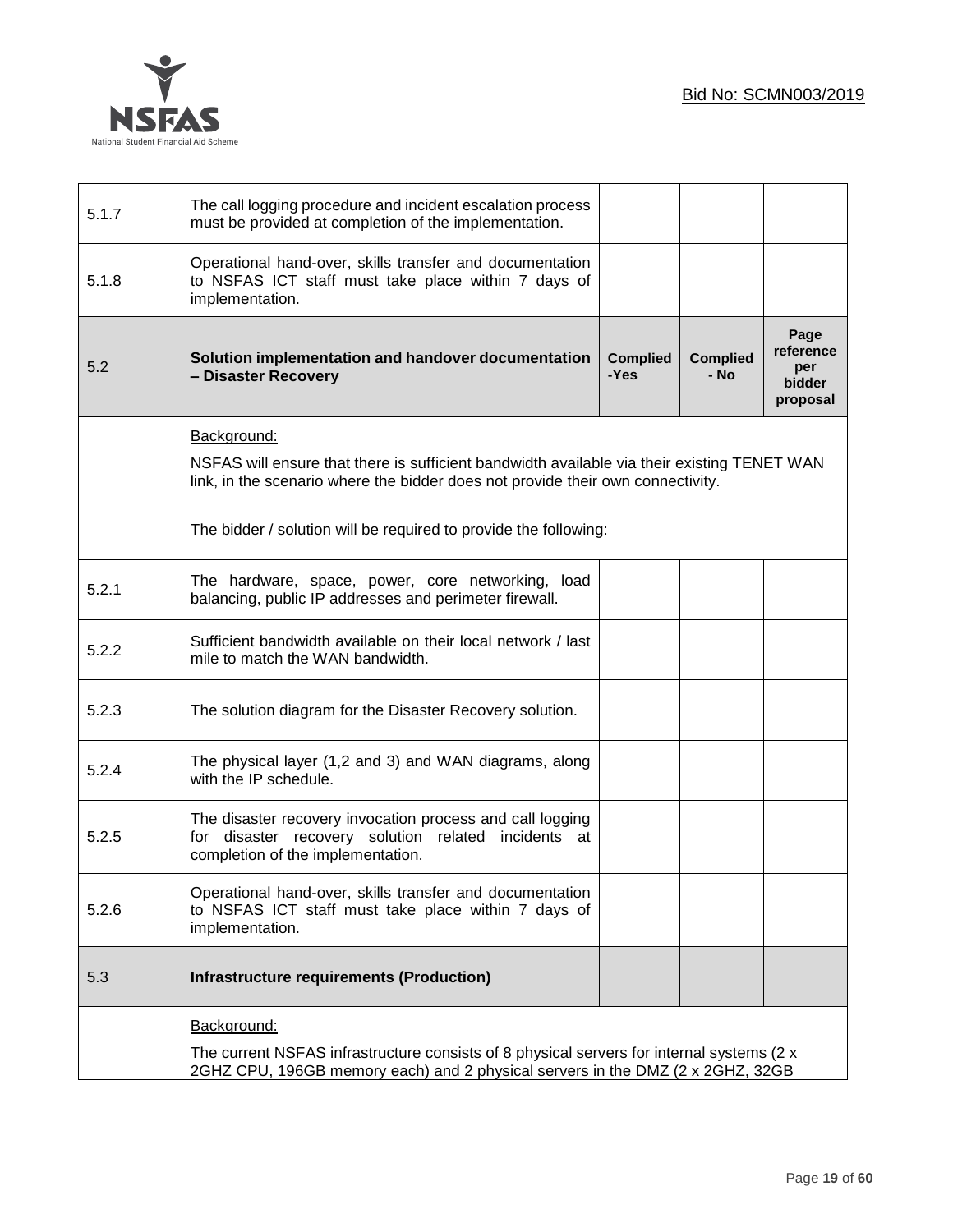

|       | memory each), 90TB usable storage (SATA, SAS and SSD tiers) on storage area network<br>(SAN 1) and 10TB usable storage on all flash storage area network (SAN 2).                                                                                                                                                  |  |  |
|-------|--------------------------------------------------------------------------------------------------------------------------------------------------------------------------------------------------------------------------------------------------------------------------------------------------------------------|--|--|
|       | This environment hosts 70 production virtual machines and 65 non-production virtual<br>machines. In-depth performance and workload metrics generated via an infrastructure<br>analysis tool will be shared at the mandatory briefing session.                                                                      |  |  |
|       | Pre-production currently runs on a separate environment and needs to be consolidated onto<br>the new infrastructure. The environment consists of 3 physical hosts (2 x 2GHZ CPU and<br>96GB memory). Preprod is cloned from production and therefore number of virtual machines<br>vary between 10 and 30 servers. |  |  |
|       | NSFAS will continue to manage its own backups using Veeam and EMC Data Domains.                                                                                                                                                                                                                                    |  |  |
|       | The bidder / solution will be required to provide the following:                                                                                                                                                                                                                                                   |  |  |
| 5.3.1 | An on-premise consumption based hyper converged<br>infrastructure (HCI) solution that will host the NSFAS virtual<br>(development,<br>environments<br>test,<br>pre-production,<br>production and DMZ).                                                                                                             |  |  |
| 5.3.2 | The solution must be able to scale up as and when required<br>during the contract period.                                                                                                                                                                                                                          |  |  |
| 5.3.3 | The solution must be able to scale down, as and when<br>required, without incurring costs.                                                                                                                                                                                                                         |  |  |
| 5.3.4 | The solution must have the ability to provide hybrid storage<br>(SSD and SAS) and all flash nodes.                                                                                                                                                                                                                 |  |  |
| 5.3.5 | The solution must be able to provide micro segmentation<br>(i.e. protect each virtual machine / application with its own<br>virtual firewall and security policy)                                                                                                                                                  |  |  |
| 5.3.6 | The solution must be modelled on a private cloud solution,<br>with consumptive billing down to the hour.                                                                                                                                                                                                           |  |  |
| 5.3.7 | The uptime SLA for the hardware and virtualization layer<br>must be at least 99.99%                                                                                                                                                                                                                                |  |  |
| 5.3.8 | At least 2 x 10Gbps network interfaces per physical host.                                                                                                                                                                                                                                                          |  |  |
| 5.3.9 | Management, maintenance and support up to, but not<br>including the operating system level and must allow<br>NSFAS IT staff access to the management layer in order<br>to perform daily administrative tasks.                                                                                                      |  |  |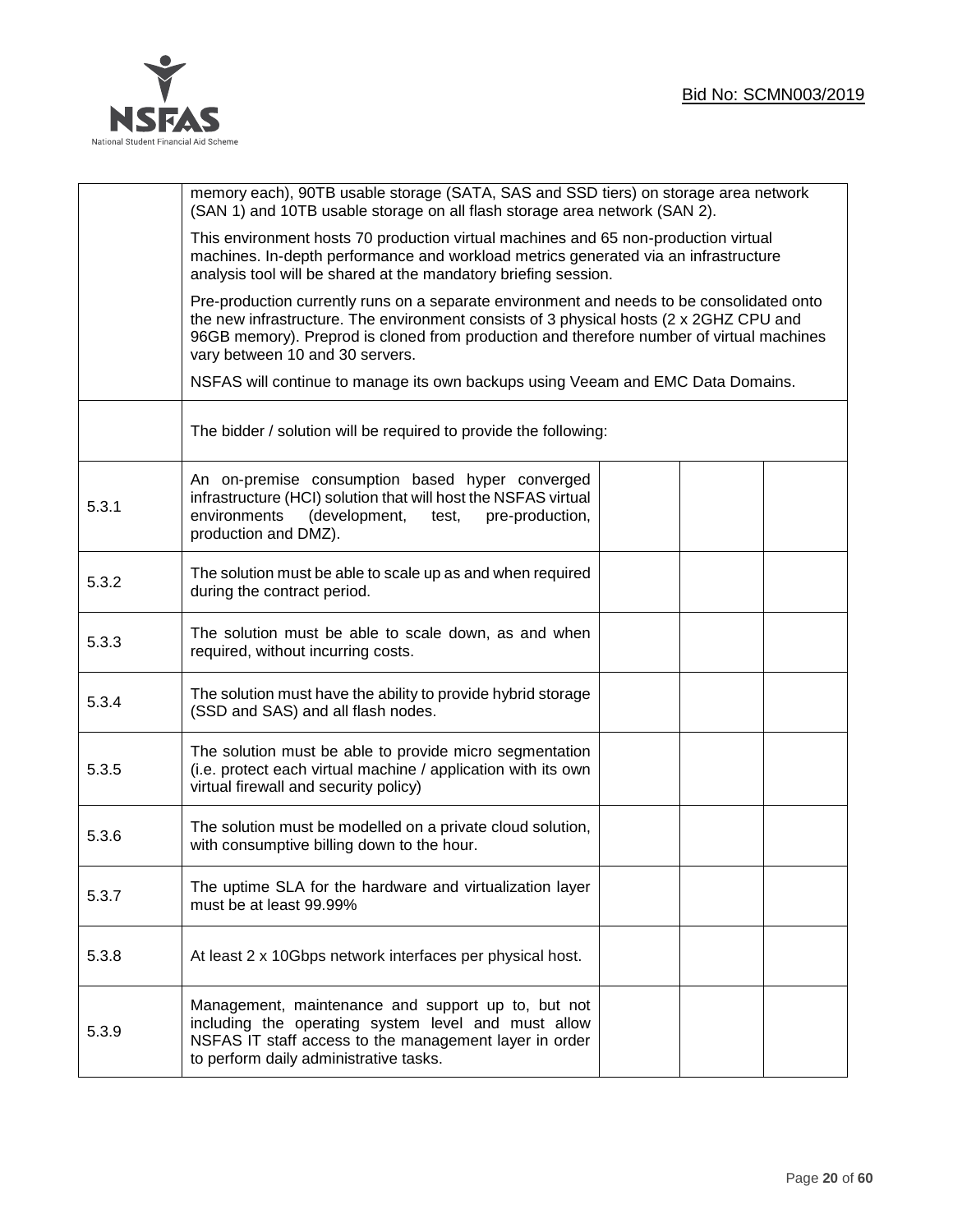

| 5.3.10 | hardware,<br>hypervisor and<br>The server and storage<br>management<br>software,<br>including<br>licensing<br>any<br>requirements.                                                                                                                                         |  |  |
|--------|----------------------------------------------------------------------------------------------------------------------------------------------------------------------------------------------------------------------------------------------------------------------------|--|--|
| 5.3.11 | The solution must have redundant components with no<br>single point of failure and must have the ability to add extra<br>hardware nodes without interruption to the business<br>services that the solution hosts.                                                          |  |  |
| 5.3.12 | The management software must facilitate costs savings by<br>automating tasks such as virtual machine shutdown and<br>startup.                                                                                                                                              |  |  |
| 5.3.13 | The management software must have the ability to manage<br>on-premise and cloud workloads through one user<br>interface (hybrid cloud) and migrate workloads to the public<br>cloud. Must include cost analysis of migrating the workload<br>to the various public clouds. |  |  |
| 5.3.14 | The management software must have capacity planning<br>for on-premise and public cloud workloads, including<br>predictive analysis (what-if scenarios and sizing tool).                                                                                                    |  |  |
| 5.4    | <b>Disaster Recovery requirements</b>                                                                                                                                                                                                                                      |  |  |
|        |                                                                                                                                                                                                                                                                            |  |  |
|        | Background:<br>Replication can be at the host (OS or VM host) or storage level, can be agent or agentless.<br>NSFAS will ensure there is enough internet bandwidth to facilitate replication and meet the RTO<br>and RPO criteria.                                         |  |  |
|        | The bidder / solution will be required to provide the following:                                                                                                                                                                                                           |  |  |
| 5.4.1  | The disaster recovery site and related server, storage and<br>network hardware must be provided and managed by the<br>bidder.                                                                                                                                              |  |  |
| 5.4.2  | A managed service whereby the bidder can invoke a live<br>disaster recovery on behalf of an authorized NSFAS staff<br>member.                                                                                                                                              |  |  |
| 5.4.3  | A scalable disaster recovery solution that can be hosted in<br>a private or public cloud.                                                                                                                                                                                  |  |  |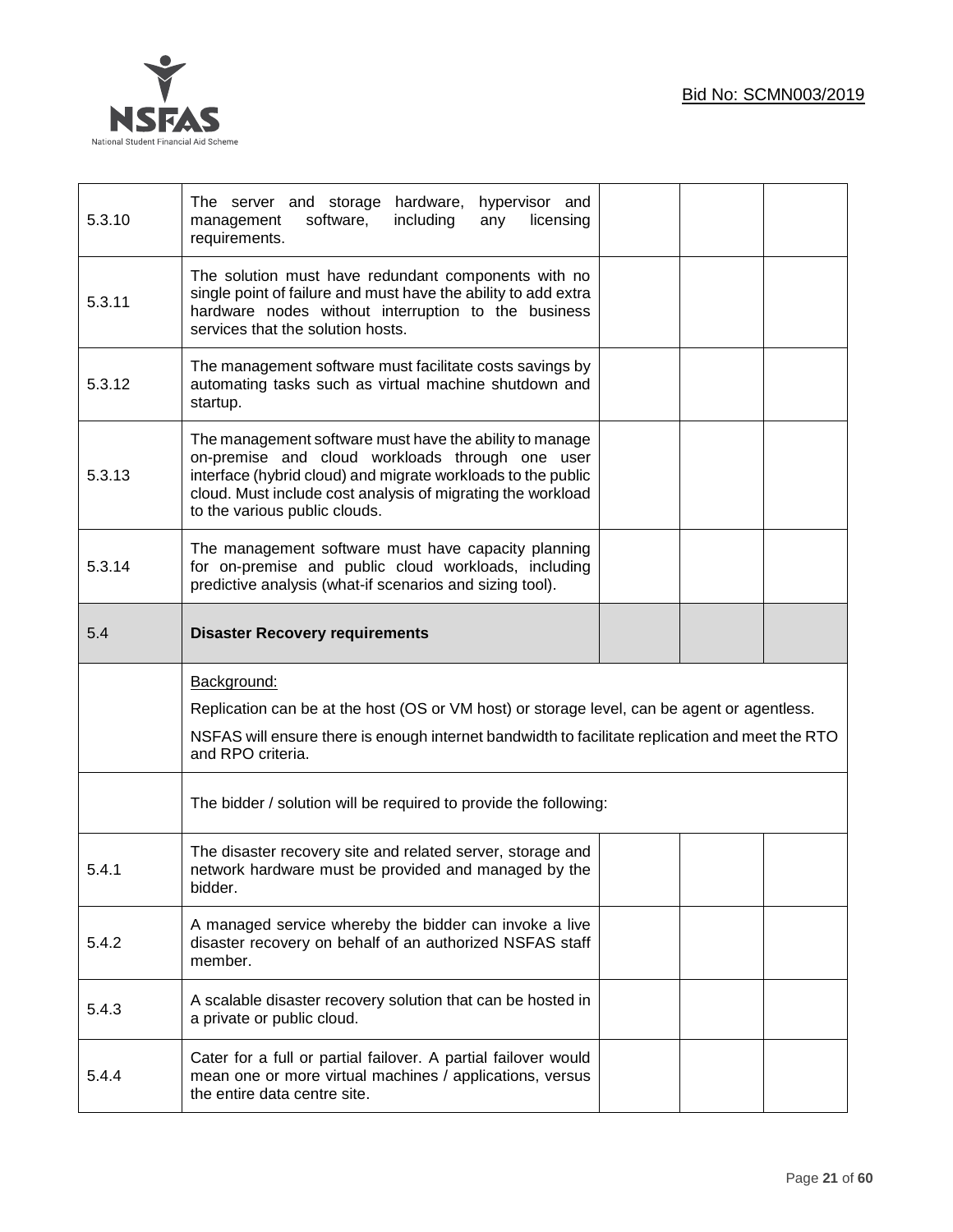

| 5.4.5  | Cater for at least 50 virtual machines (95% Windows, 5%<br>Linux), with initially 30TB of data and scale as required.                                                                                                    |  |  |
|--------|--------------------------------------------------------------------------------------------------------------------------------------------------------------------------------------------------------------------------|--|--|
| 5.4.6  | The disaster recovery site must allow for NSFAS to<br>leverage off its high bandwidth SANREN / TENET<br>connection or the bidder must provider their own<br>connectivity that meets the RPO/RTO requirements.            |  |  |
| 5.4.7  | A perimeter firewall, a web application firewall and at least<br>10 public IP's for the NSFAS hosted systems and outgoing<br>connections to 3 <sup>rd</sup> party systems.                                               |  |  |
| 5.4.8  | Load balancing capability for applications with N+1 nodes.                                                                                                                                                               |  |  |
| 5.4.9  | At minimum allow for an RTO of between 4 hours and 8<br>hours depending on the priority of the business service and<br>RPO of 15 minutes.                                                                                |  |  |
| 5.4.10 | The ability for NSFAS to execute DR tests without manual<br>intervention by the bidder.                                                                                                                                  |  |  |
| 5.4.11 | The ability to perform dry runs (check for potential issues<br>or errors without affecting the state of the system)                                                                                                      |  |  |
| 5.4.12 | Management software that allows for monitoring, reporting,<br>testing (drills) and workflow automation.                                                                                                                  |  |  |
| 5.4.13 | Monitoring and reporting must at minimum consist of 1) DR<br>health status 2) Recover Point Objective (RPO) and<br>Recover Time Objective (RTO) service level agreements<br>status 3) alerts and replication lag issues. |  |  |
| 5.4.14 | Provide audit and compliance reports.                                                                                                                                                                                    |  |  |
| 5.4.15 | Provide access logs for access to the DR management<br>console.                                                                                                                                                          |  |  |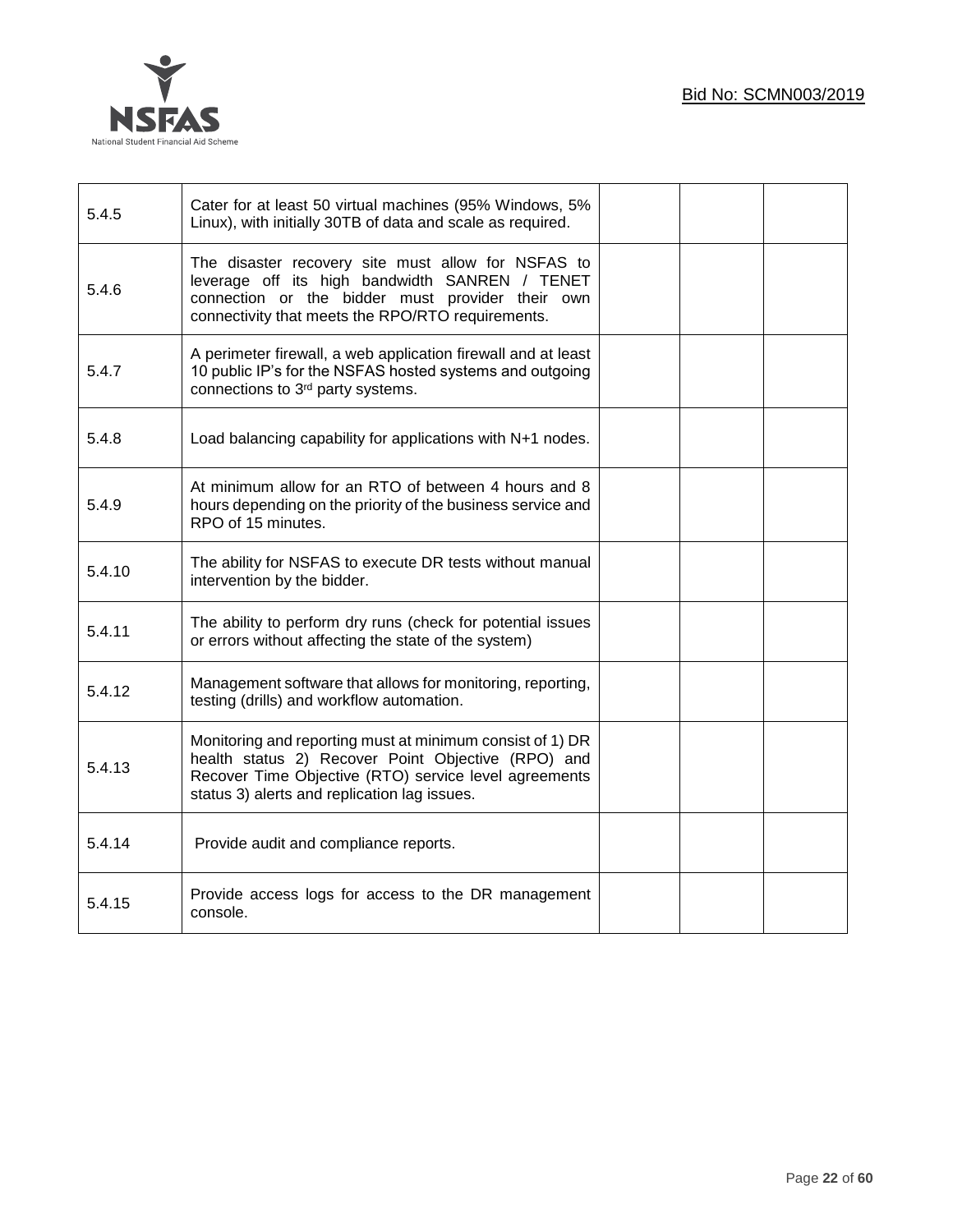

## **6. Contract Period**

The contract will be for a minimum period of 12 months and a maximum period of 36 months. It must be noted that following the first 12 months within the 36-month period. NSFAS reserves the right to terminate the contract, provided a three (3) month notification is given to the appointed service provider.

## **7. Pricing Schedule**

Please consider the inevitable Consumer Price Index (CPI) increases year on year on the pricing upon the duration of the contract period being in excess of a 12-month period. The pricing must be inclusive of all costs including disbursements (travel, accommodation etc) where applicable.

| No.            | Quantity             | <b>Description</b>                               | <b>Total price (VAT</b><br>excluding) |
|----------------|----------------------|--------------------------------------------------|---------------------------------------|
| $\mathbf{1}$ . | Implementation -     | All project management, technical,               |                                       |
|                | once off             | professional services, travel and                |                                       |
|                |                      | associated on-boarding costs (including          |                                       |
|                |                      | after-hours work)                                |                                       |
| 2.             | Monthly costs for    | High water mark costs related to the             |                                       |
|                | Infrastructure       | hyperconverged infrastructure i.e. cost          |                                       |
|                | consumption (specify | to run at current capacity for the full          |                                       |
|                | year 1, 2 and 3 if   | contract period (24x7x365), plus                 |                                       |
|                | costs vary over the  | additional 30% for growth over the               |                                       |
|                | term)                | period. This cost must include all               |                                       |
|                |                      | software licensing ie. Hypervisor,               |                                       |
|                |                      | management tools, software defined               |                                       |
|                |                      | layer etc.                                       |                                       |
| 3.             | Monthly Costs for    | costs to manage the<br>disaster<br>All           |                                       |
|                | managed disaster     | recovery services i.e. Licensing, storage        |                                       |
|                | recovery services    | costs,<br>memory<br>and<br>compute               |                                       |
|                | consumption (specify | consumption for two DR tests per                 |                                       |
|                | year 1, 2 and 3 if   | <b>NSFAS</b><br>financial<br>year,<br>on-premise |                                       |
|                | costs vary over the  | hardware devices (replication or other) if       |                                       |
|                | term)                | monitoring,<br>reporting<br>required,<br>and     |                                       |
|                |                      | services,                                        |                                       |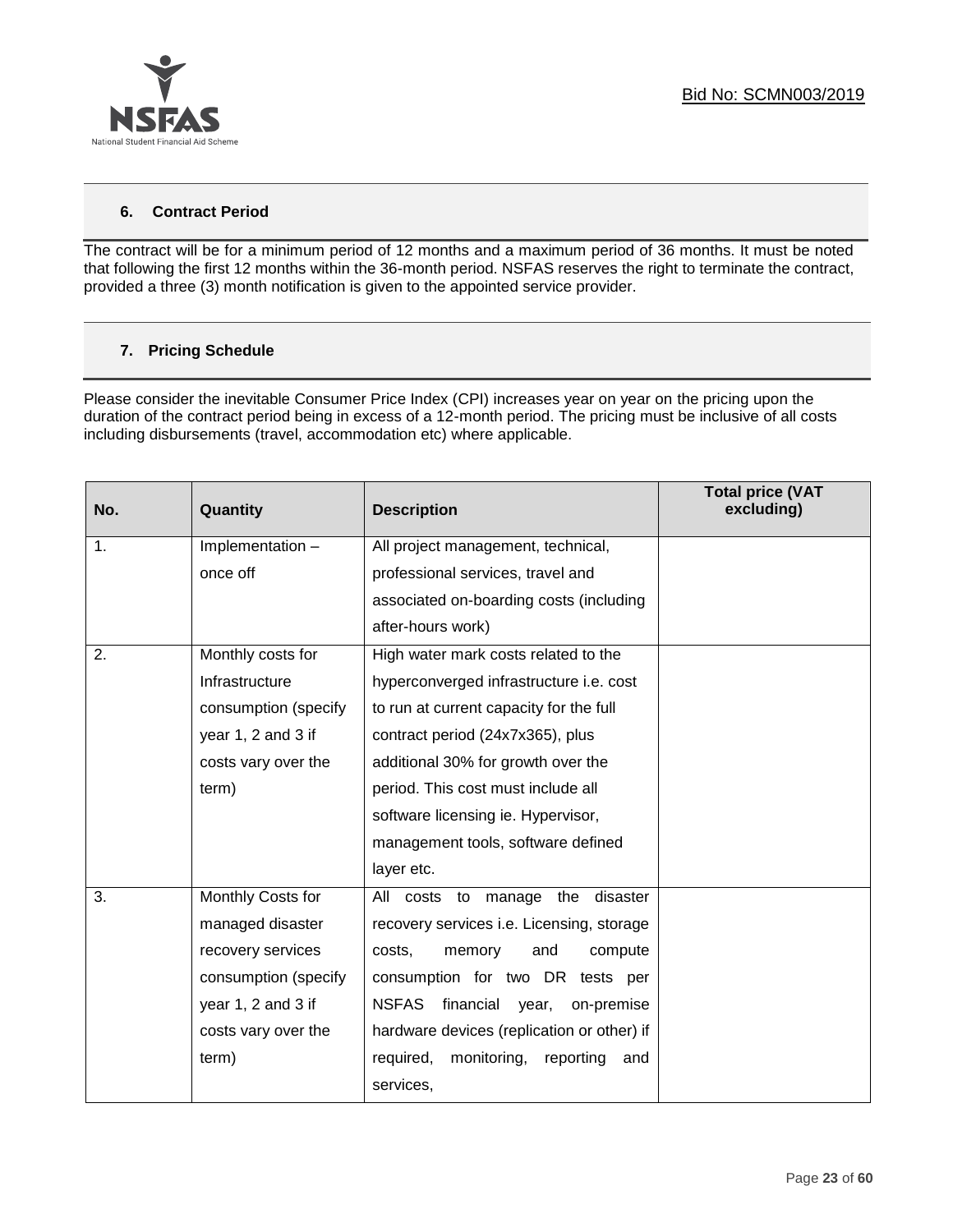

| No.                                                  | Quantity | <b>Description</b> | <b>Total price (VAT</b><br>excluding) |  |
|------------------------------------------------------|----------|--------------------|---------------------------------------|--|
| Sub-total                                            |          |                    |                                       |  |
| VAT @ 15%                                            |          |                    |                                       |  |
| Total cost (including VAT and Disbursements and CPI) |          |                    |                                       |  |

## **8. Evaluation Criteria**

#### Technical evaluation criteria element:

Bidders are required to achieve the minimum score for company experience in order to progress to be evaluated for the Price and BBB-EE. Only bidders whom passed the mandatory requirements and the evaluation phase will proceed to be evaluated for Price and BBB-EE.

| <b>Element</b>        | Weight |
|-----------------------|--------|
| Company<br>Experience | 35%    |
| Solution proposal     | 65%    |
| <b>TOTAL</b>          | 100%   |

Criteria and Weighting:

*Bidders need to score a minimum of 70% for functionality. Bidders who score less than 70% minimum for functionality will not be considered for the evaluation of Price and BBB-EE. Bids will be evaluated in accordance with the following technical criteria:*

| <b>Company experience</b>                                                                                                                     | <b>Points available</b>                 | <b>Bidder scoring</b> | <b>Points scored</b> |
|-----------------------------------------------------------------------------------------------------------------------------------------------|-----------------------------------------|-----------------------|----------------------|
| Provide a minimum of 3<br>reference letters on                                                                                                | No reference letters $= 0$              |                       |                      |
| previous client's company<br>letterhead where<br>Infrastructure and<br>Disaster Recovery                                                      | 3 reference letters provided =<br>10    |                       |                      |
| services were rendered,<br>reflecting dates of<br>services rendered.<br>(NSFAS reserves the<br>right to contact the<br>company to confirm the | More than 3 reference letters $=$<br>15 |                       |                      |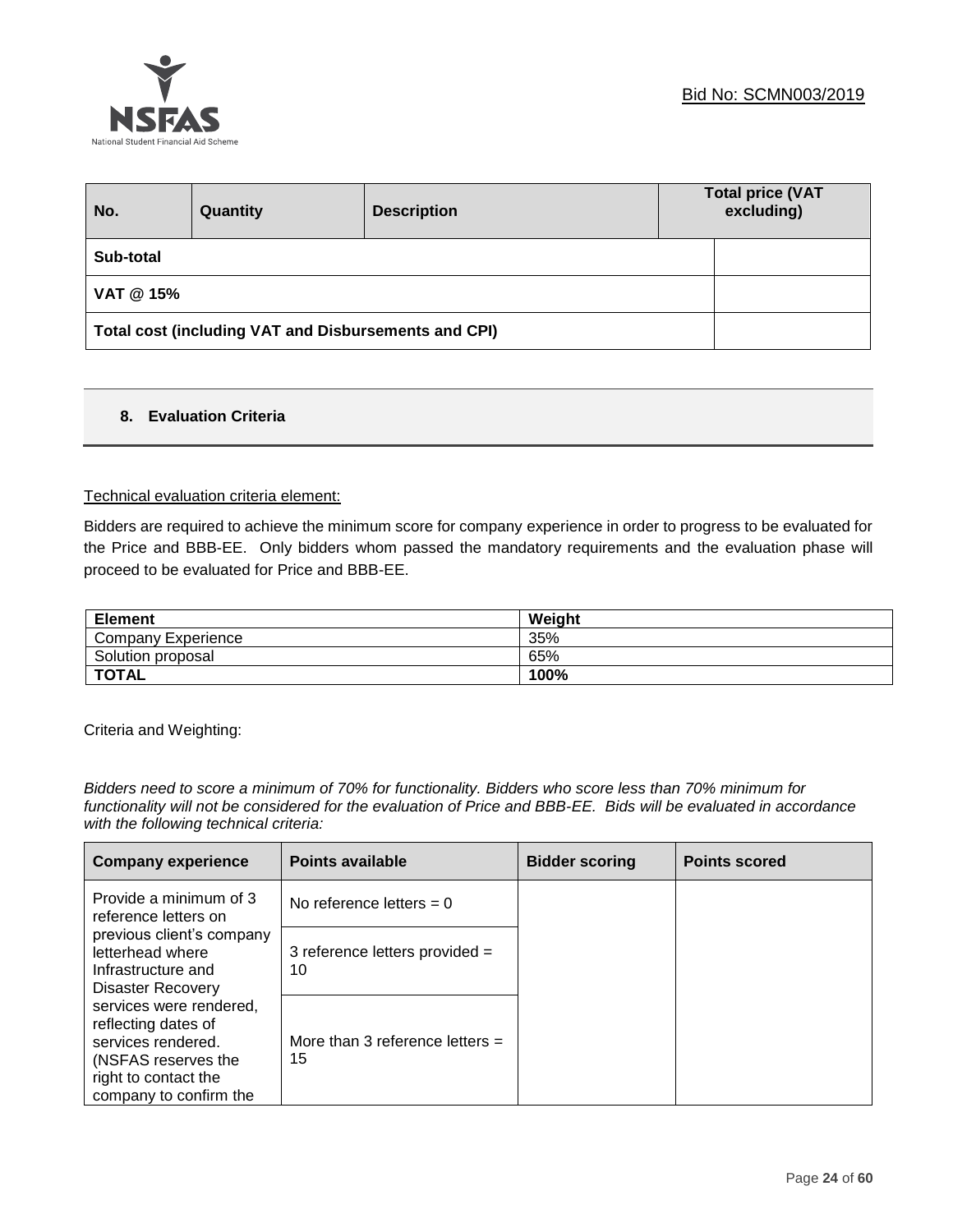

| details as per the<br>reference letters).                                  |                                                                   |                       |                      |
|----------------------------------------------------------------------------|-------------------------------------------------------------------|-----------------------|----------------------|
| Provide evidence of                                                        | Less than 2 years' experience=<br>0                               |                       |                      |
| company experience<br>related to Infrastructure<br>and Disaster Recovery   | 2 to 5 years' experience = $10$                                   |                       |                      |
| services rendered via<br>(evidenced from) the<br>reference letters.        | More than 5 years' experience=<br>20                              |                       |                      |
|                                                                            |                                                                   |                       |                      |
| <b>Solution proposal</b>                                                   | <b>Points available</b>                                           | <b>Bidder scoring</b> | <b>Points scored</b> |
| The bidder must submit a<br>solution proposal that<br>meets the functional | The proposal does not meet all<br>functional specifications=0     |                       |                      |
| requirements for section<br>5.3 (Infrastructure -<br>Production)           | The proposal meets all<br>functional specifications $= 35$        |                       |                      |
| The bidder must submit a<br>solution proposal that<br>meets the functional | The proposal does not meet all<br>functional specifications = $0$ |                       |                      |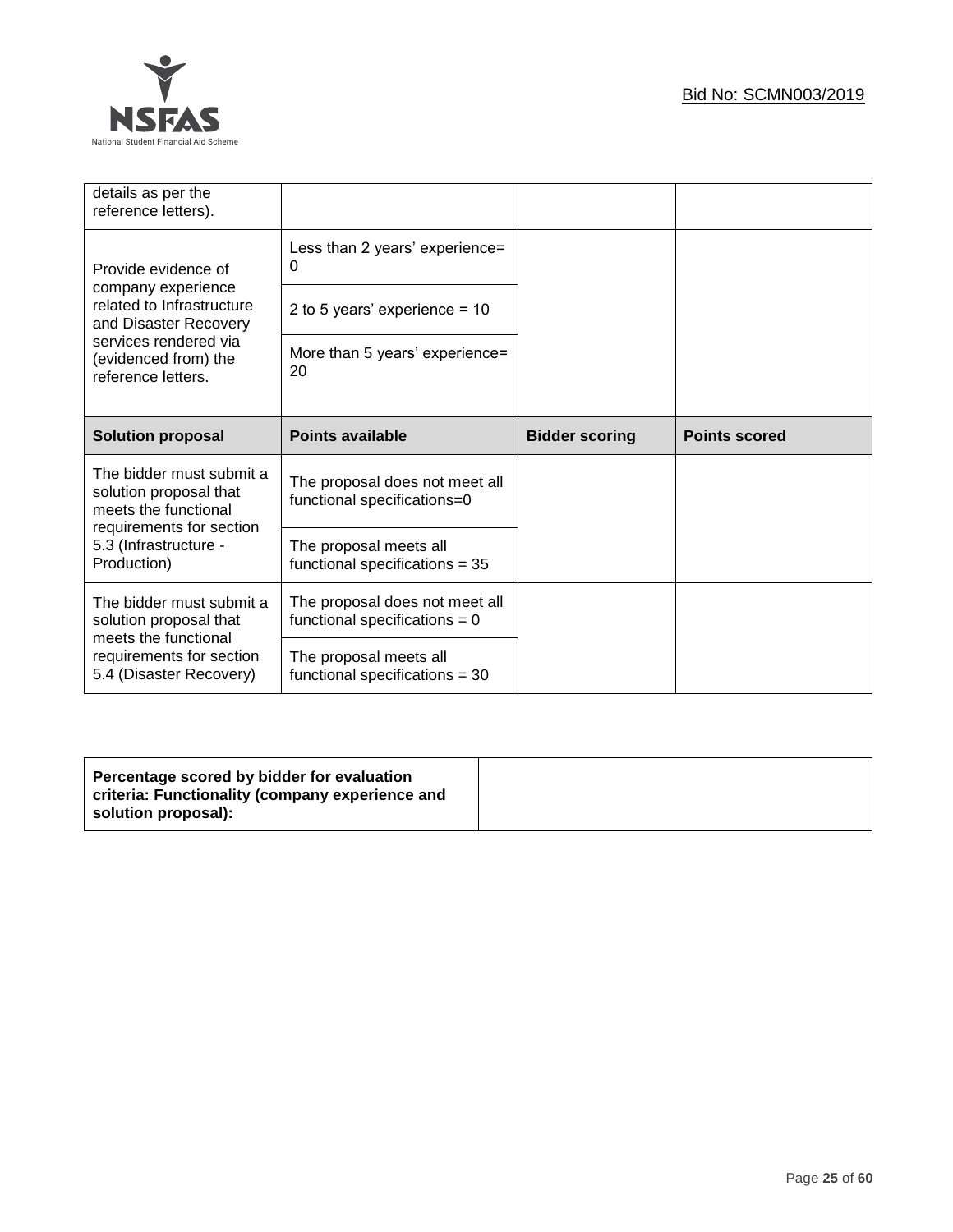

## **1. Declaration of Interest**

This declaration will be used by institutions to ensure that when goods and services are being procured, all reasonable steps are taken to combat the abuse of the supply chain management system.

The bid of any bidder may be disregarded if that bidder, or any of its directors have:

- A. abused the NSFAS's supply chain management system;
- B. committed fraud or any other improper conduct in relation to such system; or
- C. failed to perform on any previous contract.

**In order to give effect to the above, the following questionnaire must be completed and submitted with the bid**.

|     | The following particulars must be furnished:                                                       |  |  |
|-----|----------------------------------------------------------------------------------------------------|--|--|
| 2.1 | Full Name of bidder or his or her representative:                                                  |  |  |
|     |                                                                                                    |  |  |
| 2.2 | <b>Identity Number:</b>                                                                            |  |  |
|     |                                                                                                    |  |  |
| 2.3 | Position occupied in the Company (director, trustee, shareholder <sup>2</sup> , member):           |  |  |
|     |                                                                                                    |  |  |
|     |                                                                                                    |  |  |
| 2.4 | Registration number of the company, enterprise, close corporation, partnership agreement or trust: |  |  |

2.5 | Tax Reference Number: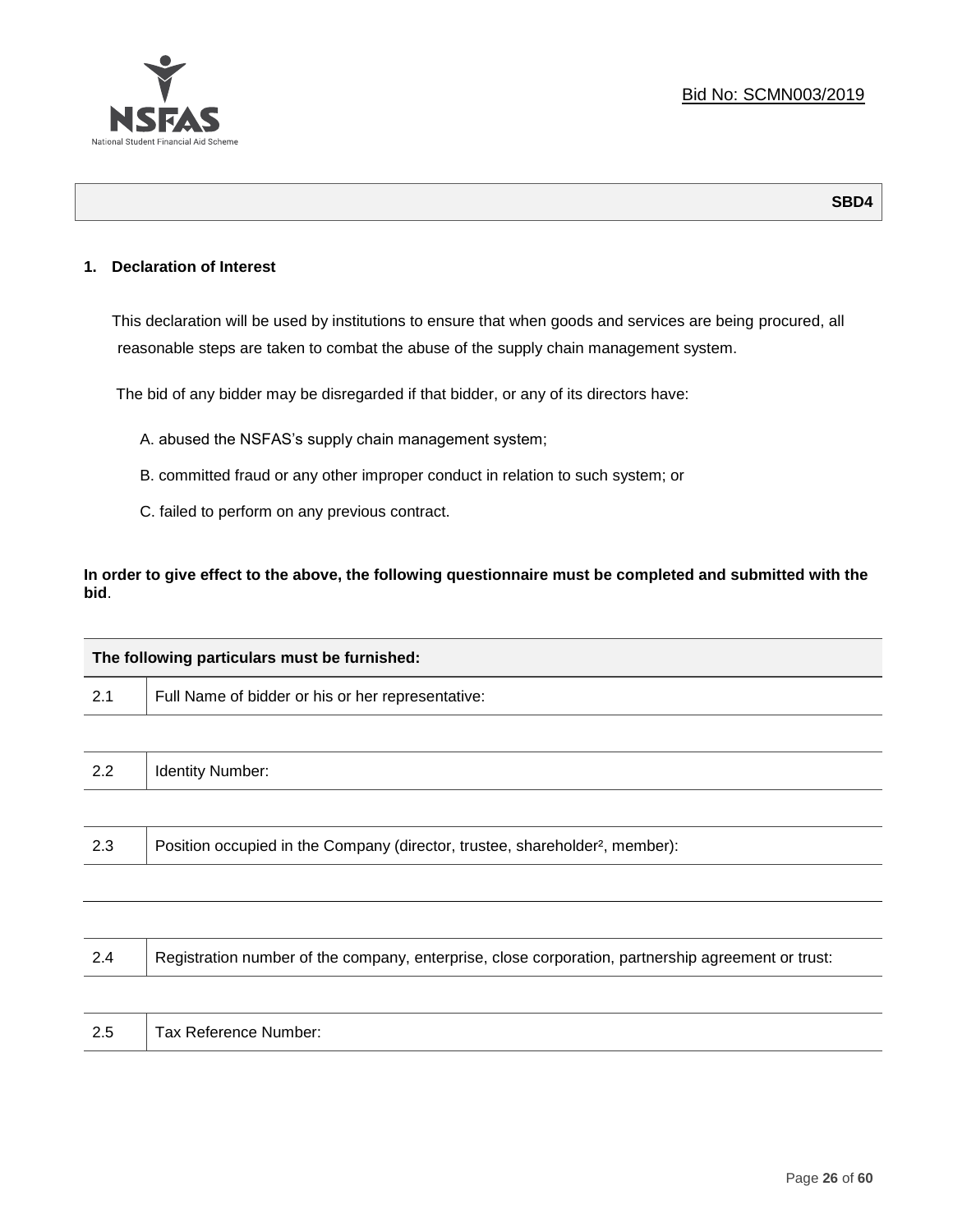

| $-$ . $\sim$ | ⊶ 1<br>. 9 |
|--------------|------------|
|--------------|------------|

| 2.6.1  | The names of all directors / trustees / shareholders / members, their individual identity numbers, tax<br>reference numbers and, if applicable, employee / PESAL numbers must be indicated in paragraph 3<br>below. |     |  |  |
|--------|---------------------------------------------------------------------------------------------------------------------------------------------------------------------------------------------------------------------|-----|--|--|
| 2.7    | Are you or any person connected with the bidder presently employed by the state?                                                                                                                                    |     |  |  |
|        | Yes                                                                                                                                                                                                                 | No. |  |  |
| 2.7.2. | If yes, furnish the following particulars:                                                                                                                                                                          |     |  |  |
|        | Name of person / director / trustee / shareholder/ member:                                                                                                                                                          |     |  |  |

| Name of state institution at which you or the person connected to the bidder is employed: |
|-------------------------------------------------------------------------------------------|
|-------------------------------------------------------------------------------------------|

|  | Position occupied in the state institution: |  |
|--|---------------------------------------------|--|
|--|---------------------------------------------|--|

#### "State" means

- (a) Any national or provincial department, national or provincial public entity or constitutional institution within the meaning of the Public Finance Management Act, 1999 (Act No 1 of 1999);
- (b) Any municipality or municipal entity;
- (c) Provincial legislature;
- (d) National Assembly or the National Council of Provinces;
- (e) Parliament.

"Shareholder" means a person who owns shares in the company and is actively involved in the management of the enterprise or business and exercises control over the enterprise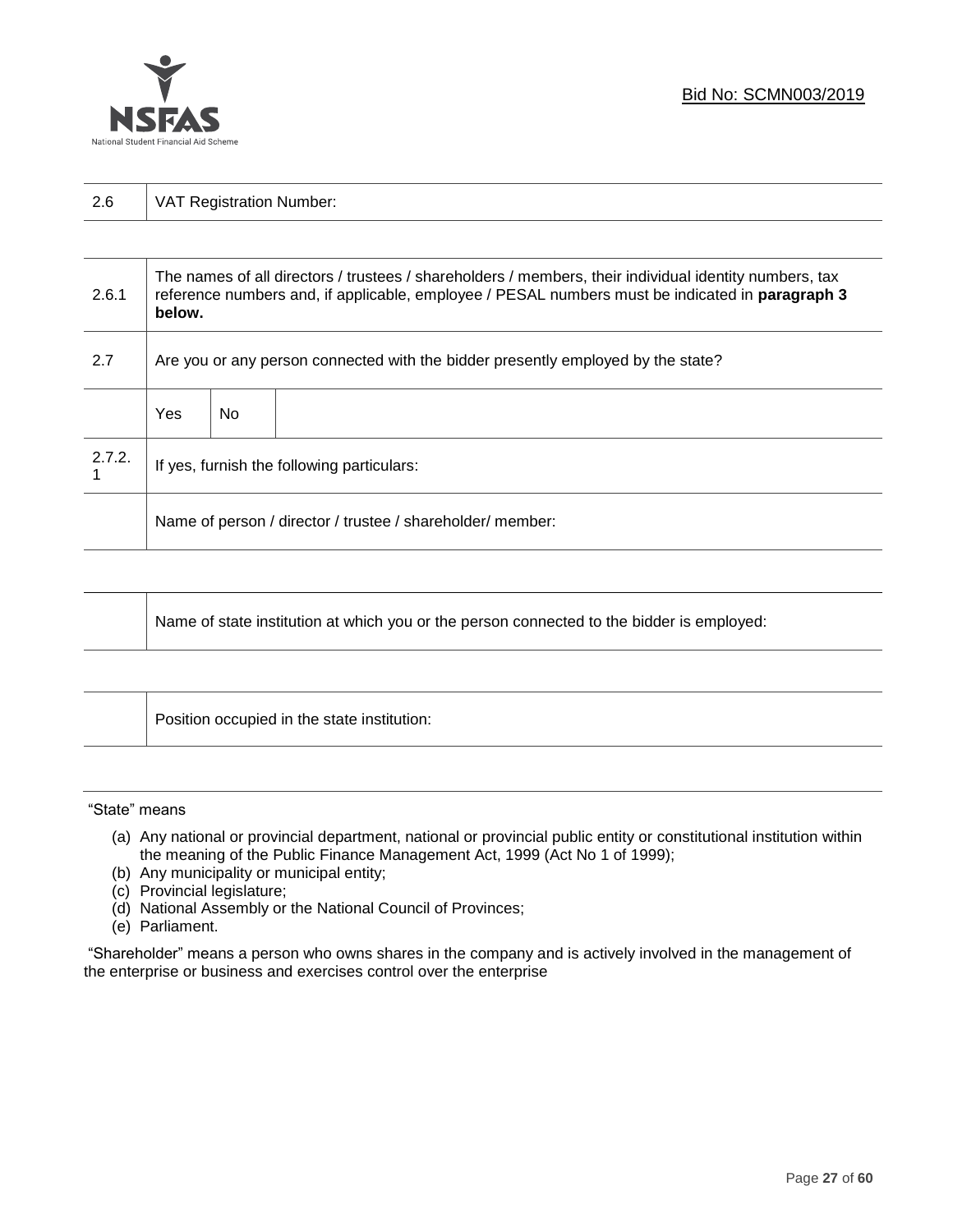

|             | Any other particulars:                                                                                                                                                                                                                           |                                                                     |                                                          |  |  |  |
|-------------|--------------------------------------------------------------------------------------------------------------------------------------------------------------------------------------------------------------------------------------------------|---------------------------------------------------------------------|----------------------------------------------------------|--|--|--|
| 2.7.2       | If you are presently employed by the state, did you obtain the appropriate authority to undertake<br>remunerative work outside employment in the public sector?                                                                                  |                                                                     |                                                          |  |  |  |
|             | <b>Yes</b>                                                                                                                                                                                                                                       | No                                                                  |                                                          |  |  |  |
| 2.7.2.      |                                                                                                                                                                                                                                                  | If yes, did you attach proof of such authority to the bid document? |                                                          |  |  |  |
| 1           | Note: Failure to submit proof of such authority, where applicable, may result in the disqualification of the<br>bid.                                                                                                                             |                                                                     |                                                          |  |  |  |
|             | Yes                                                                                                                                                                                                                                              | No                                                                  |                                                          |  |  |  |
| 2.7.2.<br>2 |                                                                                                                                                                                                                                                  |                                                                     | If no, furnish reasons for non-submission of such proof: |  |  |  |
| 2.8         | Did you or your spouse, or any of the company's directors / trustees / shareholders / members or their<br>spouses conduct business with the state in the previous twelve months?                                                                 |                                                                     |                                                          |  |  |  |
|             | Yes                                                                                                                                                                                                                                              | No                                                                  |                                                          |  |  |  |
| 2.8.1       | If so, furnish particulars:                                                                                                                                                                                                                      |                                                                     |                                                          |  |  |  |
| 2.9         | Do you, or any person connected with the bidder, have any relationship (family, friend, other) with a<br>person employed by the state and who may be involved with the evaluation and or adjudication of this<br>bid?                            |                                                                     |                                                          |  |  |  |
|             | Yes                                                                                                                                                                                                                                              | No                                                                  |                                                          |  |  |  |
| 2.9.1       | If so, furnish particulars:                                                                                                                                                                                                                      |                                                                     |                                                          |  |  |  |
| 2.10        | Are you, or any person connected with the bidder, aware of any relationship (family, friend, other)<br>between any other bidder and any person employed by the state who may be involved with the<br>evaluation and or adjudication of this bid? |                                                                     |                                                          |  |  |  |
|             | Yes                                                                                                                                                                                                                                              | No                                                                  |                                                          |  |  |  |
| 2.10.1      | If so, furnish particulars:                                                                                                                                                                                                                      |                                                                     |                                                          |  |  |  |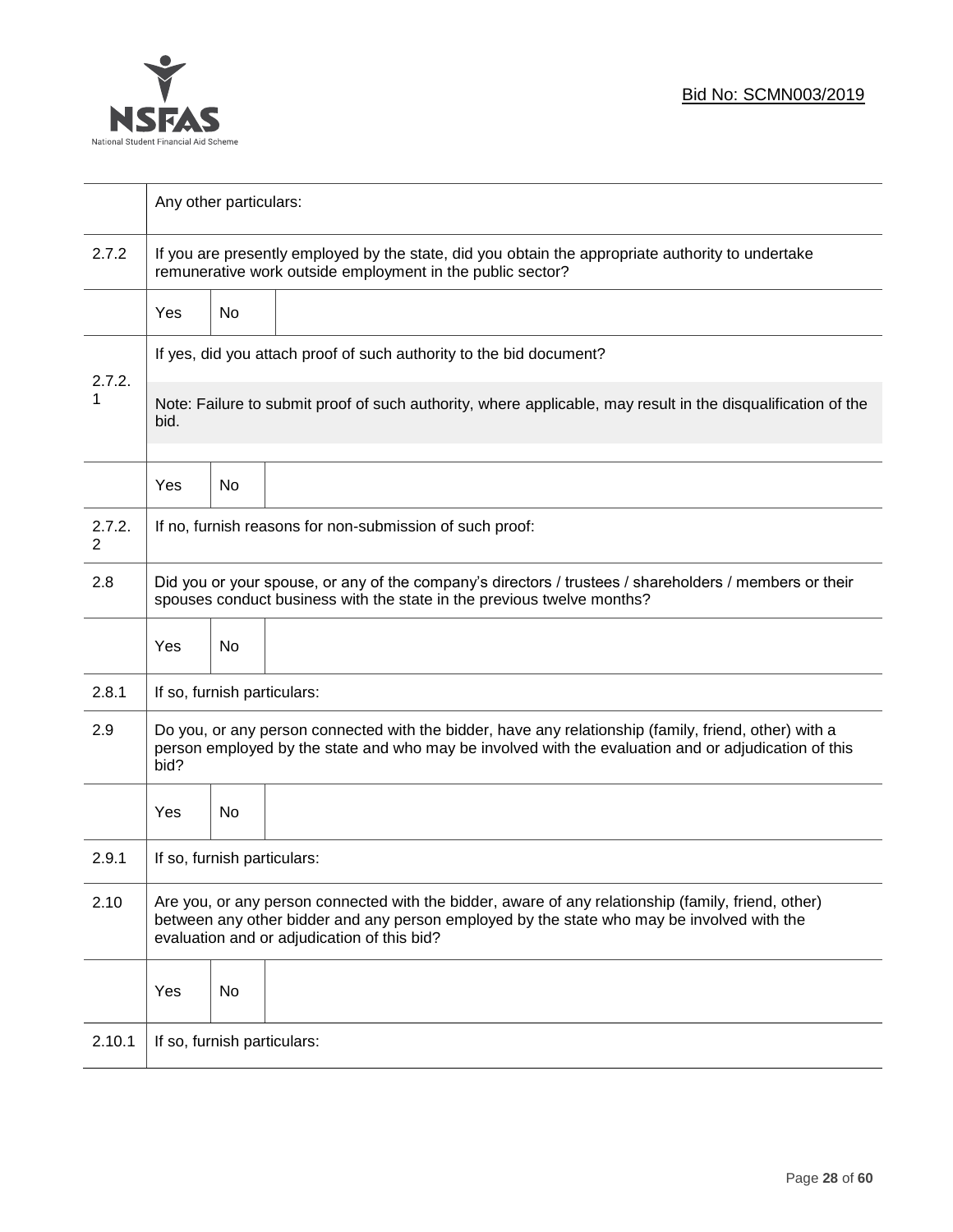

| 2.11   | Do you or any of the directors / trustees / shareholders / members of the company have any interest in<br>any other related companies whether or not they are bidding for this contract? |    |  |  |
|--------|------------------------------------------------------------------------------------------------------------------------------------------------------------------------------------------|----|--|--|
|        | Yes                                                                                                                                                                                      | No |  |  |
| 2.11.1 | If so, furnish particulars:                                                                                                                                                              |    |  |  |

## **Full details of directors / trustees / members / shareholders**.

| <b>Full Name</b> | <b>Identity Number</b> | Personal Income Tax<br>Reference Number | State Employee Number /<br>PERSEL Number |
|------------------|------------------------|-----------------------------------------|------------------------------------------|
|                  |                        |                                         |                                          |
|                  |                        |                                         |                                          |
|                  |                        |                                         |                                          |
|                  |                        |                                         |                                          |
|                  |                        |                                         |                                          |
|                  |                        |                                         |                                          |
|                  |                        |                                         |                                          |
|                  |                        |                                         |                                          |
|                  |                        |                                         |                                          |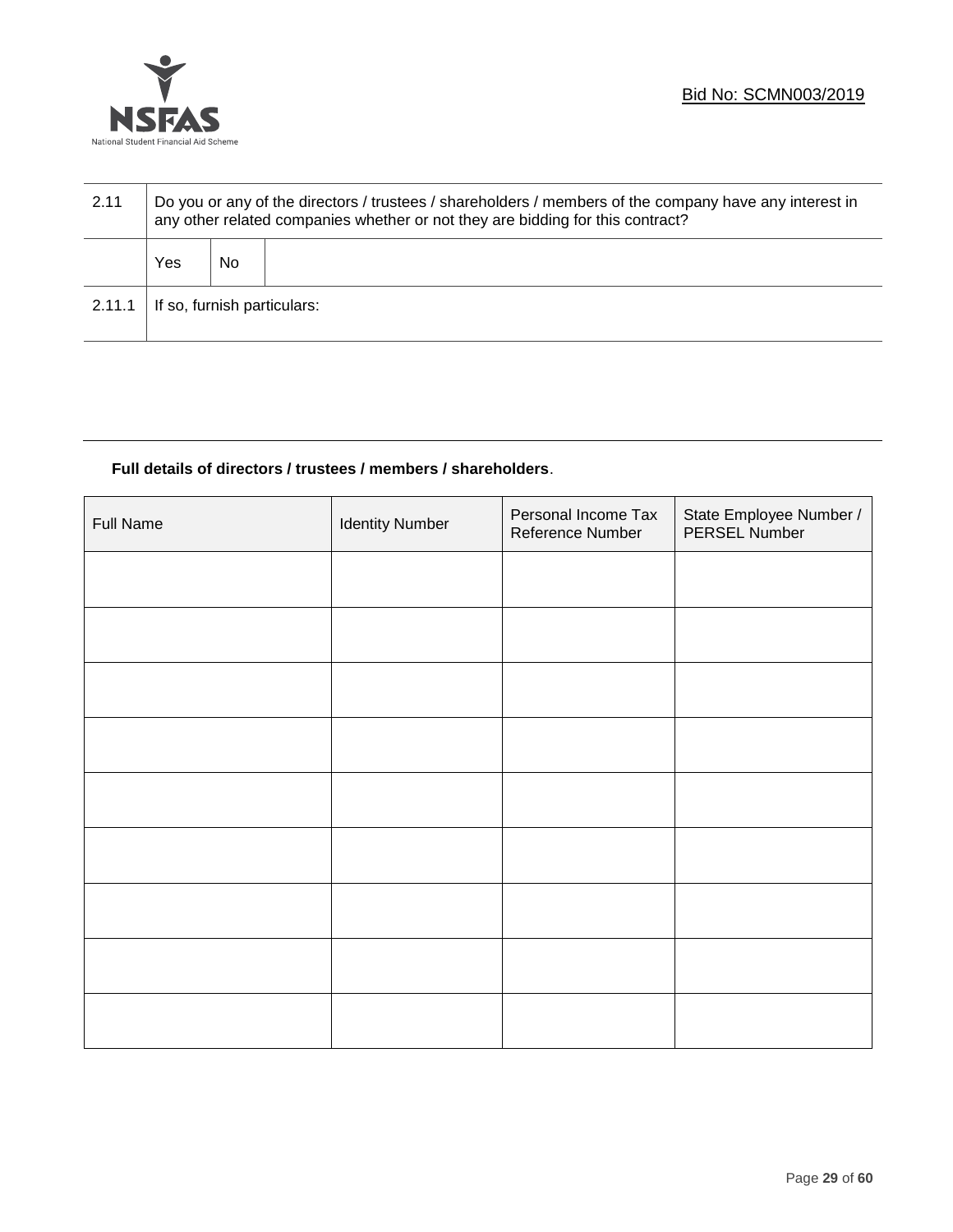

## **Declaration**

I, the undersigned (NAME)………………………………………………………………………

Certify that the information furnished in paragraphs 2 and 3 above is correct. I accept that the state may reject the bid or act against me should this declaration prove to be false.

| <b>Signature</b> | <b>Date</b>    |
|------------------|----------------|
|                  |                |
| <b>Position</b>  | Name of bidder |
|                  |                |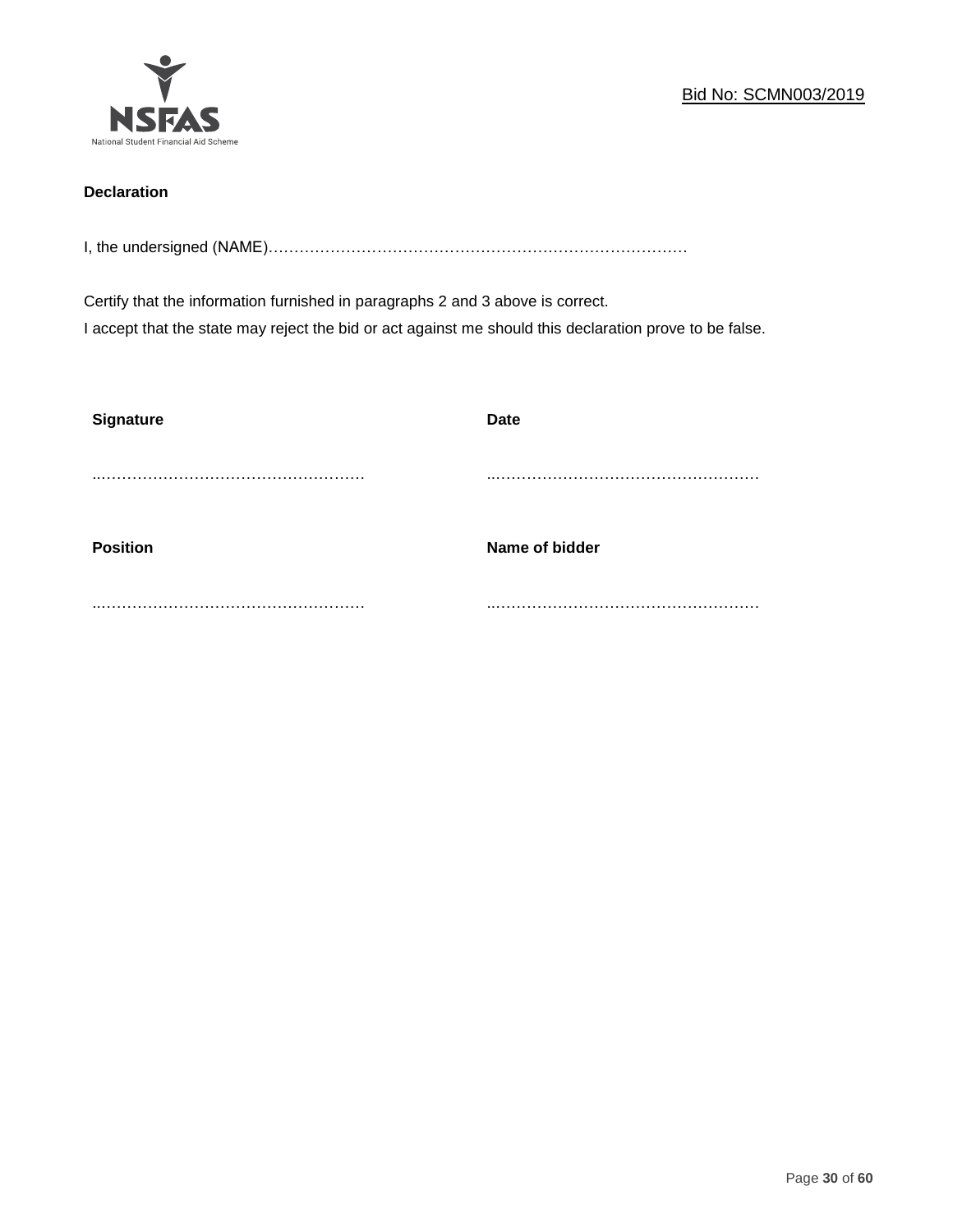

## **Declaration of bidder's past Supply Chain Management practices**

**SBD 8**

This declaration will be used by institutions to ensure that when goods and services are being procured, all reasonable steps are taken to combat the abuse of the supply chain management system.

The bid of any bidder may be disregarded if that bidder, or any of its directors have -

- (a) abused the institution's supply chain management system;
- (b) committed fraud or any other improper conduct in relation to such system; or
- (c) failed to perform on any previous contract.

In order to give effect to the above, **the following questionnaire must be completed and submitted with the bid.**

**The following particulars must be furnished:**

|      | Is the bidder or any of its directors listed on the National Treasury's Database of Restricted Suppliers as<br>companies or persons prohibited from doing business with the public sector?                                                                                                                                                                                                                                                             |                             |  |  |  |
|------|--------------------------------------------------------------------------------------------------------------------------------------------------------------------------------------------------------------------------------------------------------------------------------------------------------------------------------------------------------------------------------------------------------------------------------------------------------|-----------------------------|--|--|--|
| 1.1. | (Companies or persons who are listed on this Database were informed in writing of this restriction by the<br>Accounting Officer/Authority of the institution that imposed the restriction after the audi alteram partem<br>rule was applied).<br>Database of Restricted Suppliers now resides on the National<br>Treasury's website<br>The<br>(http://www.treasury.gov.za) and can be accessed by clicking on its link at the bottom of the home page. |                             |  |  |  |
|      | Yes                                                                                                                                                                                                                                                                                                                                                                                                                                                    | <b>No</b>                   |  |  |  |
| 1.2. |                                                                                                                                                                                                                                                                                                                                                                                                                                                        | If so, furnish particulars: |  |  |  |
| 1.3. | Is the bidder or any of its directors listed on the Register for Tender Defaulters in terms of section 29 of<br>Prevention<br>Combating<br>Activities<br>(No<br>of<br>Corrupt<br>Act<br>12<br>2004)?<br>the<br>and<br>of<br>The Register for Tender Defaulters can be accessed on the National Treasury's website<br>(http://www.treasury.gov.za) by clicking on its link at the bottom of the home page.                                              |                             |  |  |  |
|      | Yes                                                                                                                                                                                                                                                                                                                                                                                                                                                    | No.                         |  |  |  |
| 1.4. |                                                                                                                                                                                                                                                                                                                                                                                                                                                        | If so, furnish particulars: |  |  |  |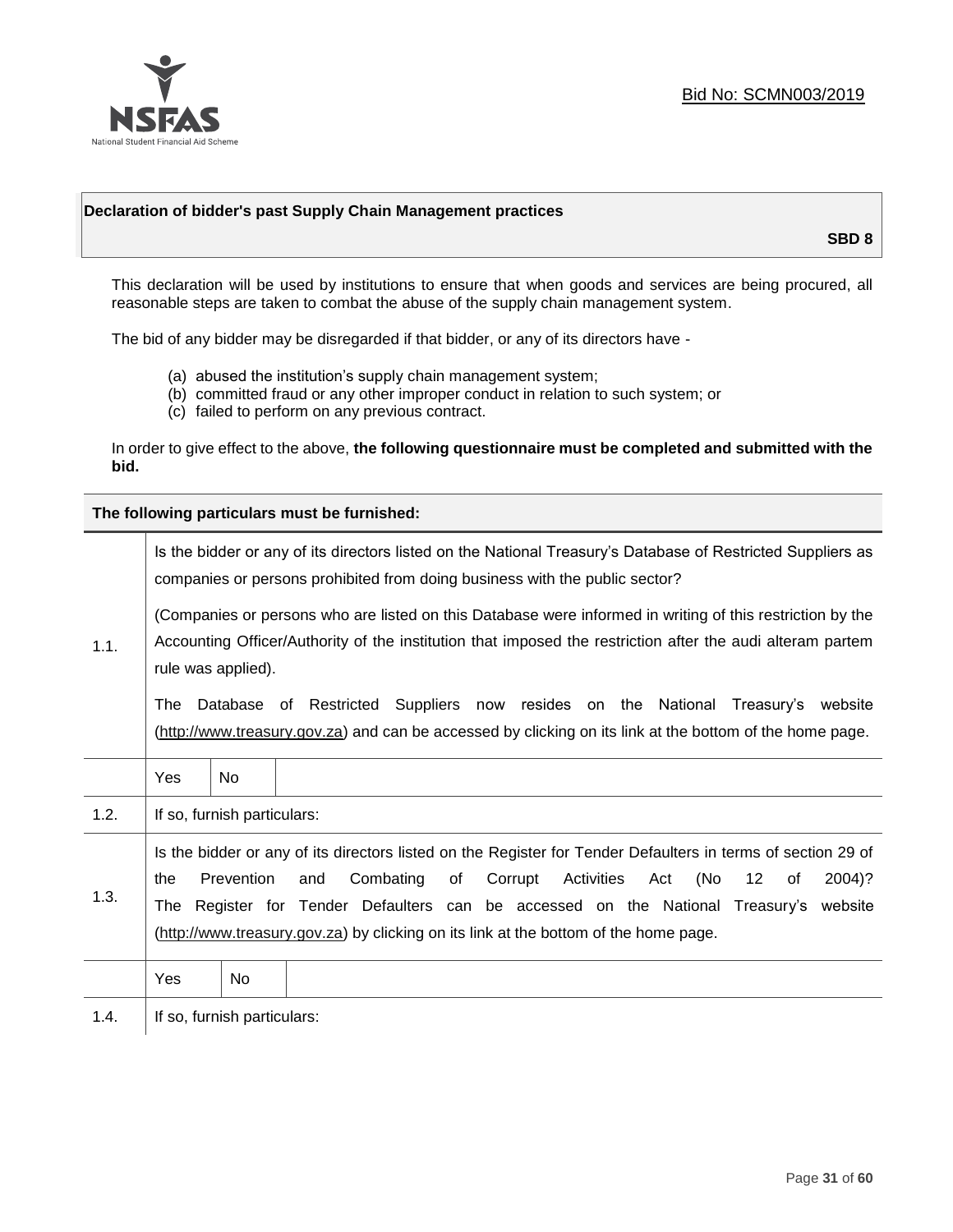

Τ

| 1.5. | Was the bidder or any of its directors convicted by a court of law (including a court outside of the<br>Republic of South Africa) for fraud or corruption during the past five years? |    |  |  |
|------|---------------------------------------------------------------------------------------------------------------------------------------------------------------------------------------|----|--|--|
|      | Yes                                                                                                                                                                                   | No |  |  |
| 1.6. | If so, furnish particulars:                                                                                                                                                           |    |  |  |
| 1.7. | Was any contract between the bidder and any organ of state terminated during the past five years on<br>account of failure to perform on or comply with the contract?                  |    |  |  |
|      | Yes                                                                                                                                                                                   | No |  |  |
| 1.8. | If so, furnish particulars:                                                                                                                                                           |    |  |  |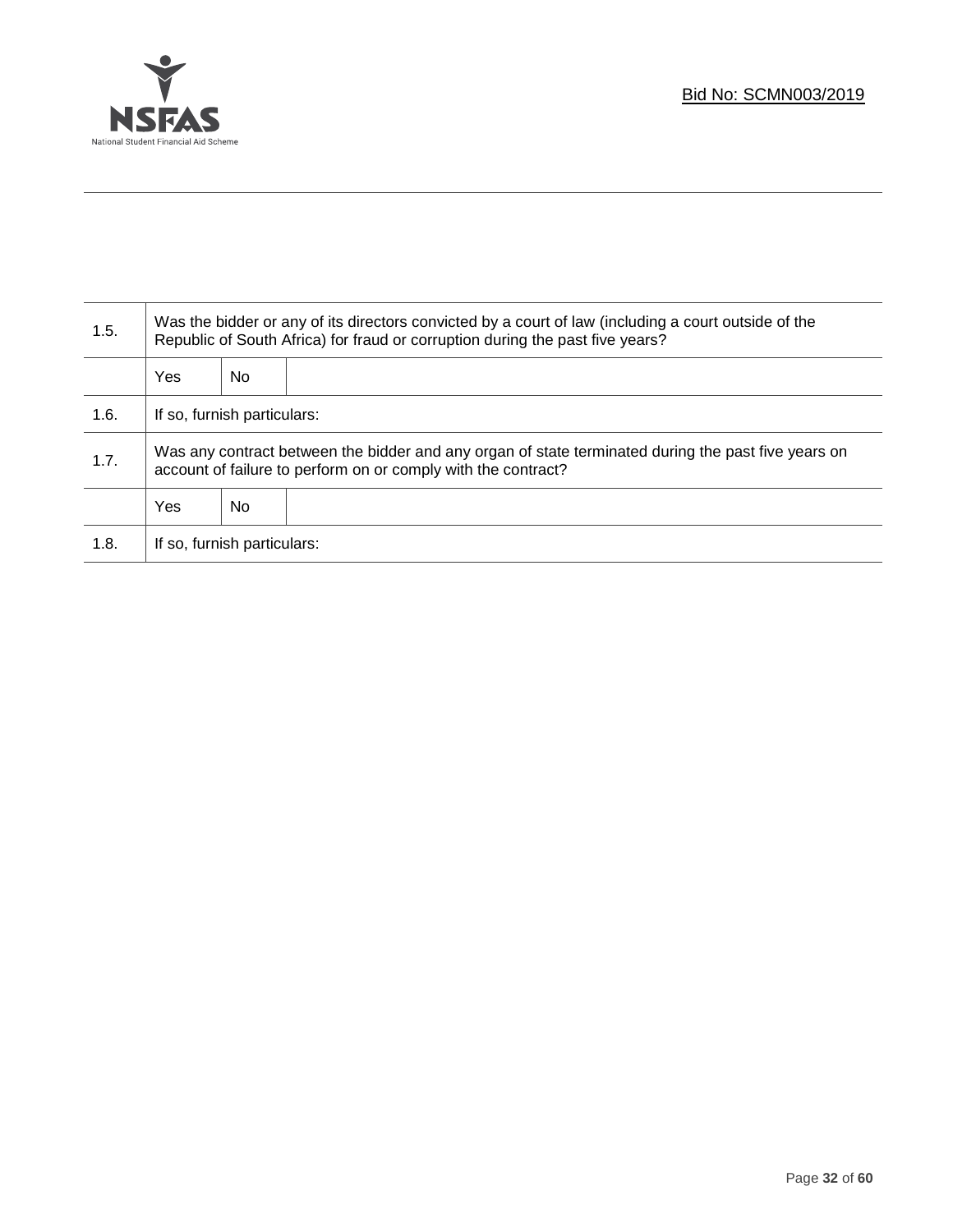

## **Declaration**

I, the undersigned (NAME)………………………………………………………………………

Certify that the information furnished on the declaration from is true and correct.

I accept that, in addition to cancellation of a contract, action may be taken against me should this declaration provide to be false.

| <b>Signature</b> | <b>Date</b>    |
|------------------|----------------|
|                  |                |
|                  |                |
| <b>Position</b>  | Name of bidder |
|                  |                |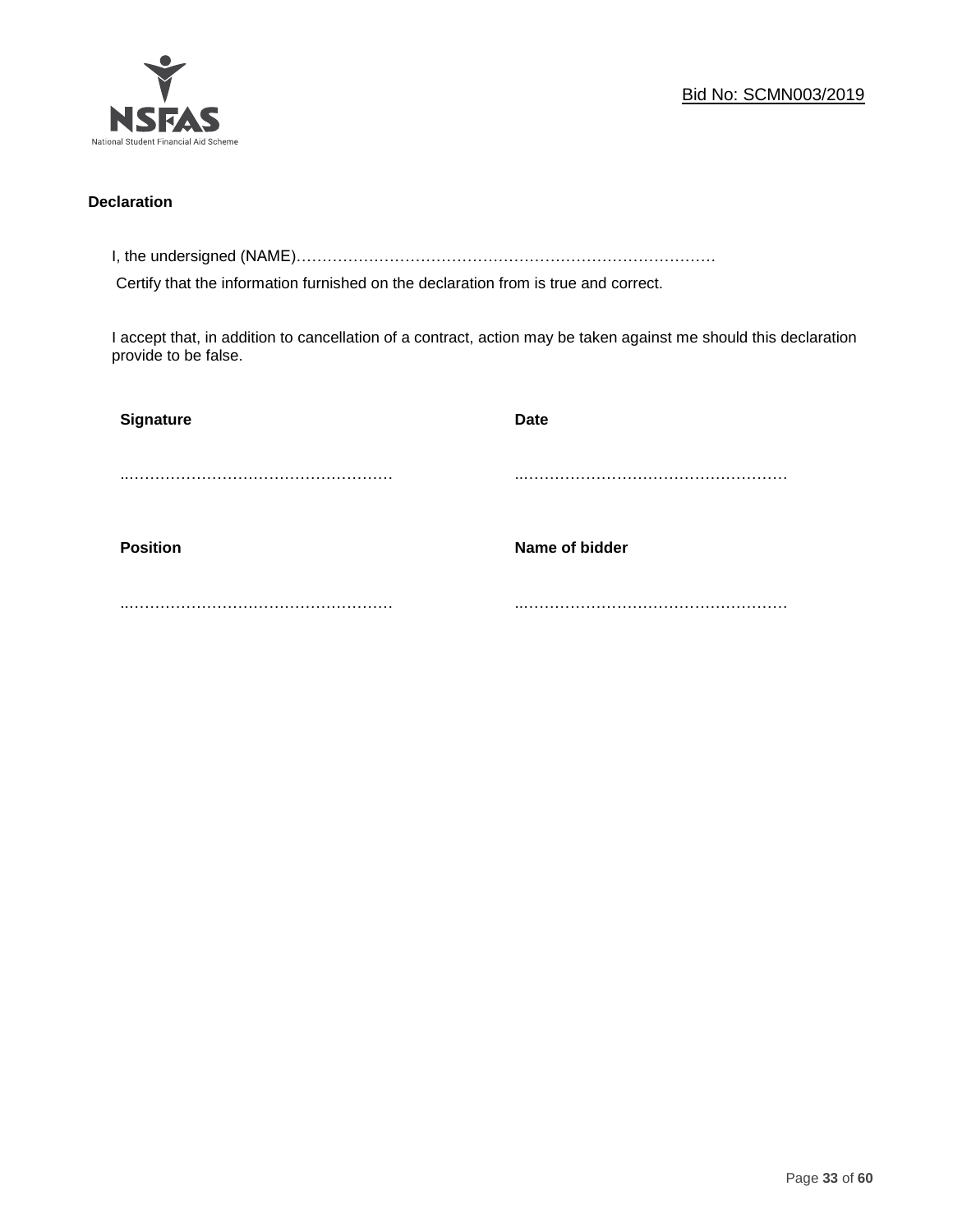

## **SBD 9**

## **CERTIFICATE OF INDEPENDENT BID DETERMINATION**

I, the undersigned, in submitting the accompanying bid in response to the invitation for the bid made by: NSFAS

(Name of Institution)

Do hereby make the following statements that I certify to be true and complete in every respect:

| I certify, on behalf of: |  |
|--------------------------|--|
| (Name of Bidder)         |  |

- 1. I have read, and I understand the contents of this Certificate;
- 6.1.I understand that the accompanying bid will be disqualified if this Certificate is found not to be true and complete in every respect;
- 6.2.I am authorized by the bidder to sign this Certificate, and to submit the accompanying bid, on behalf of the bidder;
- 6.3.Each person whose signature appears on the accompanying bid has been authorized by the bidder to determine the terms of, and to sign the bid, on behalf of the bidder;
- 6.4.For the purposes of this Certificate and the accompanying bid, I understand that the word "competitor" shall include any individual or organization, other than the bidder, whether or not affiliated with the bidder, who:
	- 6.4.1.1.1. has been requested to submit a bid in response to this bid invitation;
	- 6.4.1.1.2. could potentially submit a bid in response to this bid invitation, based on their qualifications,
	- 6.4.1.1.3. Abilities or experience;
- 6.10. Provides the same goods and services as the bidder and/or is in the same line of business as the bidder.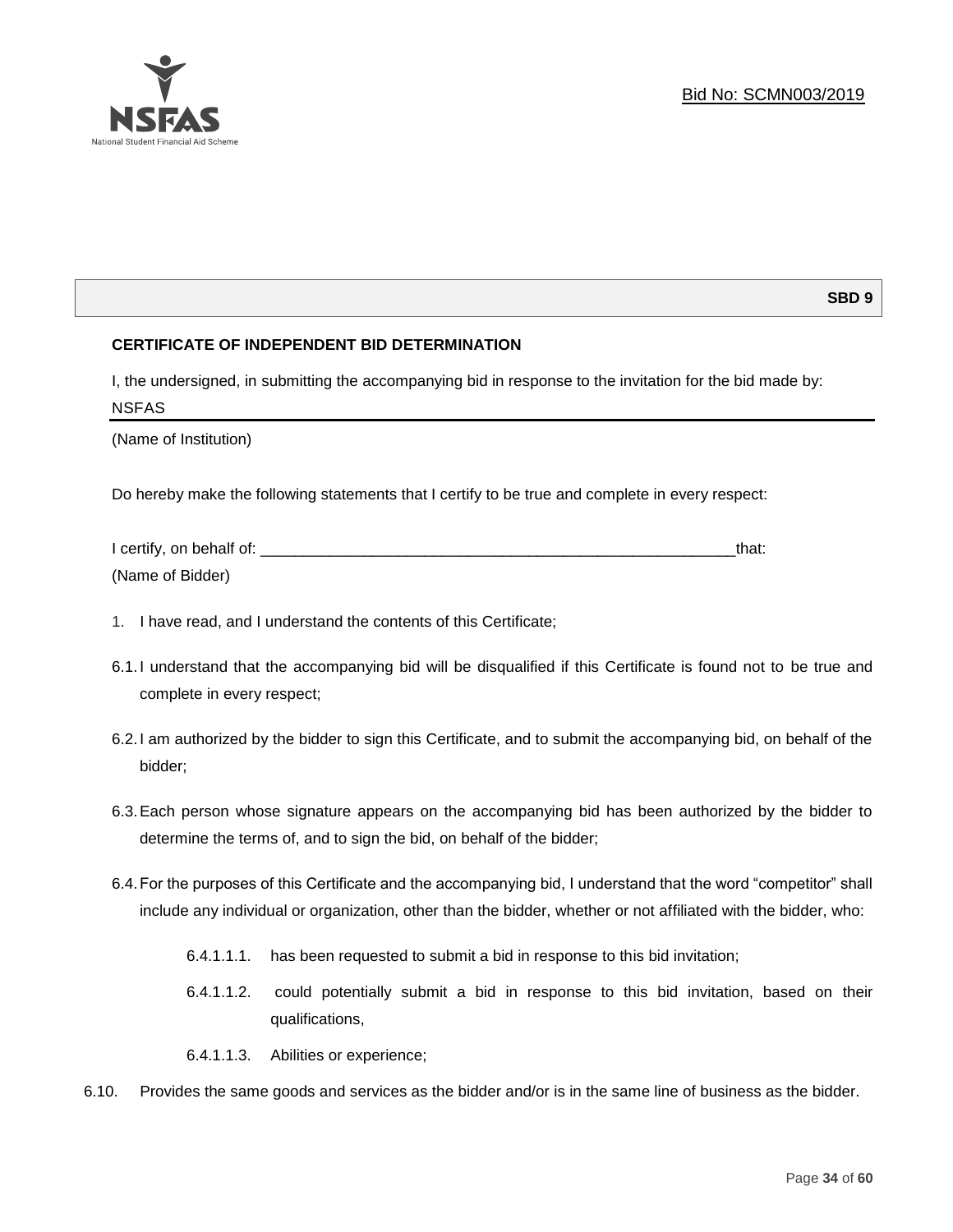

6.11. The bidder has arrived at the accompanying bid independently from, and without consultation, communication, agreement or arrangement with any competitor. However, communication between partners in a joint venture or consortium<sup>3</sup> will not be construed as collusive bidding.

<sup>3</sup> Joint venture or Consortium means an association of persons for the purpose of combining their expertise, property, capital, efforts, skill and knowledge in an activity for the execution of a contract.

- 6.12. In particular, without limiting the generality of paragraphs 6 above, there has been no consultation, communication, agreement or arrangement with any competitor regarding:
	- (a) prices
	- (b) geographical area where product or service will be rendered (market allocation)
	- (c) methods, factors or formulas used to calculate prices;
	- (d) the intention or decision to submit or not to submit, a bid;
	- (e) the submission of a bid which does not meet the specifications and conditions of the bid; or
	- (f) bidding with the intention not to win the bid.
- 6.13. In addition, there have been no consultations, communications, agreements or arrangements with any competitor regarding the quality, quantity, specifications and conditions or delivery particulars of the products or services to which this bid invitation relates.
- 6.14. The terms of the accompanying bid have not been, and will not be, disclosed by the bidder, directly or indirectly, to any competitor, prior to the date and time of the official bid opening or of the awarding of the contract.
- 6.15. I am aware that, in addition and without prejudice to any other remedy provided to combat any restrictive practices related to bids and contracts, bids that are suspicious will be reported to the Competition Commission for investigation and possible imposition of administrative penalties in terms of section 59 of the Competition Act No 89 of 1998 and or may be reported to the National Prosecuting Authority (NPA) for criminal investigation and or may be restricted from conducting business with the public sector for a period not exceeding ten (10) years in terms of the Prevention and Combating of Corrupt Activities Act No 12 of 2004 or any other applicable legislation.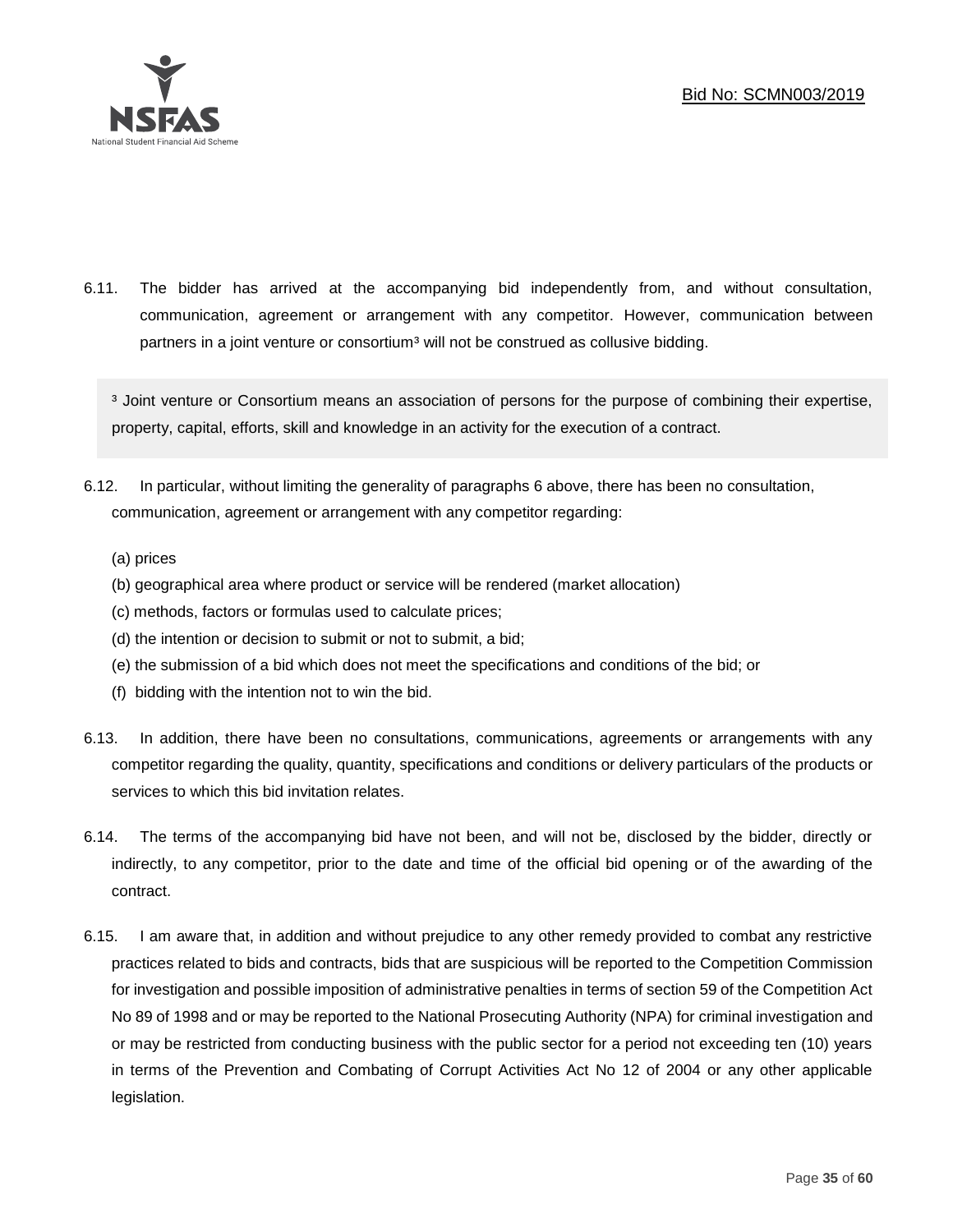

| Signature | Date           |
|-----------|----------------|
|           |                |
|           |                |
|           |                |
| Position  | Name of bidder |
|           |                |
|           |                |
|           |                |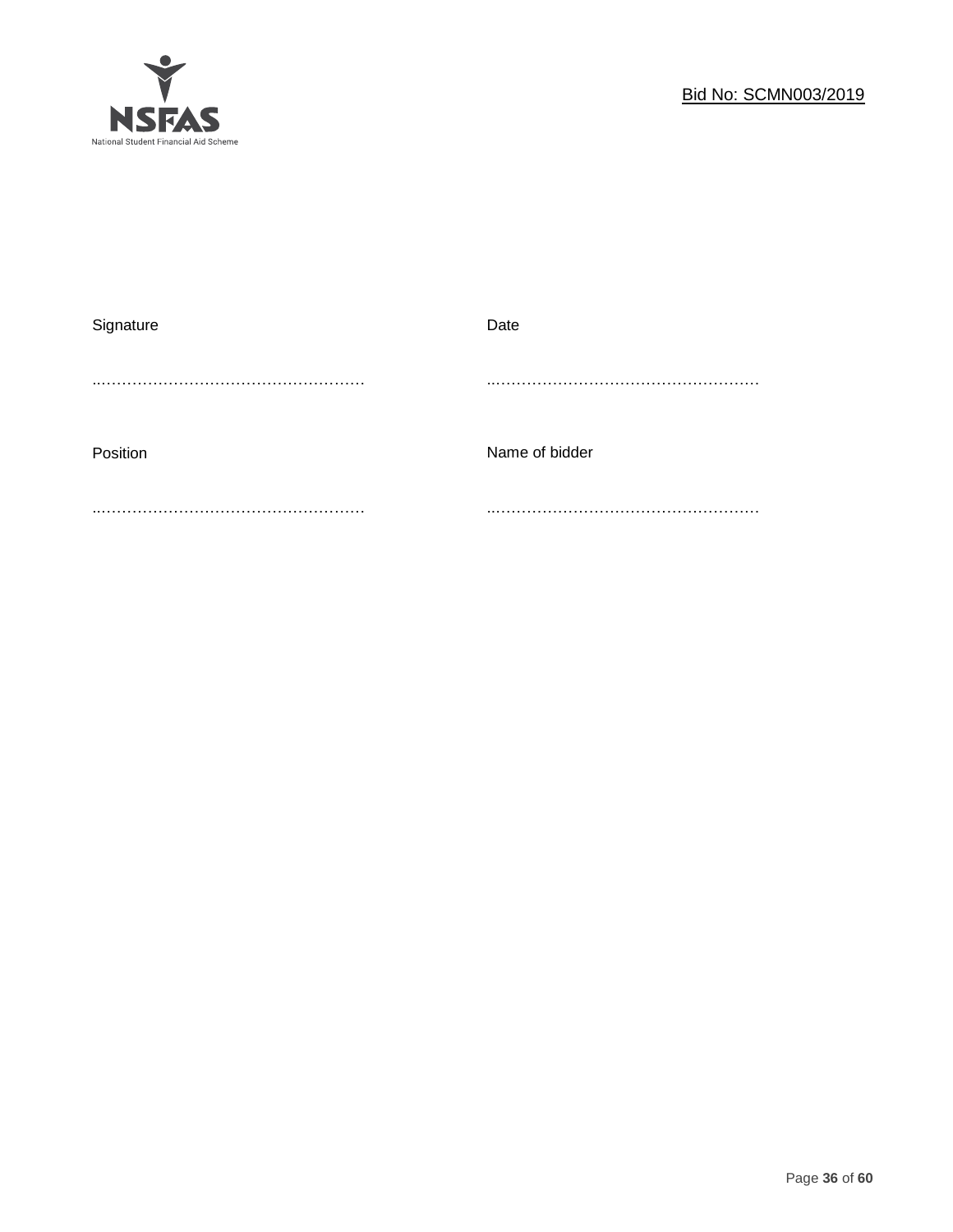

## **1. PREFERENCE POINTS CLAIM FORM IN TERMS OF THE PREFERENTIAL PROCUREMENT REGULATIONS 2017**

This preference form must form part of all bids invited. It contains general information and serves as a claim form for preference points for Broad-Based Black Economic Empowerment (B-BBEE) Status Level of Contribution

#### **NB: BEFORE COMPLETING THIS FORM, BIDDERS MUST STUDY THE GENERAL CONDITIONS, DEFINITIONS AND DIRECTIVES APPLICABLE IN RESPECT OF B-BBEE, AS PRESCRIBED IN THE PREFERENTIAL PROCUREMENT REGULATIONS, 2017.**

## **1. GENERAL CONDITIONS**

- 1.1 The following preference point systems are applicable to all bid:
	- the 80/20 system for requirements with a Rand value of up to R50 000 000 (all applicable taxes included); and

1.2

- a) The value of this bid is estimated not to exceed R50 000 000 (all applicable taxes included) and therefore the 80/20 Preference point system shall be applicable; or
- b) The 80/20 preference point system will be applicable to this tender
- 1.3 Points for this bid shall be awarded for:
	- (a) Price; and
	- (b) B-BBEE Status Level of Contributor.
- 1.4 The maximum points for this bid are allocated as follows:

|                                                   | <b>POINTS</b> |
|---------------------------------------------------|---------------|
| <b>PRICE</b>                                      |               |
| <b>B-BBEE STATUS LEVEL OF CONTRIBUTOR</b>         | 20            |
| Total points for Price and B-BBEE must not exceed | 100           |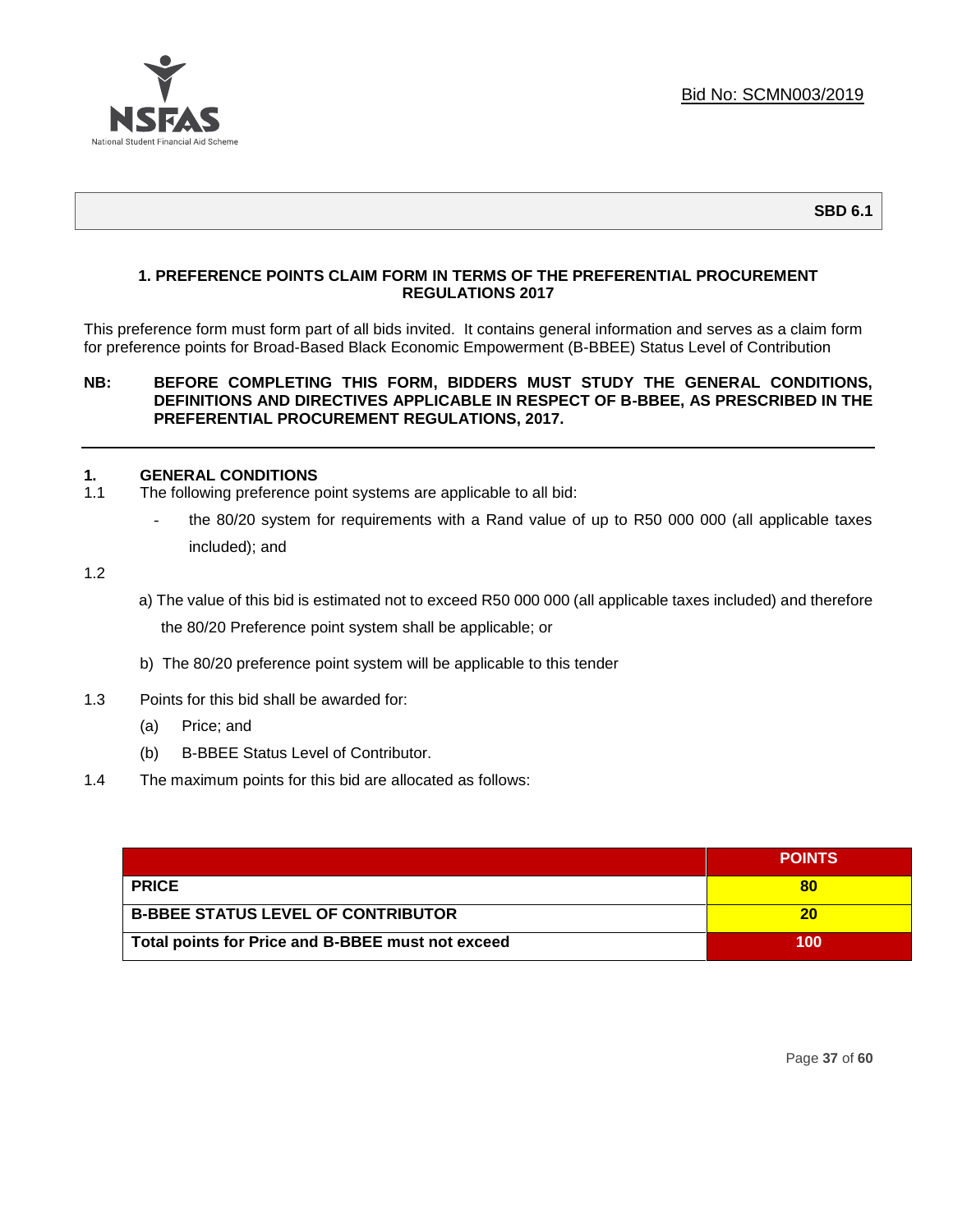Bid No: SCMN003/2019



- 1.5 Failure on the part of a bidder to submit proof of B-BBEE Status level of contributor together with the bid, will be interpreted to mean that preference points for B-BBEE status level of contribution are not claimed.
- 1.6 The purchaser reserves the right to require of a bidder, either before a bid is adjudicated or at any time subsequently, to substantiate any claim in regard to preferences, in any manner required by the purchaser.

## **2. DEFINITIONS**

- (a) **"B-BBEE"** means broad-based black economic empowerment as defined in section 1 of the Broad-Based Black Economic Empowerment Act;
- (b) "**B-BBEE status level of contributor"** means the B-BBEE status of an entity in terms of a code of good practice on black economic empowerment, issued in terms of section 9(1) of the Broad-Based Black Economic Empowerment Act;
- (c) **"bid"** means a written offer in a prescribed or stipulated form in response to an invitation by an organ of state for the provision of goods or services, through price quotations, advertised competitive bidding processes or proposals;
- (d) **"Broad-Based Black Economic Empowerment Act"** means the Broad-Based Black Economic Empowerment Act, 2003 (Act No. 53 of 2003);
- **(e) "EME"** means an Exempted Micro Enterprise in terms of a code of good practice on black economic empowerment issued in terms of section 9 (1) of the Broad-Based Black Economic Empowerment Act;
- (f) **"functionality"** means the ability of a tenderer to provide goods or services in accordance with specifications as set out in the tender documents.
- (g) **"prices"** includes all applicable taxes less all unconditional discounts;
- (h) **"proof of B-BBEE status level of contributor"** means:
	- **1)** B-BBEE Status level certificate issued by an authorized body or person;
	- **2)** A sworn affidavit as prescribed by the B-BBEE Codes of Good Practice;
	- **3)** Any other requirement prescribed in terms of the B-BBEE Act;
- (i) **"QSE"** means a qualifying small business enterprise in terms of a code of good practice on black economic empowerment issued in terms of section 9 (1) of the Broad-Based Black Economic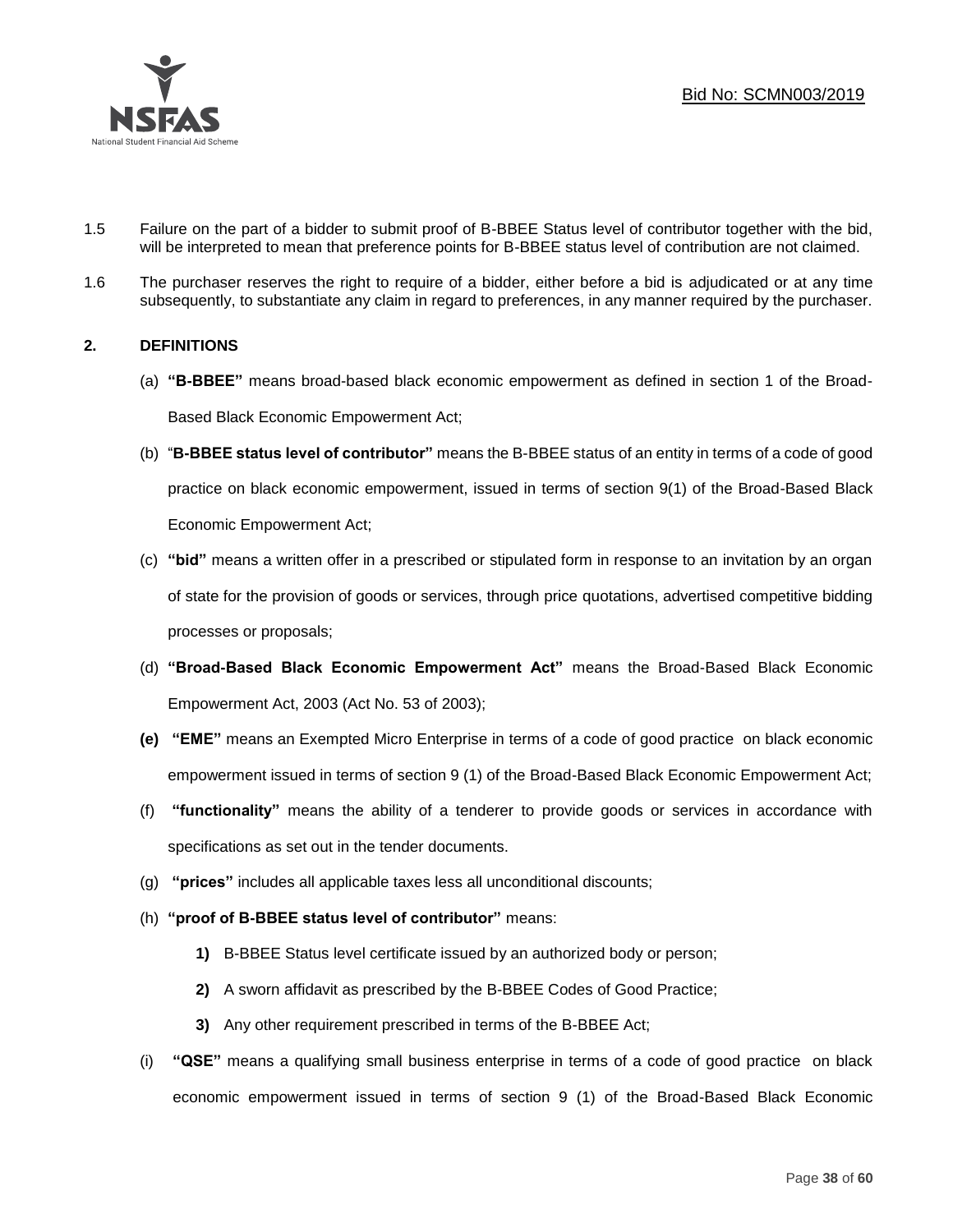

Empowerment Act;

*(j)* **"rand value"** means the total estimated value of a contract in Rand, calculated at the time of bid invitation, and includes all applicable taxes;

# **3. POINTS AWARDED FOR PRICE**

# 3.1 **THE 80/20 PREFERENCE POINT SYSTEMS**

A maximum of 80 points is allocated for price on the following basis:

**80/20**

$$
Ps = 80 \left( 1 - \frac{Pt - P \min}{P \min} \right)
$$

Where

Ps = Points scored for price of bid under consideration

Pt = Price of bid under consideration

Pmin = Price of lowest acceptable bid

# **4. POINTS AWARDED FOR B-BBEE STATUS LEVEL OF CONTRIBUTOR**

4.1 In terms of Regulation 6 (2) and 7 (2) of the Preferential Procurement Regulations, preference points must be awarded to a bidder for attaining the B-BBEE status level of contribution in accordance with the table below: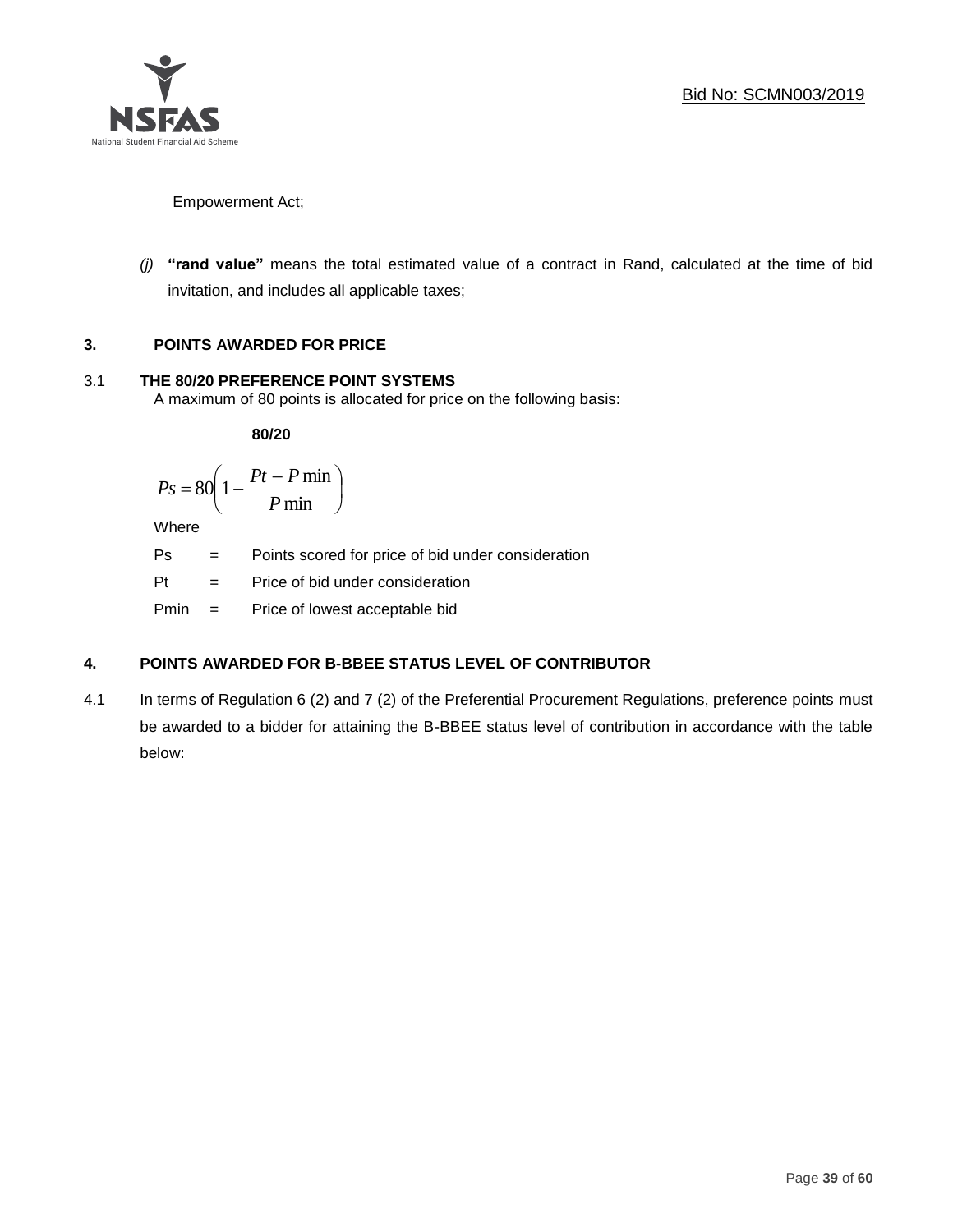

| <b>B-BBEE Status Level of</b><br><b>Contributor</b> | <b>Number of points</b><br>(90/10 system) | <b>Number of points</b><br>(80/20 system) |
|-----------------------------------------------------|-------------------------------------------|-------------------------------------------|
|                                                     | 10                                        | 20                                        |
| າ                                                   | 9                                         | 18                                        |
| 3                                                   | 6                                         | 14                                        |
|                                                     | 5                                         | 12                                        |
| 5                                                   |                                           | 8                                         |
| 6                                                   |                                           | 6                                         |
|                                                     |                                           |                                           |
| 8                                                   |                                           | ົ                                         |
| Non-compliant contributor                           |                                           |                                           |

## **5. BID DECLARATION**

5.1 Bidders who claim points in respect of B-BBEE Status Level of Contribution must complete the following:

# **6. B-BBEE STATUS LEVEL OF CONTRIBUTOR CLAIMED IN TERMS OF PARAGRAPHS 1.4 AND 4.1**

6.1 B-BBEE Status Level of Contributor: = ……… (maximum of 20 points)

(Points claimed in respect of paragraph 7.1 must be in accordance with the table reflected in paragraph

4.1 and must be substantiated by relevant proof of B-BBEE status level of contributor.

## **7. SUB-CONTRACTING**

7.1 Will any portion of the contract be sub-contracted?

## (*Tick applicable box*)



7.1.1 If yes, indicate:

- i) What percentage of the contract will be subcontracted............…………….…………%
- ii) The name of the sub-contractor…………………………………………………………...
- iii) The B-BBEE status level of the sub-contractor......................................……………...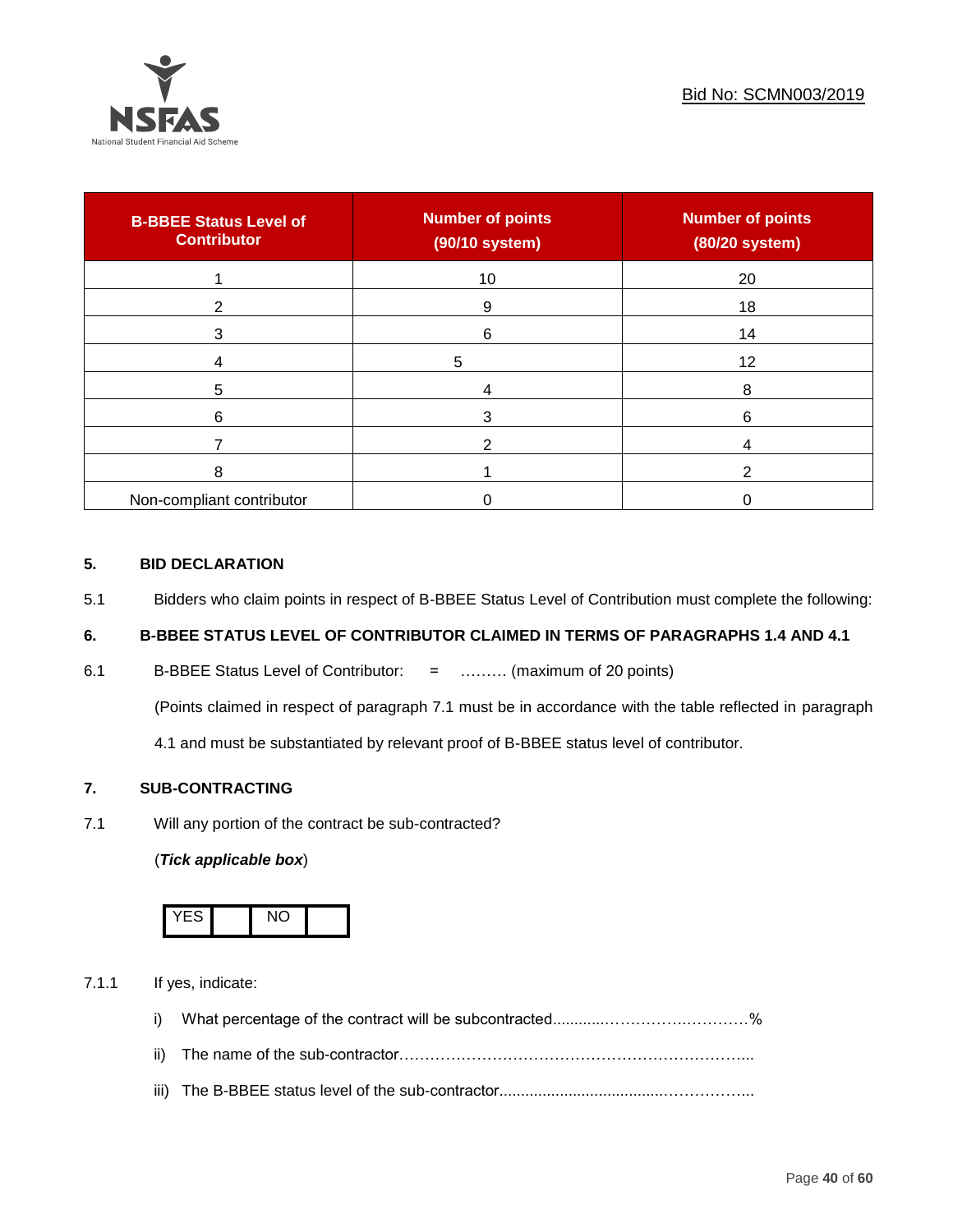

iv) Whether the sub-contractor is an EME or QSE

## *(Tick applicable box*)



v) Specify, by ticking the appropriate box, if subcontracting with an enterprise in terms of Preferential

Procurement Regulations,2017:

| Designated Group: An EME or QSE which is at last 51% owned by:    | <b>EME</b> | <b>QSE</b> |
|-------------------------------------------------------------------|------------|------------|
|                                                                   | $\sqrt{ }$ | V          |
| <b>Black people</b>                                               |            |            |
| Black people who are youth                                        |            |            |
| Black people who are women                                        |            |            |
| Black people with disabilities                                    |            |            |
| Black people living in rural or underdeveloped areas or townships |            |            |
| Cooperative owned by black people                                 |            |            |
| Black people who are military veterans                            |            |            |
| <b>OR</b>                                                         |            |            |
| Any EME                                                           |            |            |
| Any QSE                                                           |            |            |

# 8. **DECLARATION WITH REGARD TO COMPANY/FIRM**

- 8.1 Name of company/firm………………………………………………………………………….
- 8.2 VAT registration number…………………………………….…………………………………
- 8.3 Company registration number…………….……………………….…………………………….

## 8.4 TYPE OF COMPANY/ FIRM

- D Partnership/Joint Venture / Consortium
- □ One-person business/sole propriety
- D Close corporation
- D Company
- (Pty) Limited

[TICK APPLICABLE BOX]

## 8.5 DESCRIBE PRINCIPAL BUSINESS ACTIVITIES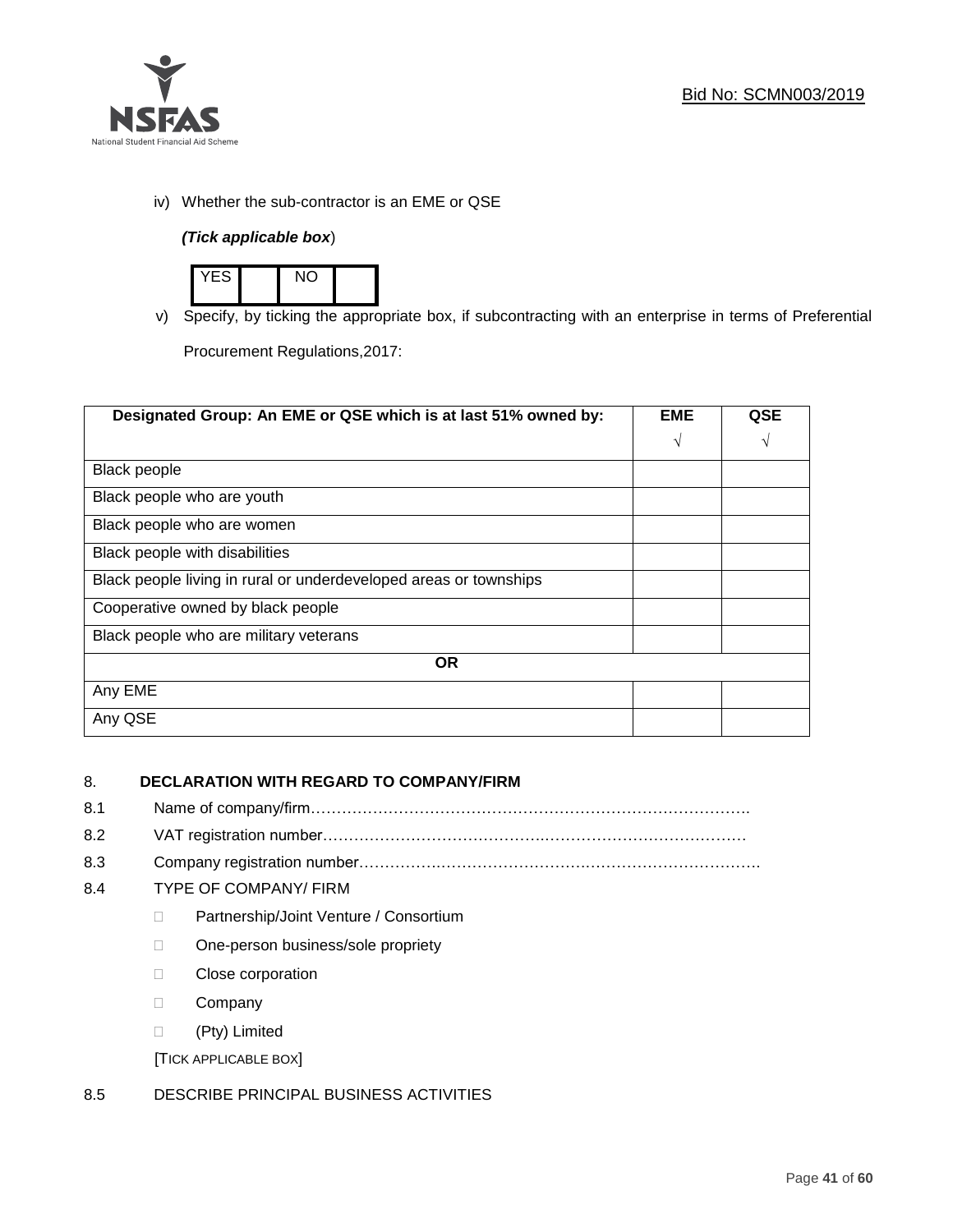# Bid No: SCMN003/2019



………………………………………………………………………………………………………………………… ………………………………………………………………………………………………………………………… ………………………………………….. 8.6 COMPANY CLASSIFICATION Manufacturer **Supplier** □ Professional service provider □ Other service providers, e.g. transporter, etc. [*TICK APPLICABLE BOX*] 8.7 Total number of years the company/firm has been in business:………………………… 8.8 I/we, the undersigned, who is / are duly authorised to do so on behalf of the company/firm, certify that the points claimed, based on the B-BBE status level of contributor indicated in paragraphs 1.4 and 6.1 of the foregoing certificates, qualifies the company/ firm for the preference(s) shown and I / we acknowledge that:

- i) The information furnished is true and correct;
- ii) The preference points claimed are in accordance with the General Conditions as indicated in paragraph 1 of this form;
- iii) In the event of a contract being awarded as a result of points claimed as shown in paragraphs 1.4 and 6.1, the contractor may be required to furnish documentary proof to the satisfaction of the purchaser that the claims are correct;
- iv) If the B-BBEE status level of contributor has been claimed or obtained on a fraudulent basis or any of the conditions of contract have not been fulfilled, the purchaser may, in addition to any other remedy it may have –
	- (a) disqualify the person from the bidding process;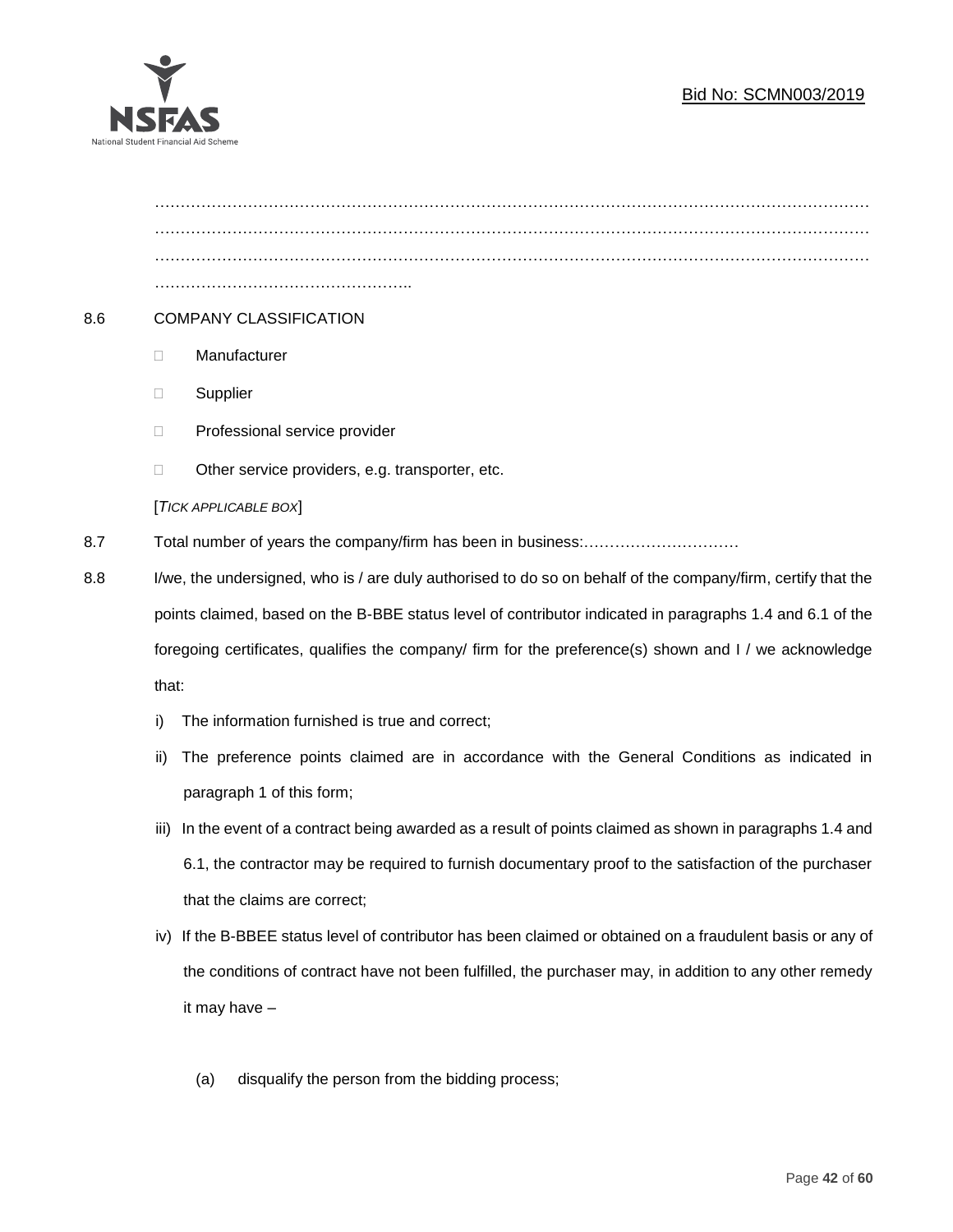

- (b) recover costs, losses or damages it has incurred or suffered as a result of that person's conduct;
- (c) cancel the contract and claim any damages which it has suffered as a result of having to make less favourable arrangements due to such cancellation;
- (d) recommend that the bidder or contractor, its shareholders and directors, or only the shareholders and directors who acted on a fraudulent basis, be restricted by the National Treasury from obtaining business from any organ of state for a period not exceeding 10 years, after the *audi alteram partem* (hear the other side) rule has been applied; and
- (e) forward the matter for criminal prosecution.

| <b>WITNESSES</b> |                            |
|------------------|----------------------------|
|                  | SIGNATURE(S) OF BIDDERS(S) |
|                  | DATE:<br>.<br>ADDRESS      |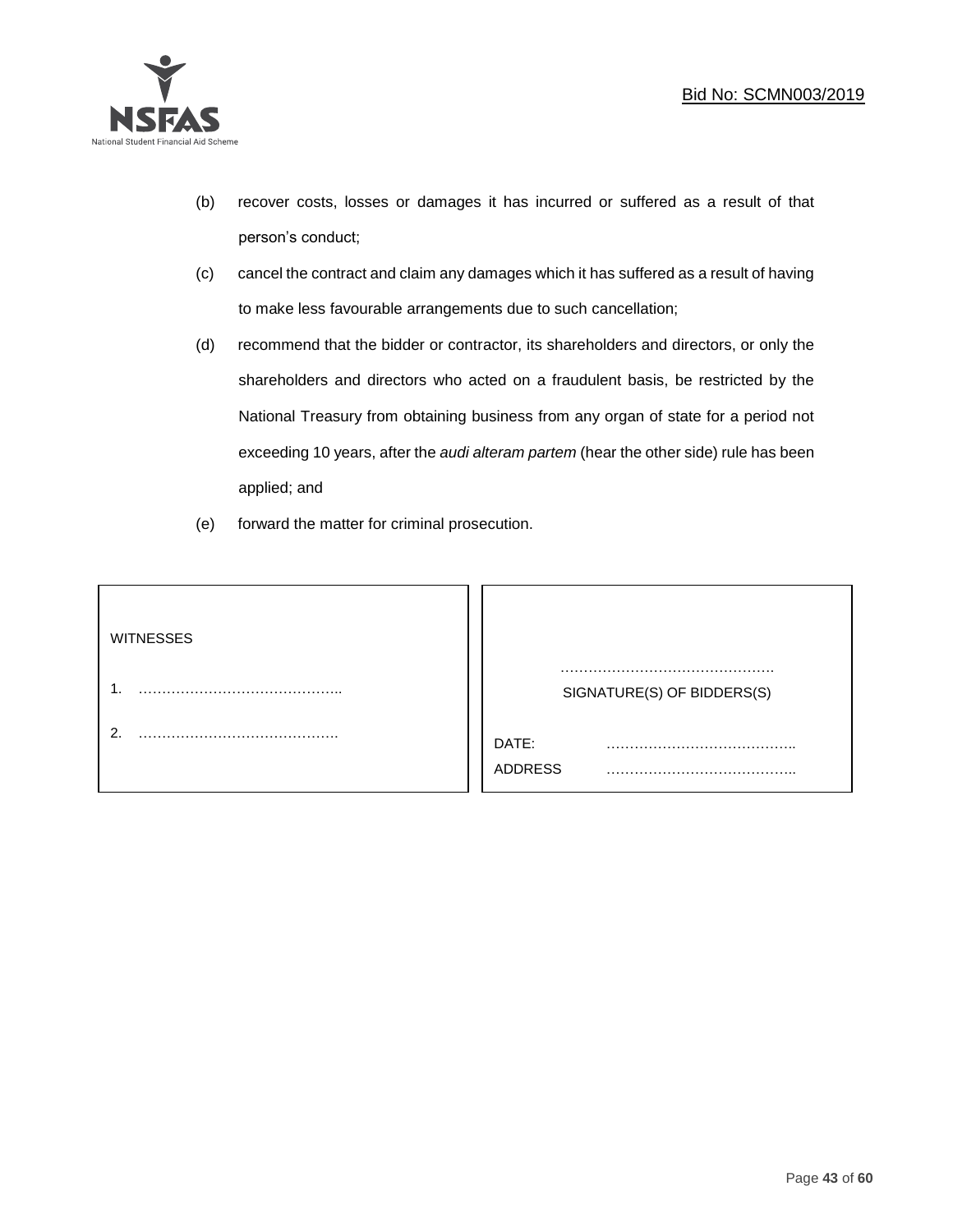

## GOVERNMENT PROCUREMENT

## **GENERAL CONDITIONS OF CONTRACT July 2010**

## **NOTES**

The purpose of this document is to:

(i) Draw special attention to certain general conditions applicable to government bids, contracts and orders; and

(ii) To ensure that clients be familiar with regard to the rights and obligations of all parties involved in doing business with government.

In this document words in the singular also mean in the plural and vice versa and words in the masculine also mean in the feminine and neuter.

• The General Conditions of Contract will form part of all bid documents and may not be amended.

Special Conditions of Contract (SCC) relevant to a specific bid, should be compiled separately for every bid (if applicable) and will supplement the General Conditions of Contract. Whenever there is a conflict, the provisions in the SCC shall prevail.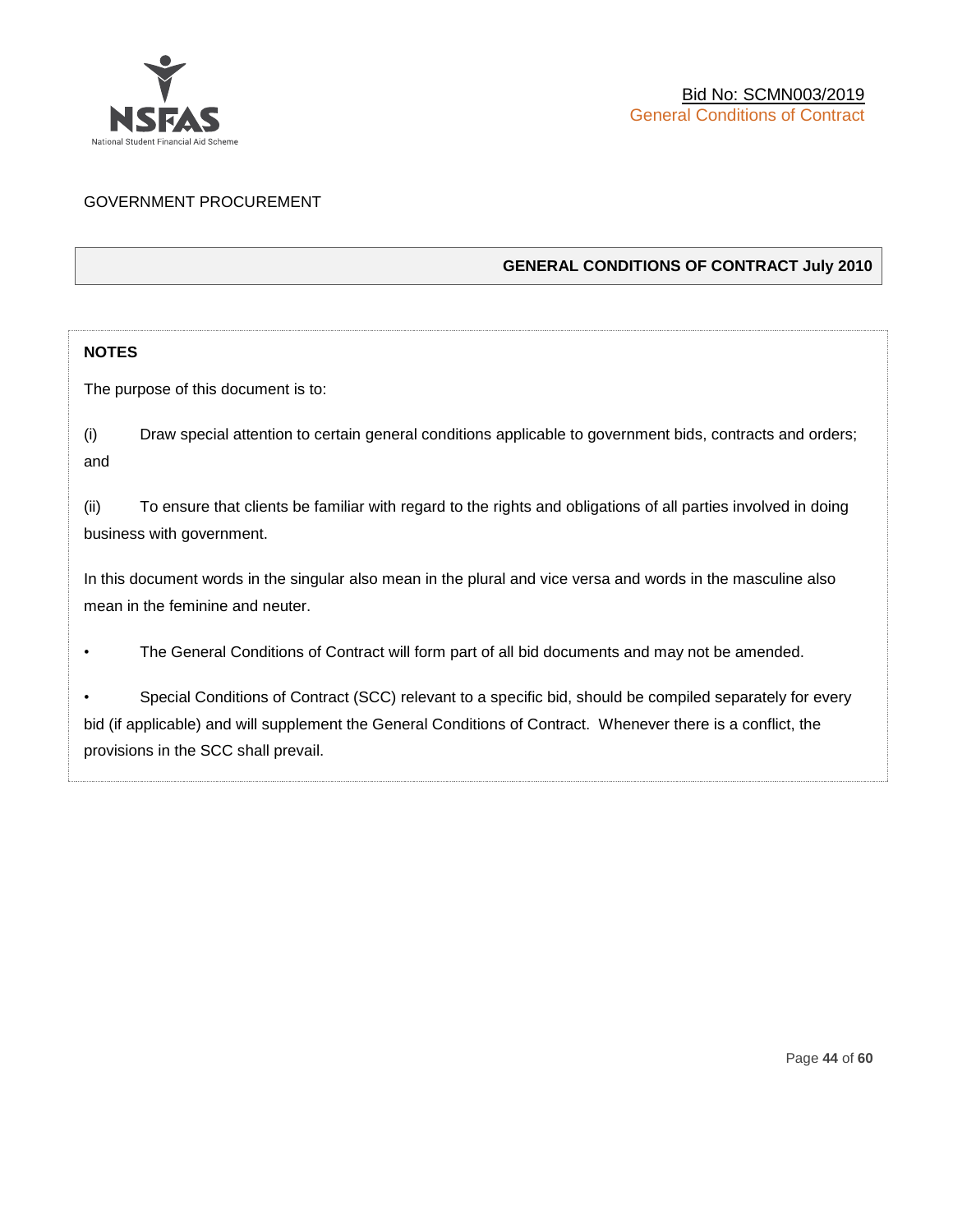

## TABLE OF CLAUSES

- 1. Definitions
- 2. Application
- 3. General
- 4. Standards
- 5. Use of contract documents and information; inspection
- 6. Patent rights
- 7. Performance security
- 8. Inspections, tests and analysis
- 9. Packing
- 10. Delivery and documents
- 11. Insurance
- 12. Transportation
- 13. Incidental services
- 14. Spare parts
- 15. Warranty
- 16. Payment
- 17. Prices
- 18. Contract amendments
- 19. Assignment
- 20. Subcontracts
- 21. Delays in the supplier's performance
- 22. Penalties
- 23. Termination for default
- 24. Dumping and countervailing duties
- 25. Force Majeure
- 26. Termination for insolvency
- 27. Settlement of disputes
- 28. Limitation of liability
- 29. Governing language
- 30. Applicable law
- 31. Notices
- 32. Taxes and duties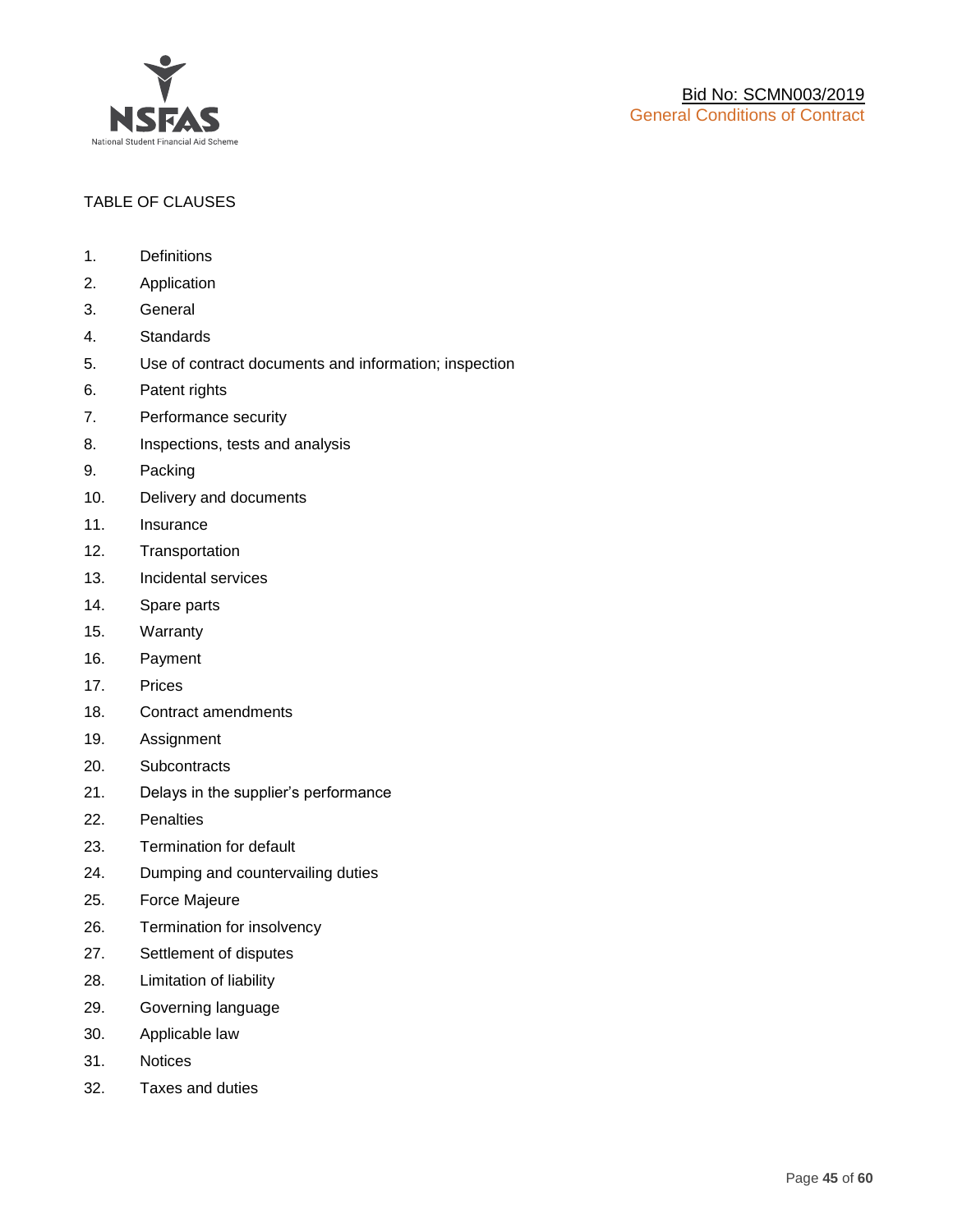

- 33. National Industrial Participation Programme (NIPP)
- 34. Prohibition of restrictive practices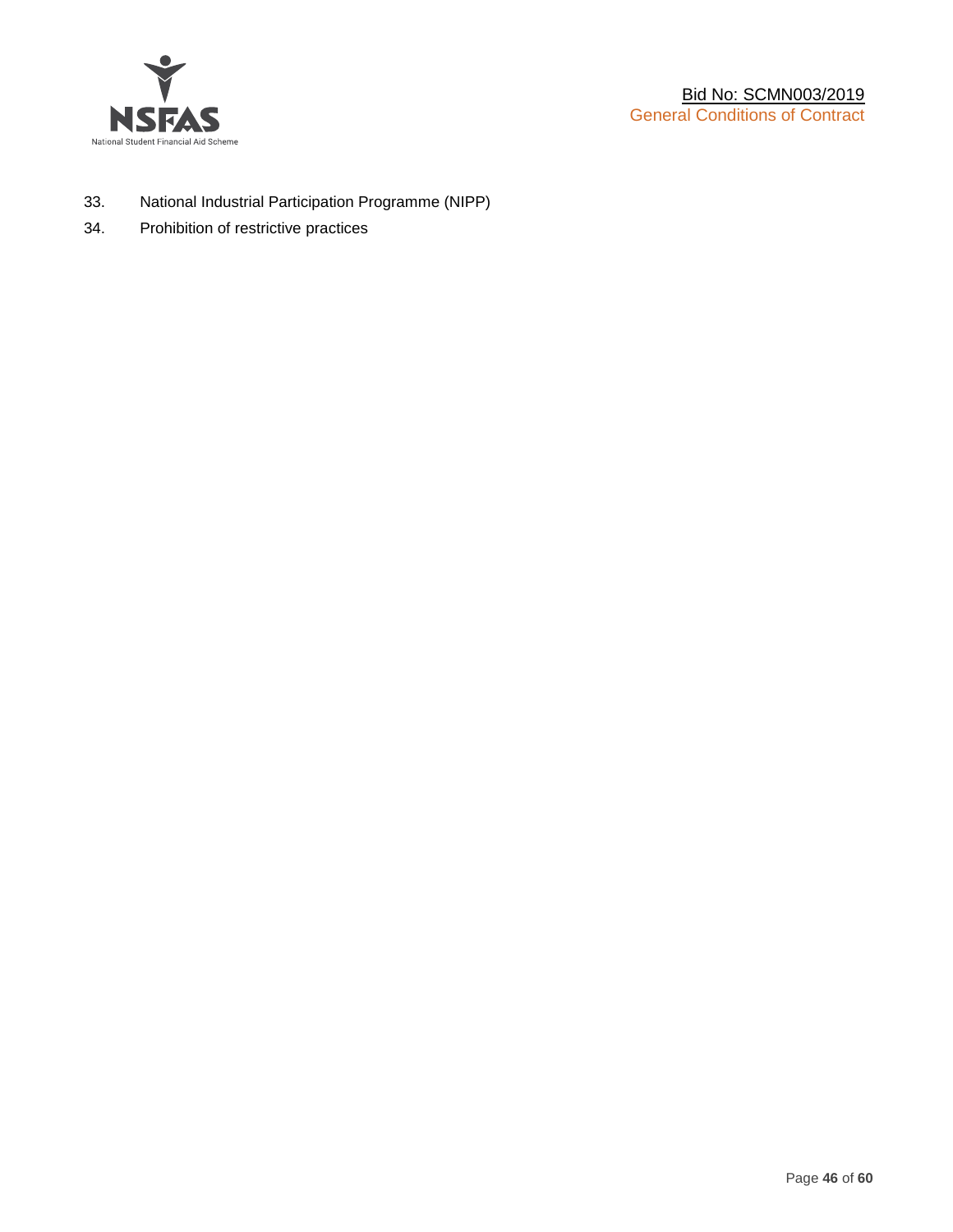

## **General Conditions of Contract**

#### **1. Definitions**

- 1. The following terms shall be interpreted as indicated:
- 1.1 "Closing time" means the date and hour specified in the bidding documents for the receipt of bids.
- 1.2 "Contract" means the written agreement entered into between the purchaser and the supplier, as recorded in the contract form signed by the parties, including all attachments and appendices thereto and all documents incorporated by reference therein.
- 1.3 "Contract price" means the price payable to the supplier under the contract for the full and proper performance of his contractual obligations.
- 1.4 "Corrupt practice" means the offering, giving, receiving, or soliciting of anything of value to influence the action of a public official in the procurement process or in contract execution.
- 1.5 "Countervailing duties" are imposed in cases where an enterprise abroad is subsidized by its government and encouraged to market its products internationally.
- 1.6 "Country of origin" means the place where the goods were mined, grown or produced or from which the services are supplied. Goods are produced when, through manufacturing, processing or substantial and major assembly of components, a commercially recognized new product results that is substantially different in basic characteristics or in purpose or utility from its components.
- 1.7 "Day" means calendar day.
- 1.8 "Delivery" means delivery in compliance of the conditions of the contract or order.
- 1.9 "Delivery ex stock" means immediate delivery directly from stock actually on hand.
- 1.10 "Delivery into consignees store or to his site" means delivered and unloaded in the specified store or depot or on the specified site in compliance with the conditions of the contract or order, the supplier bearing all risks and charges involved until the supplies are so delivered and a valid receipt is obtained.
- 1.11 "Dumping" occurs when a private enterprise abroad market its goods on own initiative in the RSA at lower prices than that of the country of origin and which have the potential to harm the local industries in the RSA.
- 1.12 " Force majeure" means an event beyond the control of the supplier and not involving the supplier's fault or negligence and not foreseeable. Such events may include, but is not restricted to, acts of the purchaser in its sovereign capacity, wars or revolutions, fires, floods, epidemics, quarantine restrictions and freight embargoes.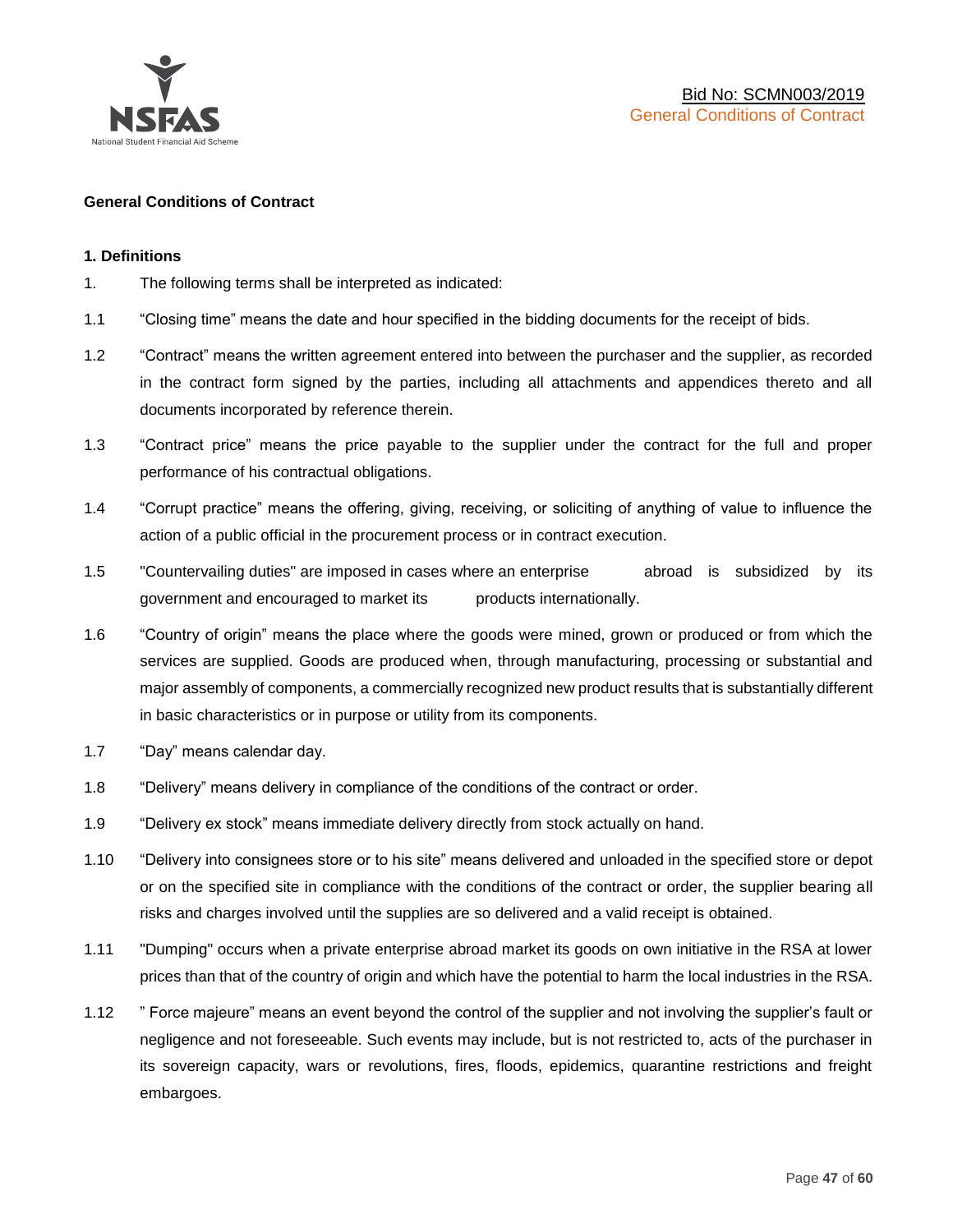

- 1.13 "Fraudulent practice" means a misrepresentation of facts in order to influence a procurement process or the execution of a contract to the detriment of any bidder and includes collusive practice among bidders (prior to or after bid submission) designed to establish bid prices at artificial non-competitive levels and to deprive the bidder of the benefits of free and open competition.
- 1.14 "GCC" means the General Conditions of Contract.
- 1.15 "Goods" means all of the equipment, machinery, and/or other materials that the supplier is required to supply to the purchaser under the contract.
- 1.16 "Imported content" means that portion of the bidding price represented by the cost of components, parts or materials which have been or are still to be imported (whether by the supplier or his subcontractors) and which costs are inclusive of the costs abroad, plus freight and other direct importation costs such as landing costs, dock dues, import duty, sales duty or other similar tax or duty at the South African place of entry as well as transportation and handling charges to the factory in the Republic where the supplies covered by the bid will be manufactured.
- 1.17 "Local content" means that portion of the bidding price which is not included in the imported content provided that local manufacture does take place.
- 1.18 "Manufacture" means the production of products in a factory using labour, materials, components and machinery and includes other related value-adding activities.
- 1.19 "Order" means an official written order issued for the supply of goods or works or the rendering of a service.
- 1.20 "Project site," where applicable, means the place indicated in bidding documents.
- 1.21 "Purchaser" means the organization purchasing the goods.
- 1.22 "Republic" means the Republic of South Africa.
- 1.23 "SCC" means the Special Conditions of Contract.
- 1.24 "Services" means those functional services ancillaries to the supply of the goods, such as transportation and any other incidental services, such as installation, commissioning, provision of technical assistance, training, catering, gardening, security, maintenance and other such obligations of the supplier covered under the contract.
- 1.25 "Written" or "in writing" means handwritten in ink or any form of electronic or mechanical writing.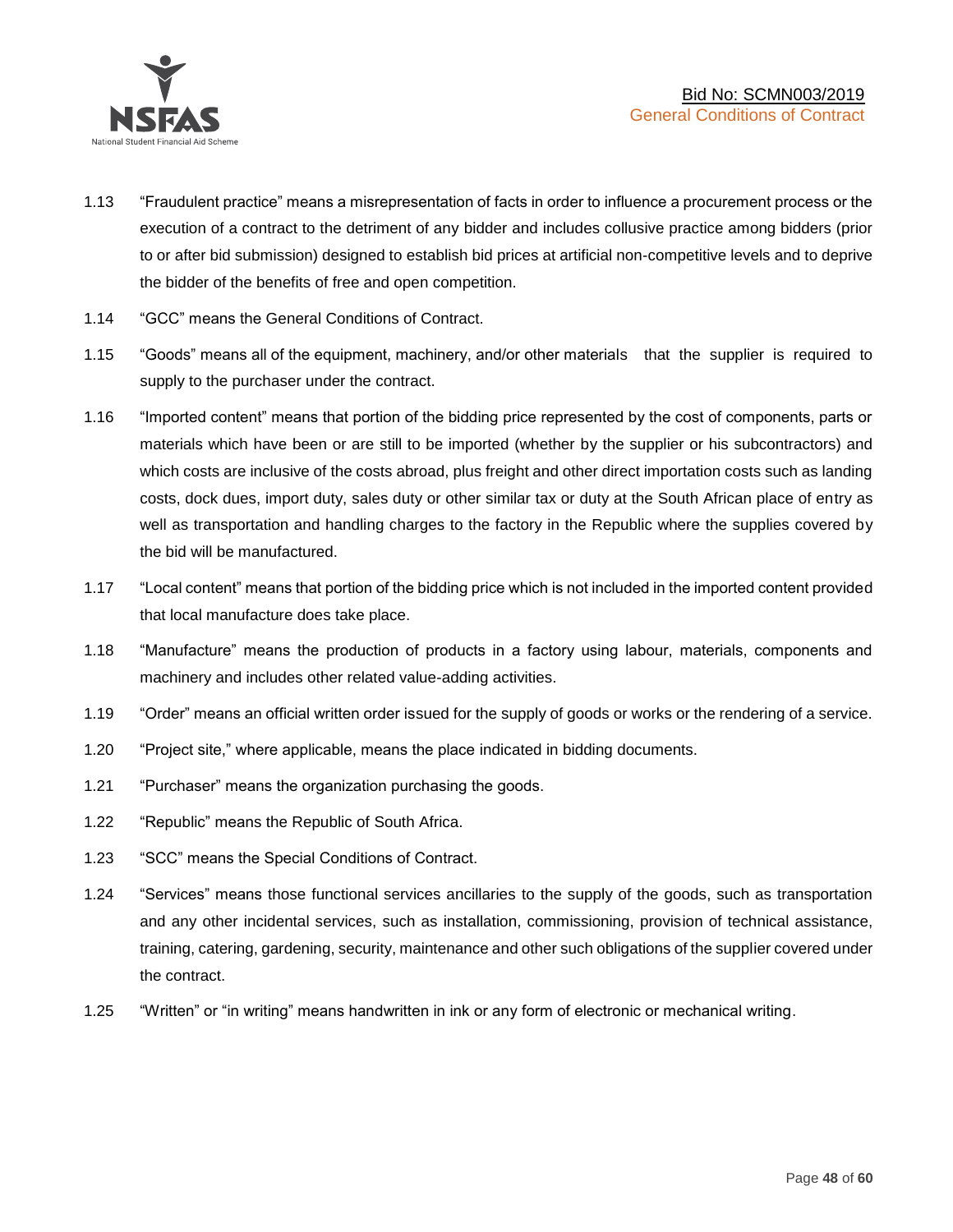

## **2. Application**

- 2.1 These general conditions are applicable to all bids, contracts and orders including bids for functional and professional services, sales, hiring, letting and the granting or acquiring of rights, but excluding immovable property, unless otherwise indicated in the bidding documents.
- 2.2 Where applicable, special conditions of contract are also laid down to cover specific supplies, services or works.
- 2.3 Where such special conditions of contract are in conflict with these general conditions, the special conditions shall apply.

#### **3 General**

- 3.1 Unless otherwise indicated in the bidding documents, the purchaser shall not be liable for any expense incurred in the preparation and submission of a bid. Where applicable a non-refundable fee for documents may be charged.
- 3.2 With certain exceptions, invitations to bid are only published in the Government Tender Bulletin. The Government Tender Bulletin may be obtained directly from the Government Printer, Private Bag X85, Pretoria 0001, or accessed electronically from [www.treasury.gov.za](http://www.treasury.gov.za/)

#### **4. Standards**

4.1 The goods supplied shall conform to the standards mentioned in the bidding documents and specifications.

#### **5. Use of contract documents and information; inspection**.

- 5.1 The supplier shall not, without the purchaser's prior written consent, disclose the contract, or any provision thereof, or any specification, plan, drawing, pattern, sample, or information furnished by or on behalf of the purchaser in connection therewith, to any person other than a person employed by the supplier in the performance of the contract. Disclosure to any such employed person shall be made in confidence and shall extend only so far as may be necessary for purposes of such performance.
- 5.2 The supplier shall not, without the purchaser's prior written consent, make use of any document or information mentioned in GCC clause 5.1 except for purposes of performing the contract.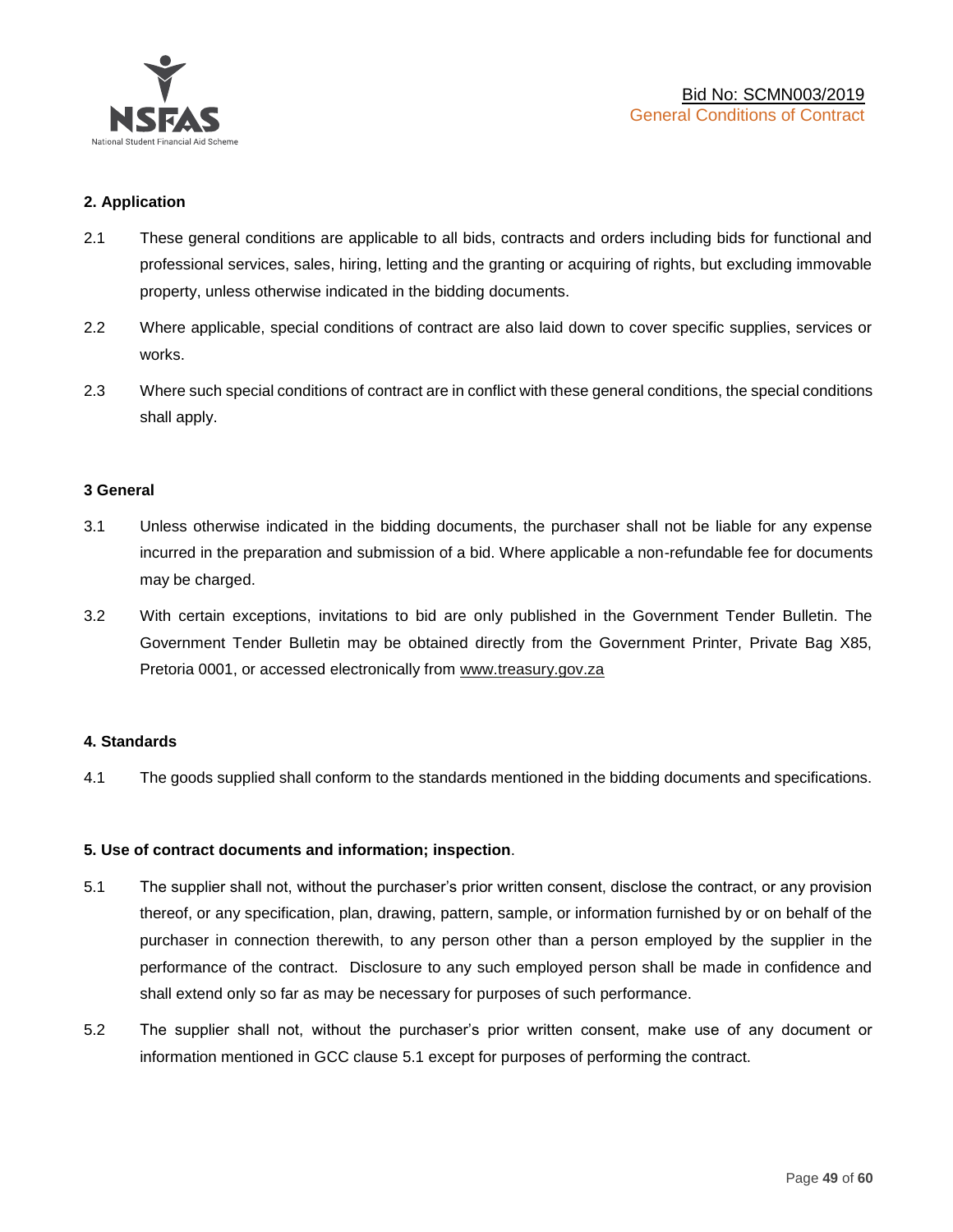

- 5.3 Any document, other than the contract itself mentioned in GCC clause 5.1 shall remain the property of the purchaser and shall be returned (all copies) to the purchaser on completion of the supplier's performance under the contract if so, required by the purchaser.
- 5.4 The supplier shall permit the purchaser to inspect the supplier's records relating to the performance of the supplier and to have them audited by auditors appointed by the purchaser, if so, required by the purchaser.

## **6. Patent rights**

6.1 The supplier shall indemnify the purchaser against all third-party claims of infringement of patent, trademark, or industrial design rights arising from use of the goods or any part thereof by the purchaser.

## **7. Performance security**

- 7.1 Within thirty (30) days of receipt of the notification of contract award, the successful bidder shall furnish to the purchaser the performance security of the amount specified in SCC.
- 7.2 The proceeds of the performance security shall be payable to the purchaser as compensation for any loss resulting from the supplier's failure to complete his obligations under the contract.
- 7.3 The performance security shall be denominated in the currency of the contract, or in a freely convertible currency acceptable to the purchaser and shall be in one of the following forms:
	- (a) a bank guarantee or an irrevocable letter of credit issued by a reputable bank located in the purchaser's country or abroad, acceptable to the purchaser, in the form provided in the bidding documents or another form acceptable to the purchaser; or
	- (b) a cashier's or certified cheque
- 7.4 The performance security will be discharged by the purchaser and returned to the supplier not later than thirty (30) days following the date of completion of the supplier's performance obligations under the contract, including any warranty obligations, unless otherwise specified in SCC.

#### **8. Inspections, tests and analyses**

- 8.1 All pre-bidding testing will be for the account of the bidder.
- 8.2 If it is a bid condition that supplies to be produced or services to be rendered should at any stage during production or execution or on completion be subject to inspection, the premises of the bidder or contractor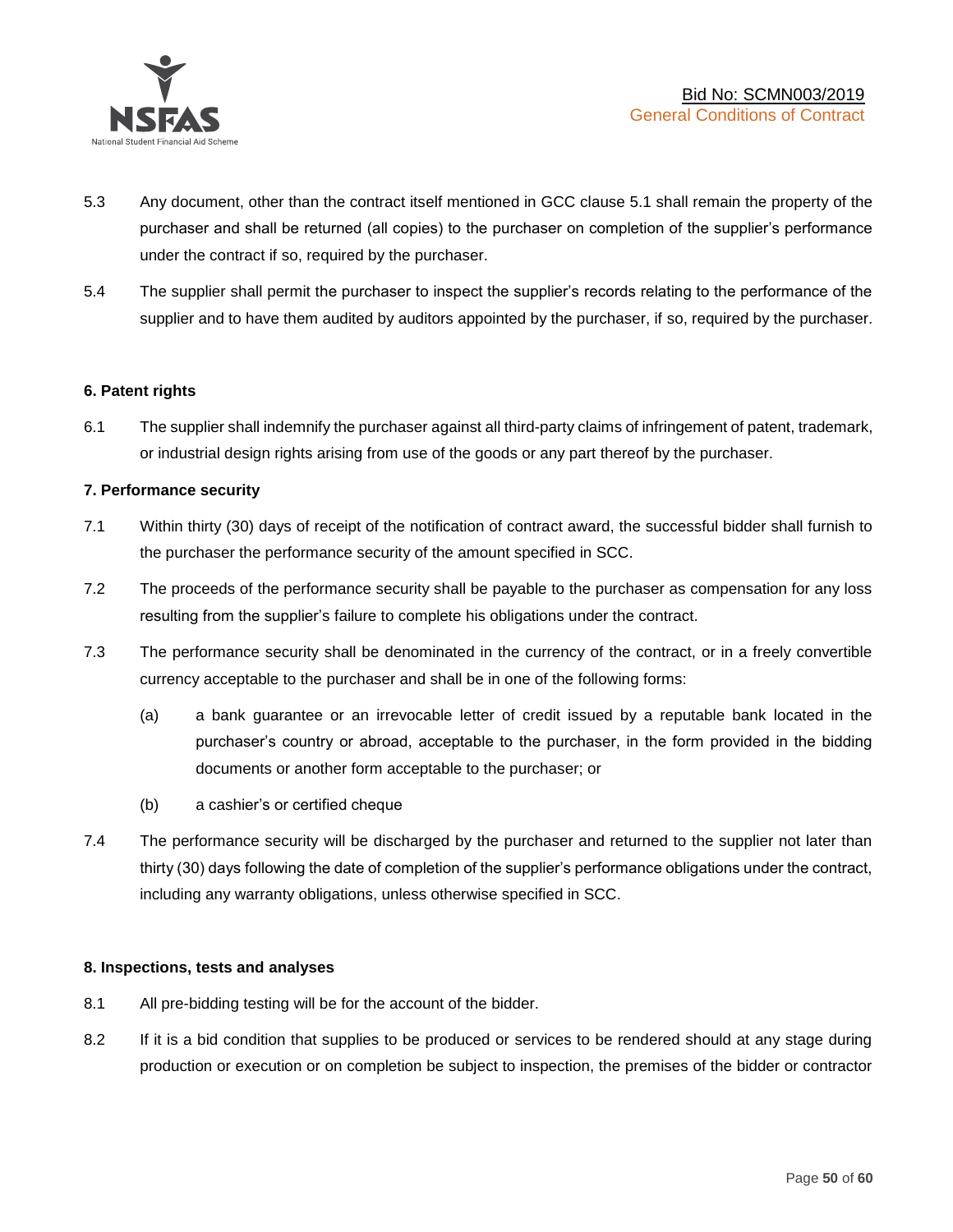shall be open, at all reasonable hours, for inspection by a representative of the Department or an organization acting on behalf of the Department.

- 8.3 If there are no inspection requirements indicated in the bidding documents and no mention is made in the contract, but during the contract period it is decided that inspections shall be carried out, the purchaser shall itself make the necessary arrangements, including payment arrangements with the testing authority concerned.
- 8.4 If the inspections, tests and analyses referred to in clauses 8.2 and 8.3 show the supplies to be in accordance with the contract requirements, the cost of the inspections, tests and analyses shall be defrayed by the purchaser.
- 8.5 Where the supplies or services referred to in clauses 8.2 and 8.3 do not comply with the contract requirements, irrespective of whether such supplies or services are accepted or not, the cost in connection with these inspections, tests or analyses shall be defrayed by the supplier.
- 8.6 Supplies and services which are referred to in clauses 8.2 and 8.3 and which do not comply with the contract requirements may be rejected.
- 8.7 Any contract supplies may on or after delivery be inspected, tested or analysed and may be rejected if found not to comply with the requirements of the contract. Such rejected supplies shall be held at the cost and risk of the supplier who shall, when called upon, remove them immediately at his own cost and forthwith substitute them with supplies which do comply with the requirements of the contract. Failing such removal, the rejected supplies shall be returned at the supplier's cost and risk. Should the supplier fail to provide the substitute supplies forthwith, the purchaser may, without giving the supplier further opportunity to substitute the rejected supplies, purchase such supplies as may be necessary at the expense of the supplier.
- 8.8 The provisions of clauses 8.4 to 8.7 shall not prejudice the right of the purchaser to cancel the contract on account of a breach of the conditions thereof, or to act in terms of Clause 23 of GCC.

## **9. Packing**

9.1 The supplier shall provide such packing of the goods as is required to prevent their damage or deterioration during transit to their final destination, as indicated in the contract. The packing shall be sufficient to withstand, without limitation, rough handling during transit and exposure to extreme temperatures, salt and precipitation during transit, and open storage. Packing, case size and weights shall take into consideration, where appropriate, the remoteness of the goods' final destination and the absence of heavy handling facilities at all points in transit.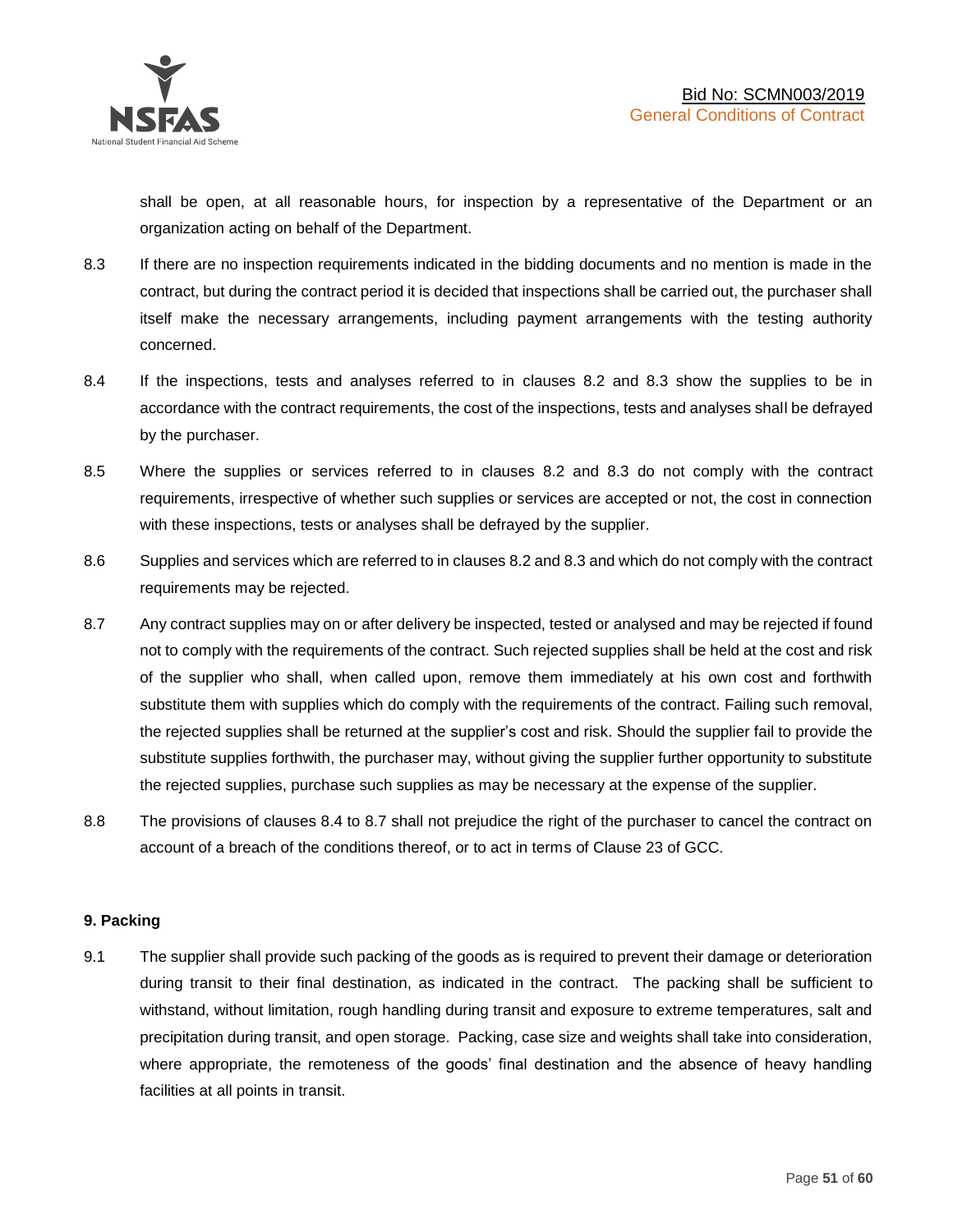

9.2 The packing, marking, and documentation within and outside the packages shall comply strictly with such special requirements as shall be expressly provided for in the contract, including additional requirements, if any, specified in SCC, and in any subsequent instructions ordered by the purchaser.

## **10. Delivery and documents**

- 10.1 Delivery of the goods shall be made by the supplier in accordance with the terms specified in the contract. The details of shipping and/or other documents to be furnished by the supplier are specified in SCC.
- 10.2 Documents to be submitted by the supplier are specified in SCC.

#### **11. Insurance**

11.1 The goods supplied under the contract shall be fully insured in a freely convertible currency against loss or damage incidental to manufacture or acquisition, transportation, storage and delivery in the manner specified in the SCC.

#### **12. Transportation**

12.1 Should a price other than an all-inclusive delivered price be required, this shall be specified in the SCC.

#### **13. Incidental services**

13.1 The supplier may be required to provide any or all of the following services, including additional services, if any, specified in SCC:

(a) performance or supervision of on-site assembly and/or commissioning of the supplied ` goods;

- (b) furnishing of tools required for assembly and/or maintenance of the supplied goods;
- (c) furnishing of a detailed operations and maintenance manual for each appropriate unit of the supplied goods;
- (d) performance or supervision or maintenance and/or repair of the supplied goods, for a period of time agreed by the parties, provided that this service shall not relieve the supplier of any warranty obligations under this contract; and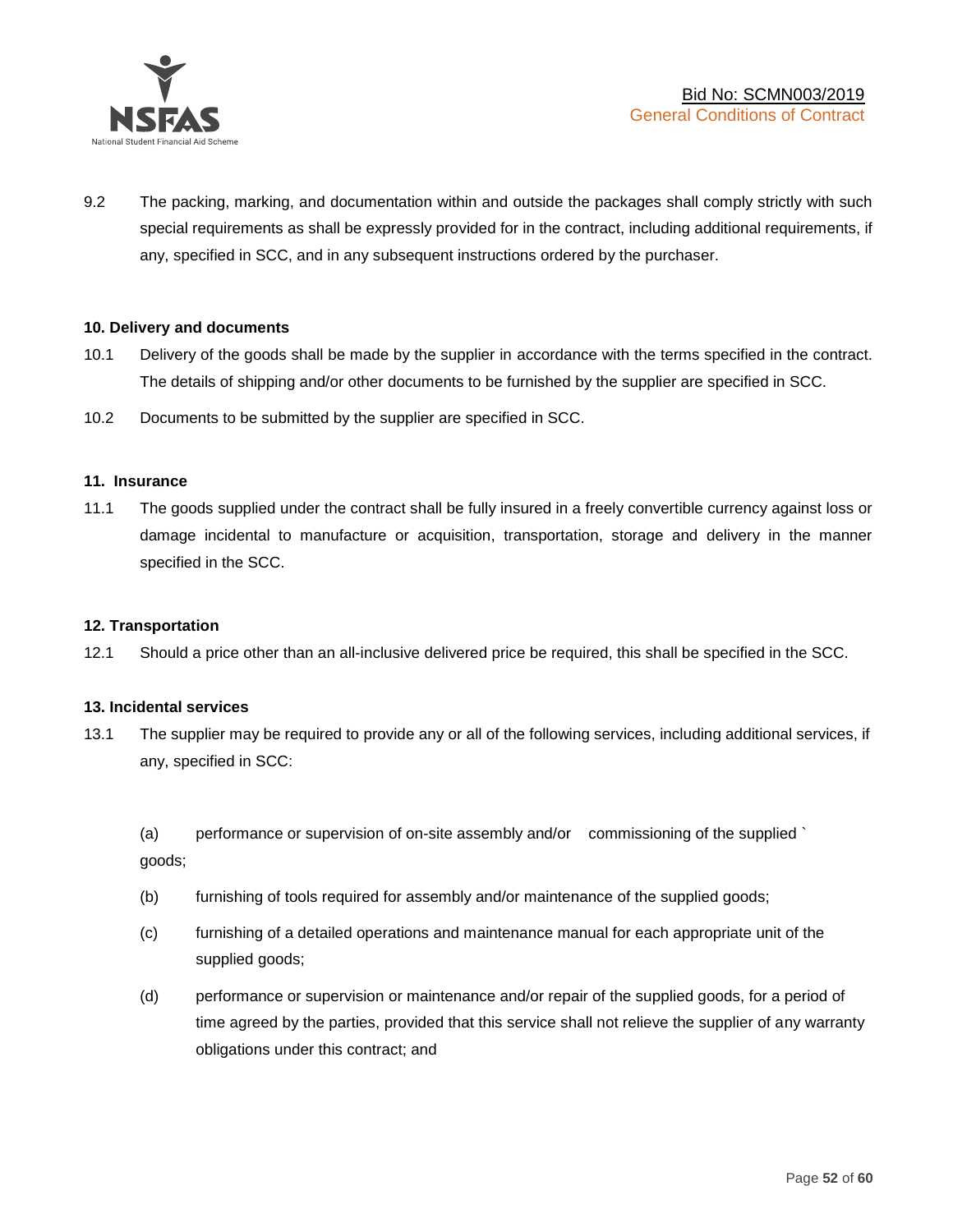

- (e) training of the purchaser's personnel, at the supplier's plant and/or on-site, in assembly, start-up, operation, maintenance, and/or repair of the supplied goods.
- 13.2 Prices charged by the supplier for incidental services, if not included in the contract price for the goods, shall be agreed upon in advance by the parties and shall not exceed the prevailing rates charged to other parties by the supplier for similar services.

## **14. Spare parts**

- 14.1 As specified in SCC, the supplier may be required to provide any or all of the following materials, notifications, and information pertaining to spare parts manufactured or distributed by the supplier:
	- (a) such spare parts as the purchaser may elect to purchase from the supplier, provided that this election shall not relieve the supplier of any warranty obligations under the contract; and
	- (b) in the event of termination of production of the spare parts:

(i) Advance notification to the purchaser of the pending termination, in sufficient time to permit the purchaser to procure needed requirements; and

(ii) following such termination, furnishing at no cost to the purchaser, the blueprints, drawings, and specifications of the spare parts, if requested.

#### **15. Warranty**

- 15.1 The supplier warrants that the goods supplied under the contract are new, unused, of the most recent or current models, and that they incorporate all recent improvements in design and materials unless provided otherwise in the contract. The supplier further warrants that all goods supplied under this contract shall have no defect, arising from design, materials, or workmanship (except when the design and/or material is required by the purchaser's specifications) or from any act or omission of the supplier, that may develop under normal use of the supplied goods in the conditions prevailing in the country of final destination.
- 15.2 This warranty shall remain valid for twelve (12) months after the goods, or any portion thereof as the case may be, have been delivered to and accepted at the final destination indicated in the contract, or for eighteen (18) months after the date of shipment from the port or place of loading in the source country, whichever period concludes earlier, unless specified otherwise in SCC.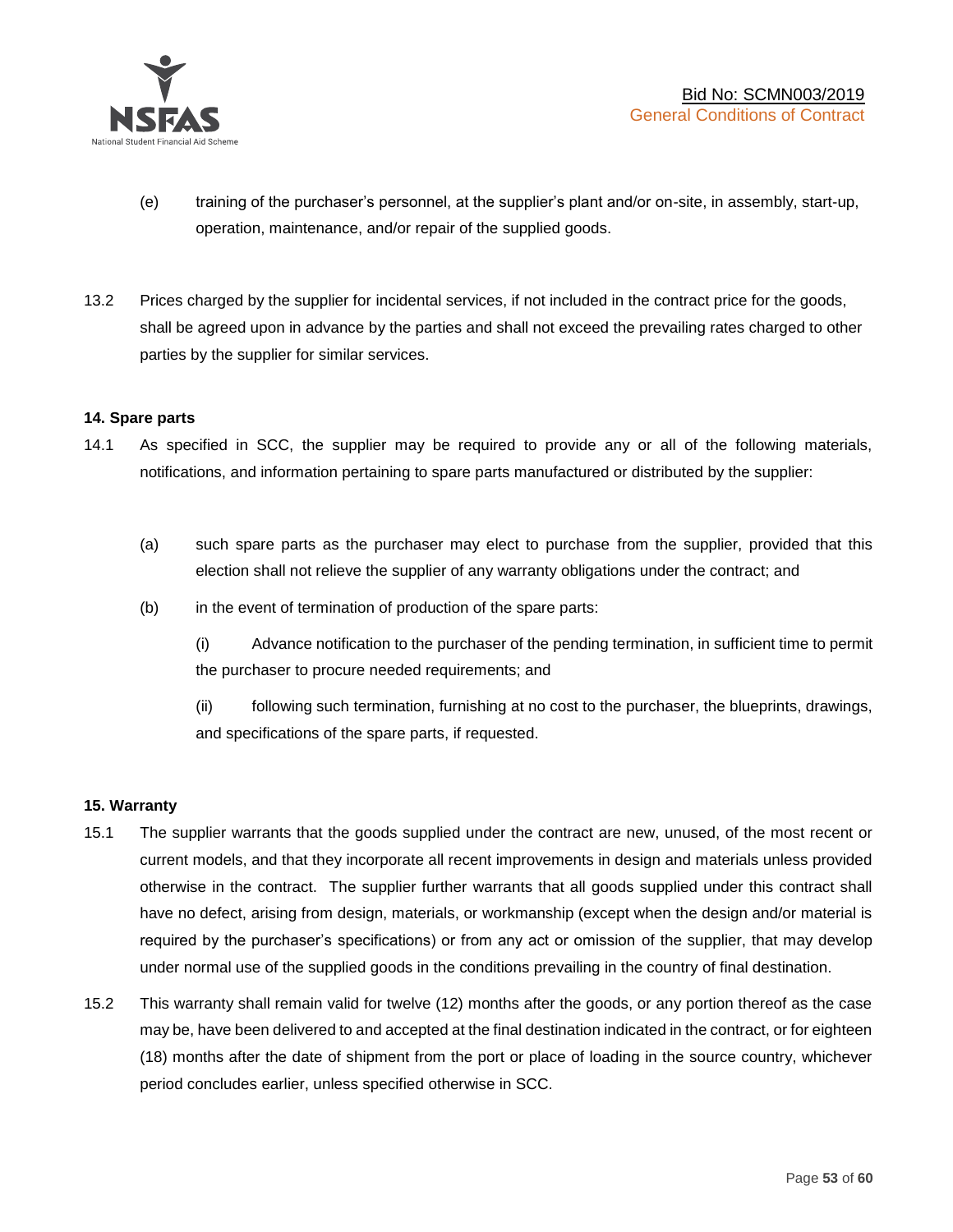

- 15.3 The purchaser shall promptly notify the supplier in writing of any claims arising under this warranty.
- 15.4 Upon receipt of such notice, the supplier shall, within the period specified in SCC and with all reasonable speed, repair or replace the defective goods or parts thereof, without costs to the purchaser.
- 15.5 If the supplier, having been notified, fails to remedy the defect(s) within the period specified in SCC, the purchaser may proceed to take such remedial action as may be necessary, at the supplier's risk and expense and without prejudice to any other rights which the purchaser may have against the supplier under the contract.

## **16. Payment**

- 16.1 The method and conditions of payment to be made to the supplier under this contract shall be specified in SCC.
- 16.2 The supplier shall furnish the purchaser with an invoice accompanied by a copy of the delivery note and upon fulfilment of other obligations stipulated in the contract.
- 16.3 Payments shall be made promptly by the purchaser, but in no case later than thirty (30) days after submission of an invoice or claim by the supplier.
- 16.4 Payment will be made in Rand unless otherwise stipulated in SCC.

#### **17. Prices**

17.1 Prices charged by the supplier for goods delivered and services performed under the contract shall not vary from the prices quoted by the supplier in his bid, with the exception of any price adjustments authorized in SCC or in the purchaser's request for bid validity extension, as the case may be.

#### **18. Contract amendments**

18.1 No variation in or modification of the terms of the contract shall be made except by written amendment signed by the parties concerned.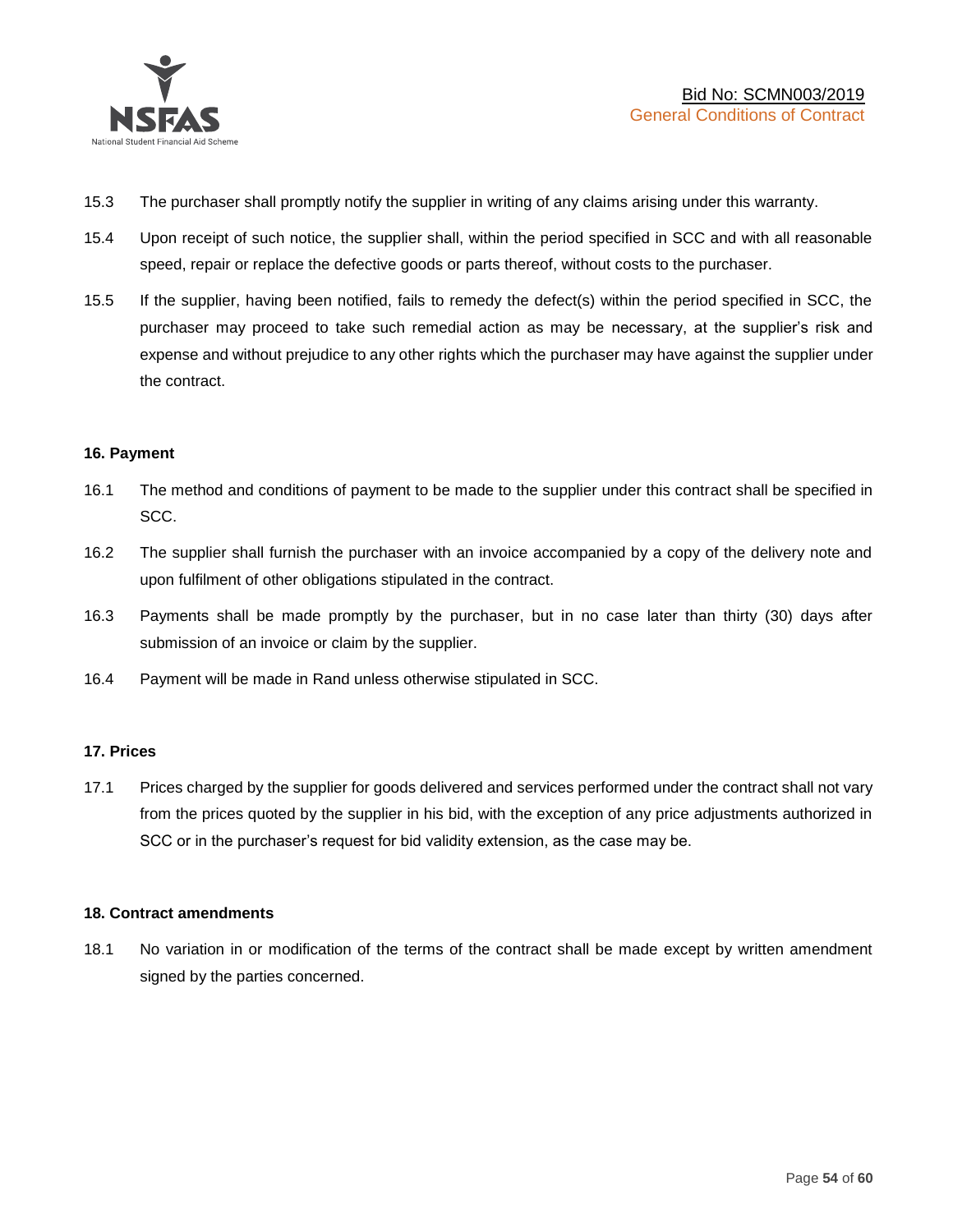

#### **19. Assignment**

19.1 The supplier shall not assign, in whole or in part, its obligations to perform under the contract, except with the purchaser's prior written consent.

#### **20. Subcontracts**

20.1 The supplier shall notify the purchaser in writing of all subcontracts awarded under this contract if not already specified in the bid. Such notification, in the original bid or later, shall not relieve the supplier from any liability or obligation under the contract.

## **21. Delays in the supplier's performance**

- 21.1 Delivery of the goods and performance of services shall be made by the supplier in accordance with the time schedule prescribed by the purchaser in the contract.
- 21.2 If at any time during performance of the contract, the supplier or its subcontractor(s) should encounter conditions impeding timely delivery of the goods and performance of services, the supplier shall promptly notify the purchaser in writing of the fact of the delay, its likely duration and its cause(s). As soon as practicable after receipt of the supplier's notice, the purchaser shall evaluate the situation and may at his discretion extend the supplier's time for performance, with or without the imposition of penalties, in which case the extension shall be ratified by the parties by amendment of contract.
- 21.3 No provision in a contract shall be deemed to prohibit the obtaining of supplies or services from a national department, provincial department, or a local authority.
- 21.4 The right is reserved to procure outside of the contract small quantities or to have minor essential services executed if an emergency arises, the supplier's point of supply is not situated at or near the place where the supplies are required, or the supplier's services are not readily available.
- 21.5 Except as provided under GCC Clause 25, a delay by the supplier in the performance of its delivery obligations shall render the supplier liable to the imposition of penalties, pursuant to GCC Clause 22, unless an extension of time is agreed upon pursuant to GCC Clause 21.2 without the application of penalties.
- 21.6 Upon any delay beyond the delivery period in the case of a supplies contract, the purchaser shall, without cancelling the contract, be entitled to purchase supplies of a similar quality and up to the same quantity in substitution of the goods not supplied in conformity with the contract and to return any goods delivered later at the supplier's expense and risk, or to cancel the contract and buy such goods as may be required to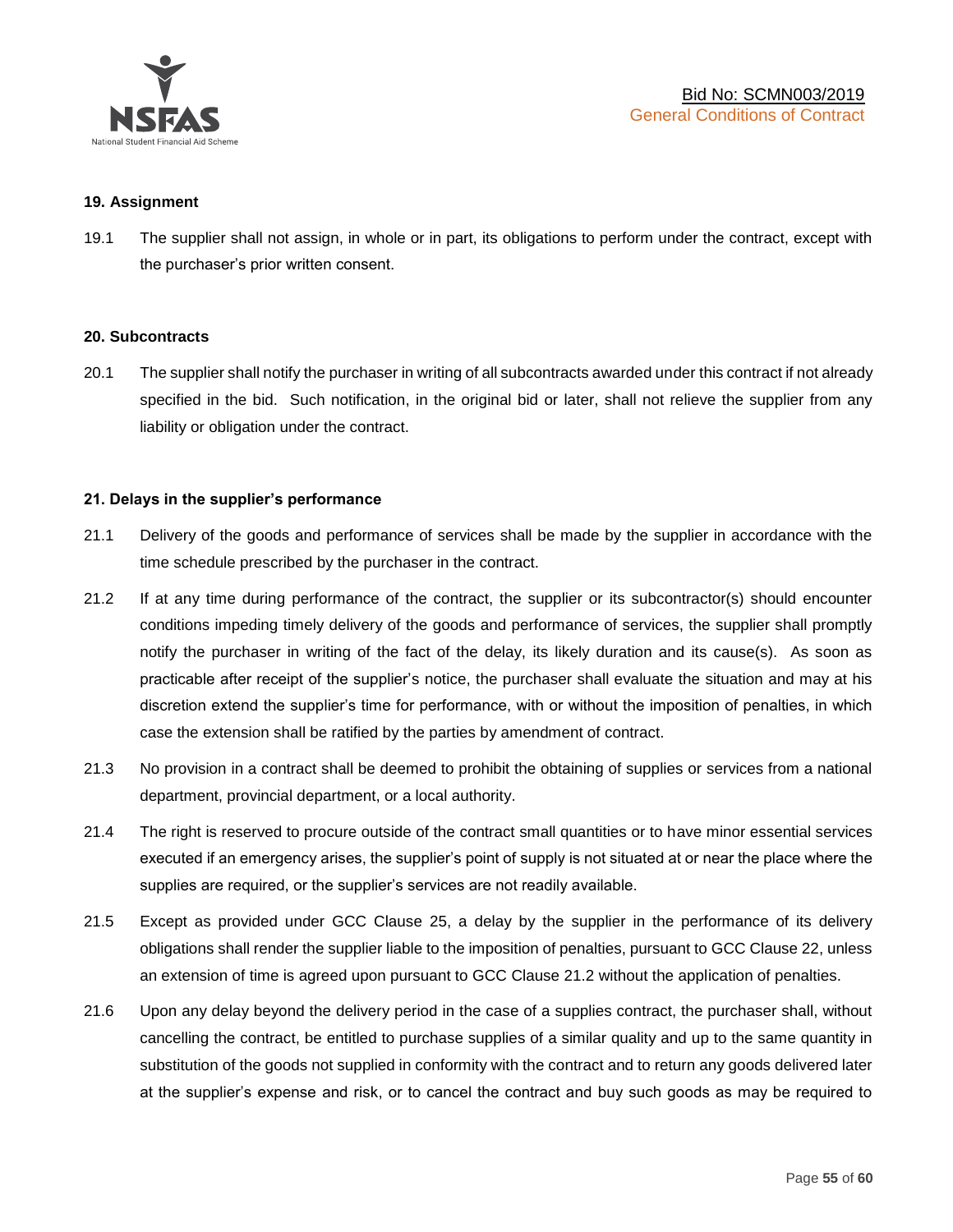

complete the contract and without prejudice to his other rights, be entitled to claim damages from the supplier.

#### **22. Penalties**

22.1 Subject to GCC Clause 25, if the supplier fails to deliver any or all of the goods or to perform the services within the period(s) specified in the contract, the purchaser shall, without prejudice to its other remedies under the contract, deduct from the contract price, as a penalty, a sum calculated on the delivered price of the delayed goods or unperformed services using the current prime interest rate calculated for each day of the delay until actual delivery or performance. The purchaser may also consider termination of the contract pursuant to GCC Clause 23.

## **23. Termination for default**

- 23.1 The purchaser, without prejudice to any other remedy for breach of contract, by written notice of default sent to the supplier, may terminate this contract in whole or in part:
	- (a) if the supplier fails to deliver any or all of the goods within the period(s) specified in the contract, or within any extension thereof granted by the purchaser pursuant to GCC Clause 21.2;
	- (b) if the Supplier fails to perform any other obligation(s) under the contract; or
	- (c) if the supplier, in the judgment of the purchaser, has engaged in corrupt or fraudulent practices in competing for or in executing the contract.
- 23.2 In the event the purchaser terminates the contract in whole or in part, the purchaser may procure, upon such terms and in such manner as it deems appropriate, goods, works or services similar to those undelivered, and the supplier shall be liable to the purchaser for any excess costs for such similar goods, works or services. However, the supplier shall continue performance of the contract to the extent not terminated.
- 23.3 Where the purchaser terminates the contract in whole or in part, the purchaser may decide to impose a restriction penalty on the supplier by prohibiting such supplier from doing business with the public sector for a period not exceeding 10 years.
- 23.4 If a purchaser intends imposing a restriction on a supplier or any person associated with the supplier, the supplier will be allowed a time period of not more than fourteen (14) days to provide reasons why the envisaged restriction should not be imposed. Should the supplier fail to respond within the stipulated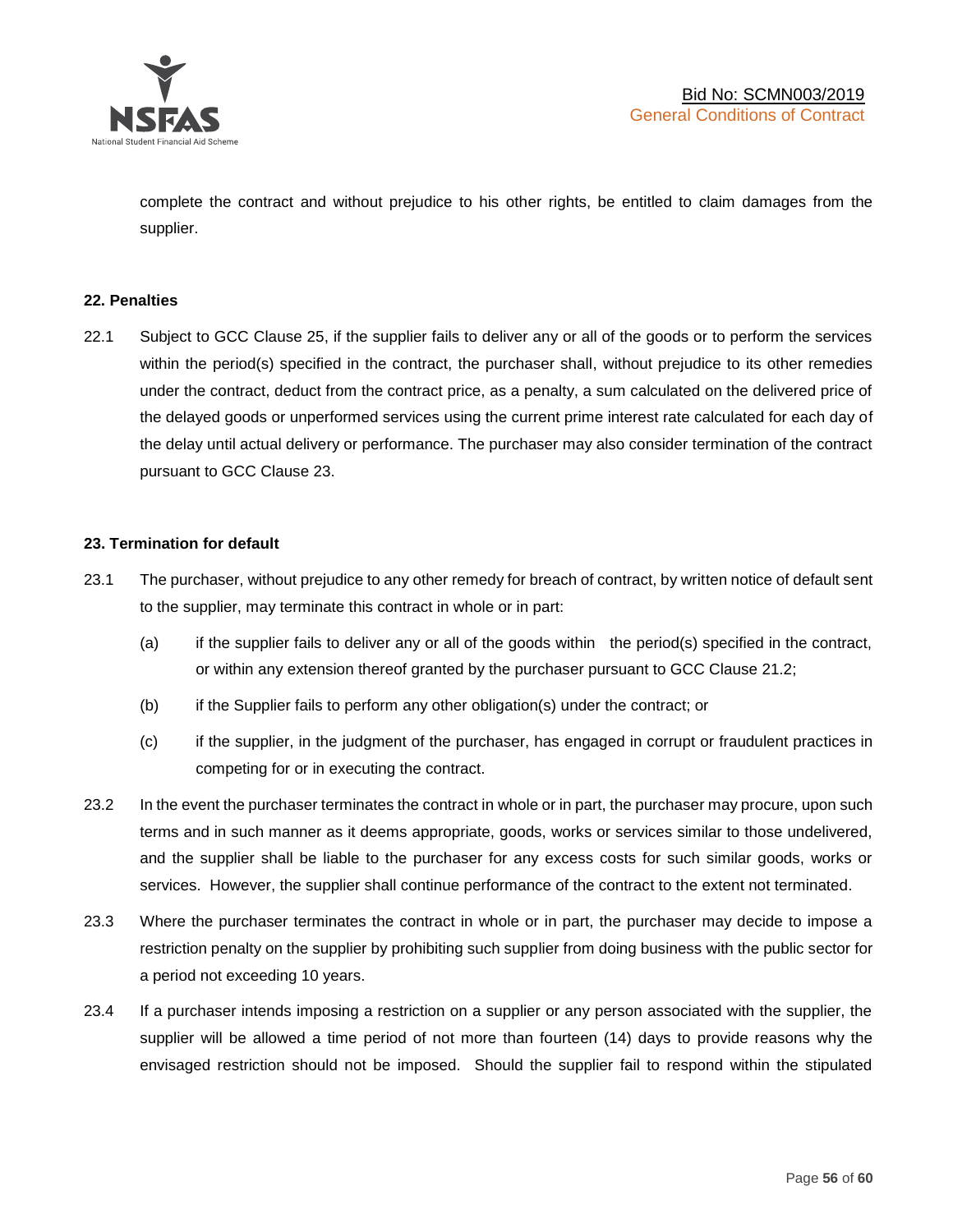

fourteen (14) days the purchaser may regard the intended penalty as not objected against and may impose it on the supplier.

- 23.5 Any restriction imposed on any person by the Accounting Officer / Authority will, at the discretion of the Accounting Officer / Authority, also be applicable to any other enterprise or any partner, manager, director or other person who wholly or partly exercises or exercised or may exercise control over the enterprise of the first-mentioned person, and with which enterprise or person the first-mentioned person, is or was in the opinion of the Accounting Officer / Authority actively associated.
- 23.6 If a restriction is imposed, the purchaser must, within five (5) working days of such imposition, furnish the National Treasury, with the following information:
	- (i) the name and address of the supplier and / or person restricted by the purchaser;
	- (ii) the date of commencement of the restriction
	- (iii) the period of restriction; and
	- (iv) the reasons for the restriction.

These details will be loaded in the National Treasury's central database of suppliers or persons prohibited from doing business with the public sector.

23.7 If a court of law convicts a person of an offence as contemplated in sections 12 or 13 of the Prevention and Combating of Corrupt Activities Act, No. 12 of 2004, the court may also rule that such person's name be endorsed on the Register for Tender Defaulters. When a person's name has been endorsed on the Register, the person will be prohibited from doing business with the public sector for a period not less than five years and not more than 10 years. The National Treasury is empowered to determine the period of restriction and each case will be dealt with on its own merits. According to section 32 of the Act the Register must be open to the public. The Register can be perused on the National Treasury website.

## **24. Anti- dumping and countervailing duties and rights**

24.1 When, after the date of bid, provisional payments are required, or anti-dumping or countervailing duties are imposed, or the amount of a provisional payment or anti-dumping or countervailing right is increased in respect of any dumped or subsidized import, the State is not liable for any amount so required or imposed, or for the amount of any such increase. When, after the said date, such a provisional payment is no longer required or any such anti-dumping or countervailing right is abolished, or where the amount of such provisional payment or any such right is reduced, any such favourable difference shall on demand be paid forthwith by the contractor to the State or the State may deduct such amounts from moneys (if any) which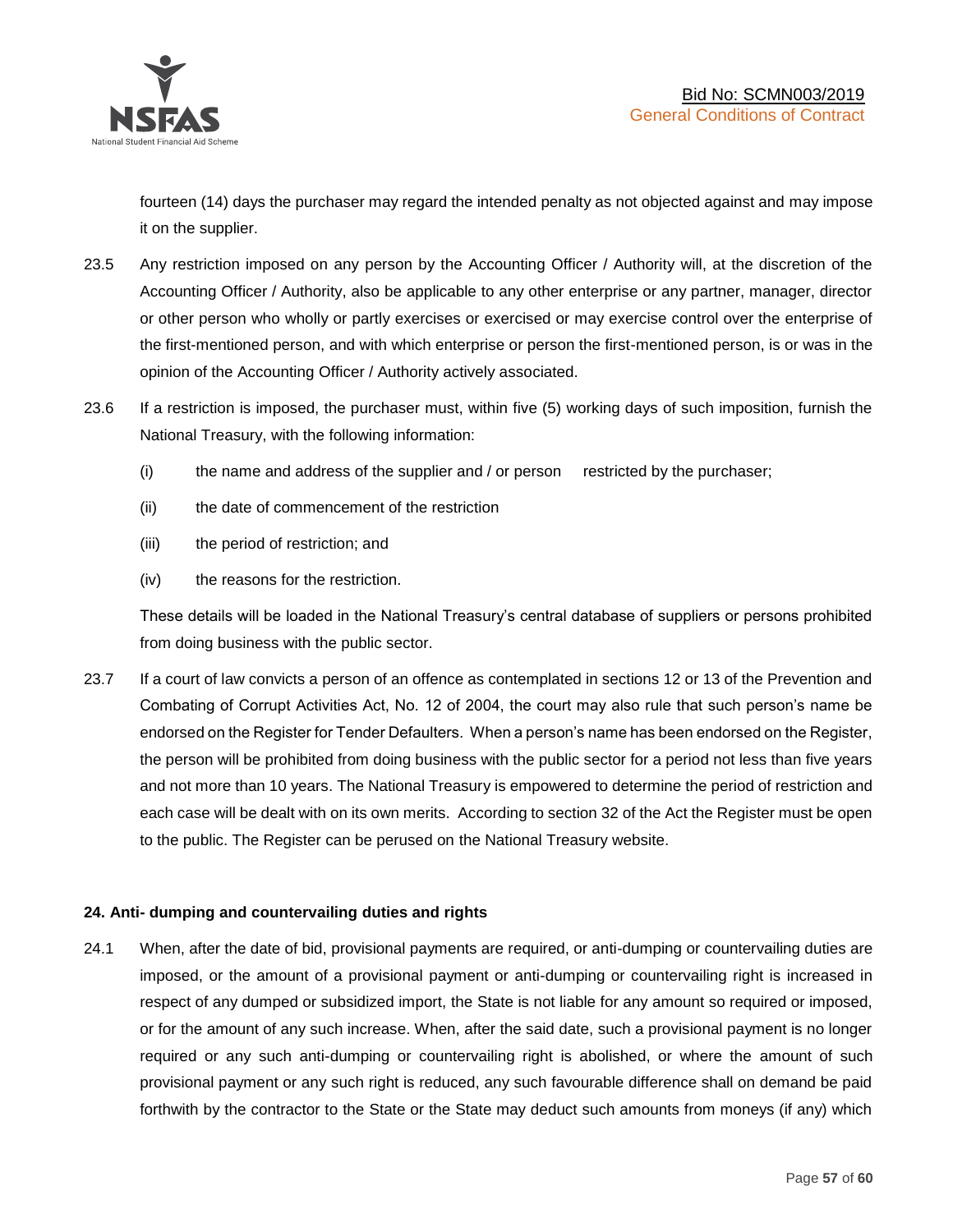

may otherwise be due to the contractor in regard to supplies or services which he delivered or rendered, or is to deliver or render in terms of the contract or any other contract or any other amount which may be due to him

## **25. Force Majeure**

- 25.1 Notwithstanding the provisions of GCC Clauses 22 and 23, the supplier shall not be liable for forfeiture of its performance security, damages, or termination for default if and to the extent that his delay in performance or other failure to perform his obligations under the contract is the result of an event of force majeure.
- 25.2 If a force majeure situation arises, the supplier shall promptly notify the purchaser in writing of such condition and the cause thereof. Unless otherwise directed by the purchaser in writing, the supplier shall continue to perform its obligations under the contract as far as is reasonably practical, and shall seek all reasonable alternative means for performance not prevented by the force majeure event.

#### **26. Termination for insolvency**

26.1 The purchaser may at any time terminate the contract by giving written notice to the supplier if the supplier becomes bankrupt or otherwise insolvent. In this event, termination will be without compensation to the supplier, provided that such termination will not prejudice or affect any right of action or remedy which has accrued or will accrue thereafter to the purchaser.

#### **27. Settlement of Disputes**

- 27.1 If any dispute or difference of any kind whatsoever arises between the purchaser and the supplier in connection with or arising out of the contract, the parties shall make every effort to resolve amicably such dispute or difference by mutual consultation.
- 27.2 If, after thirty (30) days, the parties have failed to resolve their dispute or difference by such mutual consultation, then either the purchaser or the supplier may give notice to the other party of his intention to commence with mediation. No mediation in respect of this matter may be commenced unless such notice is given to the other party.
- 27.3 Should it not be possible to settle a dispute by means of mediation, it may be settled in a South African court of law.
- 27.4 Mediation proceedings shall be conducted in accordance with the rules of procedure specified in the SCC.
- 27.5 Notwithstanding any reference to mediation and/or court proceedings herein,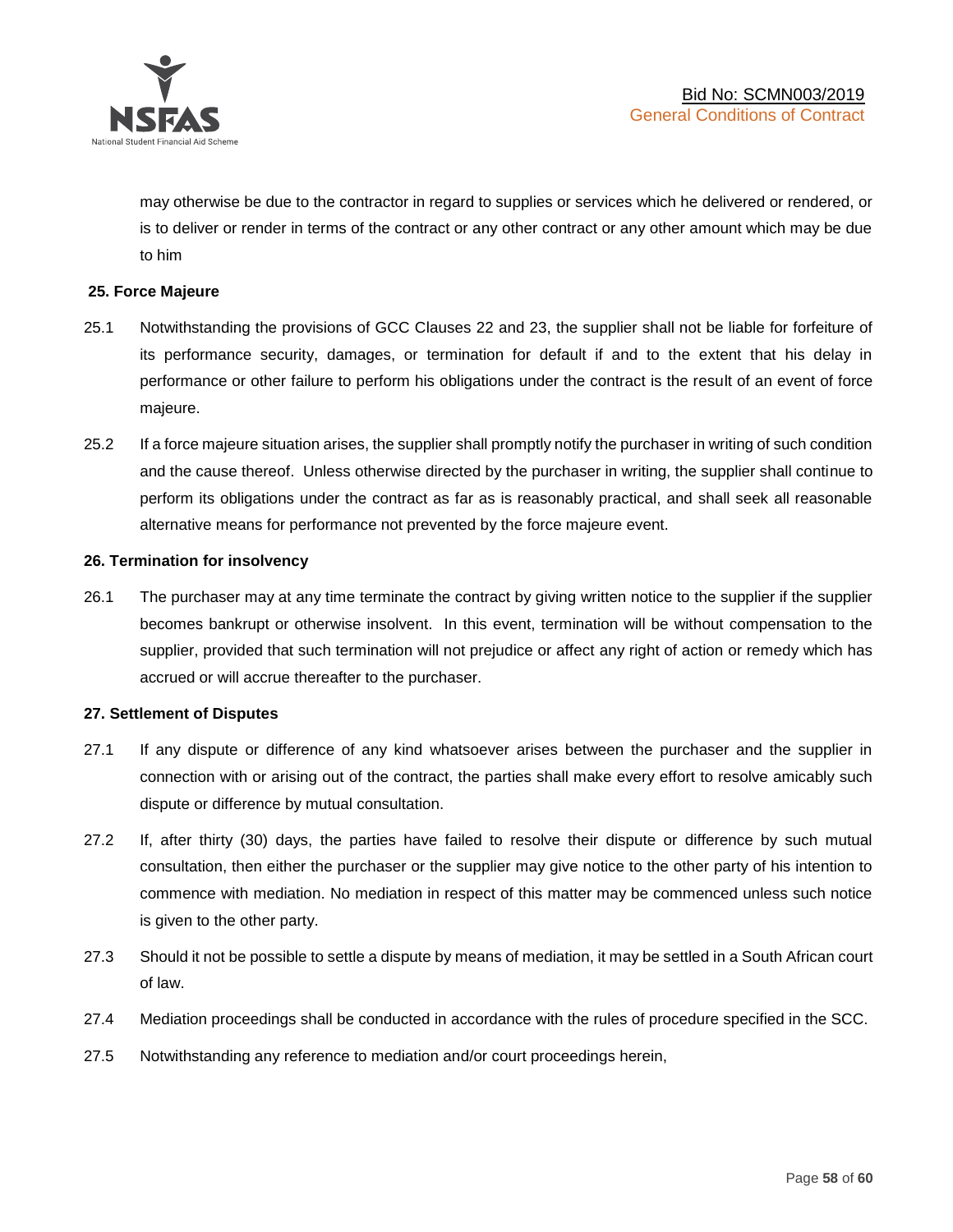

(a) the parties shall continue to perform their respective obligations under the contract unless they otherwise agree; and

(b) the purchaser shall pay the supplier any monies due the supplier.

## **28. Limitation of liability**

28.1 Except in cases of criminal negligence or wilful misconduct, and in the case of infringement pursuant to Clause 6;

(a) the supplier shall not be liable to the purchaser, whether in contract, tort, or otherwise, for any indirect or consequential loss or damage, loss of use, loss of production, or loss of profits or interest costs, provided that this exclusion shall not apply to any obligation of the supplier to pay penalties and/or damages to the purchaser; and

(b) the aggregate liability of the supplier to the purchaser, whether under the contract, in tort or otherwise, shall not exceed the total contract price, provided that this limitation shall not apply to the cost of repairing or replacing defective equipment.

#### **29. Governing language**

29.1 The contract shall be written in English. All correspondence and other documents pertaining to the contract that is exchanged by the parties shall also be written in English.

#### **30. Applicable Law**

30.1 The contract shall be interpreted in accordance with South African laws, unless otherwise specified in SCC.

#### **31. Notices**

31.1 Every written acceptance of a bid shall be posted to the supplier concerned by registered or certified mail and any other notice to him shall be posted by ordinary mail to the address furnished in his bid or to the address notified later by him in writing and such posting shall be deemed to be proper service of such notice

The time mentioned in the contract documents for performing any act after such aforesaid notice has been given, shall be reckoned from the date of posting of such notice.